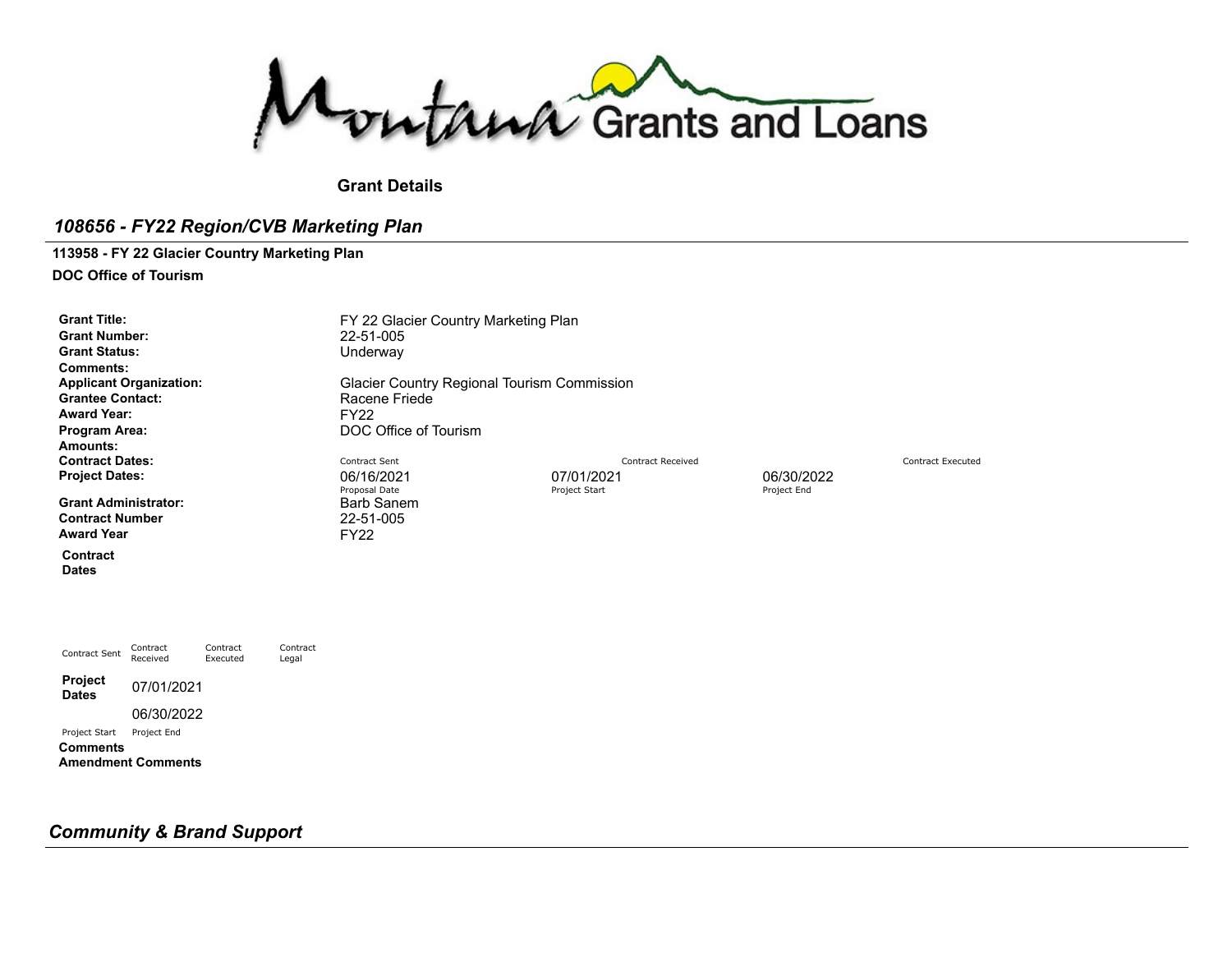Describe your destination (who you are, who you wish to attract and why would they come) addressing your strengths, opportunities, and potential challenges. How does your destination align with Montana's brand pillars?

#### **Economic Recovery**

We know this is a challenging time for Montana's economy. With the experience and preparedness of global, national and state agencies, we are working hard to be responsive to immediate needs and looking to the future to ensure we have a plan to help mitigate the negative impacts we may experience and drive a healthy sustainable recovery.

Destination marketing and management promotes a community as an attractive travel destination and enhances its public image as a dynamic place to live, work and play. Through the impact of travel, destination marketing organizations strengthen the economic position of and provide opportunity for people in our community. Such organizations are essential to the economic and social well-being of the communities we represent. Destination marketing organizations will be critical to our global recovery—driving direct economic impact through the visitor economy and fueling recovery and development across the entire economic spectrum.

We are monitoring very closely what is happening not only within Montana but also across the globe, allowing us to strategize and be ready to launch effective paid media campaigns, webpage marketing, direct email marketing, social media, B2B and earned media as consumer travel confidence continues to recover. Our consumer target market began with the residents of Montana in 2020. Since then, we have expanded to healthy drive markets within a 600-mile radius of Glacier Country with supplemental key markets with direct flights to and from Glacier Park International and Missoula airports. Our goal is to lead with efforts that will allow us the strongest start and then stabilize and sustain.

We will work with international, state, community and business partners to promote the region as safe and open for business.

We will work with media (influencers and traditional media) to plan trips to Western Montana when appropriate.

We will promote Western Montana to meeting planners who are looking to meet in locations with wide-open spaces.

We will continue to offer our visitor information center grant and cooperative marketing grant programs and provide customer service trainings throughout our region.

#### **ABOUT WESTERN MONTANA'S GLACIER COUNTRY**

Glacier Country is an extraordinary place of exquisite landscapes, small-town charm, rich history and world-class recreation. Nine scenic travel corridors and 75+ communities make for authentic western experiences and unforgettable adventures. The region is anchored by the Crown of the Continent—Glacier National Park—boasting one million acres of jaw-dropping terrain and the famous Going-to-the-Sun Road.

As the westernmost region of Montana, Glacier Country encompasses 75+ communities within the eight counties of Flathead, Glacier, Lake, Lincoln, Mineral, Missoula, Ravalli and Sanders.

- Geographic size: 22,000 square miles
- Population: 335,000
- Largest communities: Missoula, Kalispell, Whitefish and Hamilton
- Two major airports
- Average February temperatures: High of 39 degrees Fahrenheit and low of 31 degrees Fahrenheit
- Average July temperatures: High of 84 degrees Fahrenheit and low of 51 degrees Fahrenheit
- Tribal Nations: Blackfeet, Kootenai, Pend d'Oreille, Bitterroot Salish
- Rural Corridors: Tour 200, I-90 Corridor, Bitterroot Valley, Flathead Corridor, Northwest Corridor, Seeley-Swan Corridor, Blackfoot Corridor, East Glacier Corridor, Glacier National Park Surrounding Area

Glacier Country Tourism's brand is firmly integrated with the Montana brand. Our offerings—specifically nature, communities and welcoming residents—blend together to provide services and experiences that help share our marketing messages, while effortlessly aligning with our three brand pillars.

- More spectacular unspoiled nature than anywhere else in the lower 48 states.
- Vibrant and charming small towns that serve as gateways to the state's natural wonders.
- Breathtaking experiences by day and relaxing hospitality at night.

More importantly, it is the many Montanans who deliver genuine and authentic experiences that help turn our first-time visitors into return visitors.

We are simple, but not unsophisticated.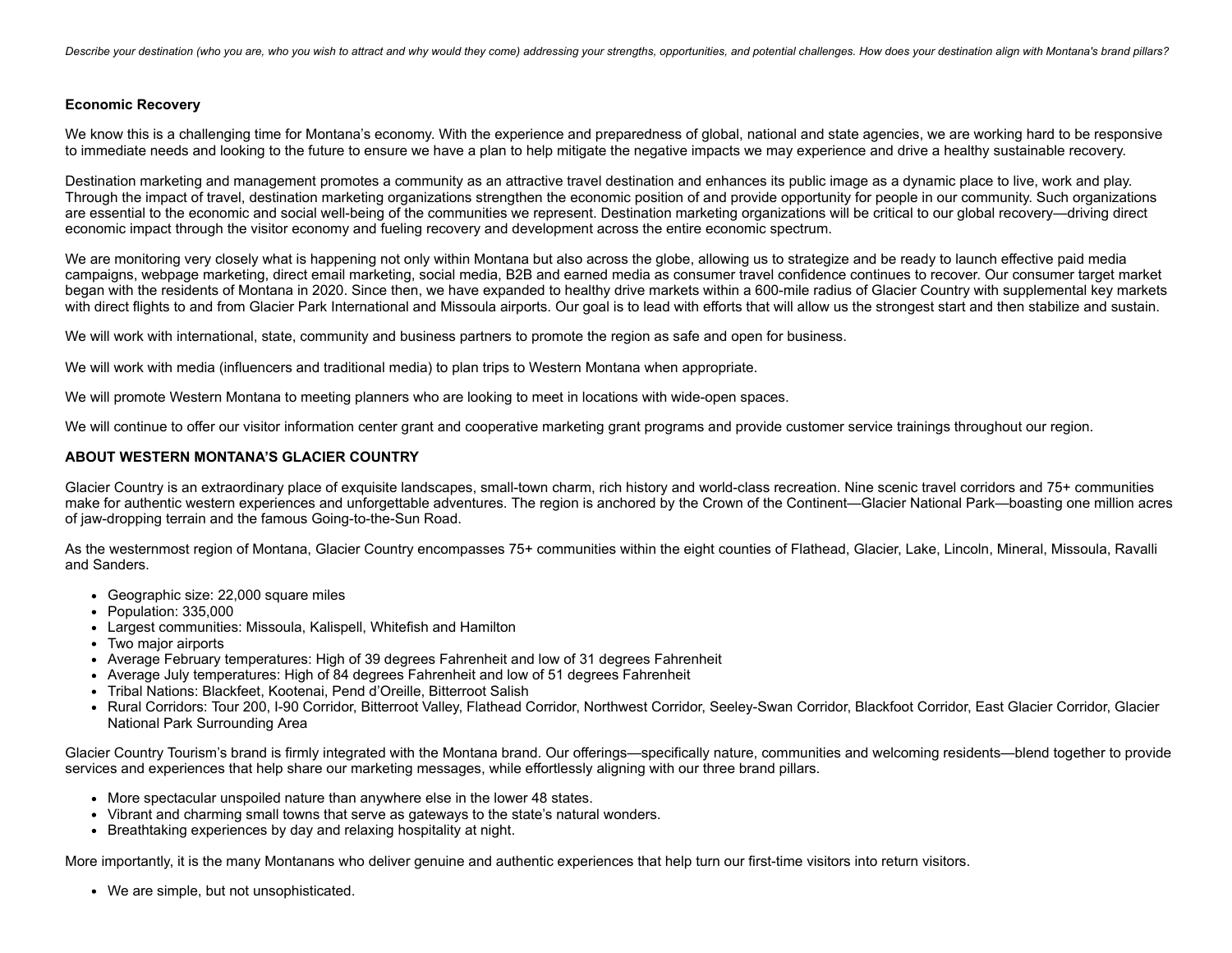- We are confident, but not arrogant.
- We are genuine, but not old-fashioned.
- We are grounded, but not stuck in our ways.

Glacier Country is host to millions of visitors each year who have a variety of interests and characteristics.

- Leisure traveler
- Geo-tourist
- Active mature
- Families
- Repeat visitors to Montana
- Business
- Meetings and conventions
- Reunions and weddings
- Higher education
- Health care
- Winter enthusiasts
- Music lovers

## **WHY THEY COME**

Within the boundaries of Glacier Country exists an endless array of activities, from thriving arts and cultural offerings to exhilarating adventures and authentic western experiences surrounded by stunning cultural landscapes and wide-open spaces.

#### **More spectacular unspoiled nature than anywhere in the lower 48 states\***

- Glacier National Park
- Rocky Mountains, with several smaller mountain ranges
- Geological features (Glacial Lake Missoula)
- Wildlife
- National Bison Range
- Montana state parks
- Bitterroot National Forest
- Bob Marshall Wilderness Complex (Great Bear, Bob Marshall and Scapegoat wildernesses)
- Cabinet Mountains Wilderness
- Selway-Bitterroot Wilderness
- Mission Mountains Wilderness
- Rattlesnake National Recreation Area & Wilderness
- Kootenai National Forest
- Lolo National Forest
- Flathead National Forest
- Flathead Lake
- Lakes and rivers
- International Dark Sky Park designation, stargazing, northern lights

#### **Vibrant and charming small towns that serve as gateways to our natural wonders\***

- Art galleries
- Artisan tours and events
- Explorer trails: Lewis and Clark, David Thompson, John Mullan
- Historic "red buses" of GNP
- Historic sites
- Historic St. Mary's Mission
- Main-street businesses
- Museums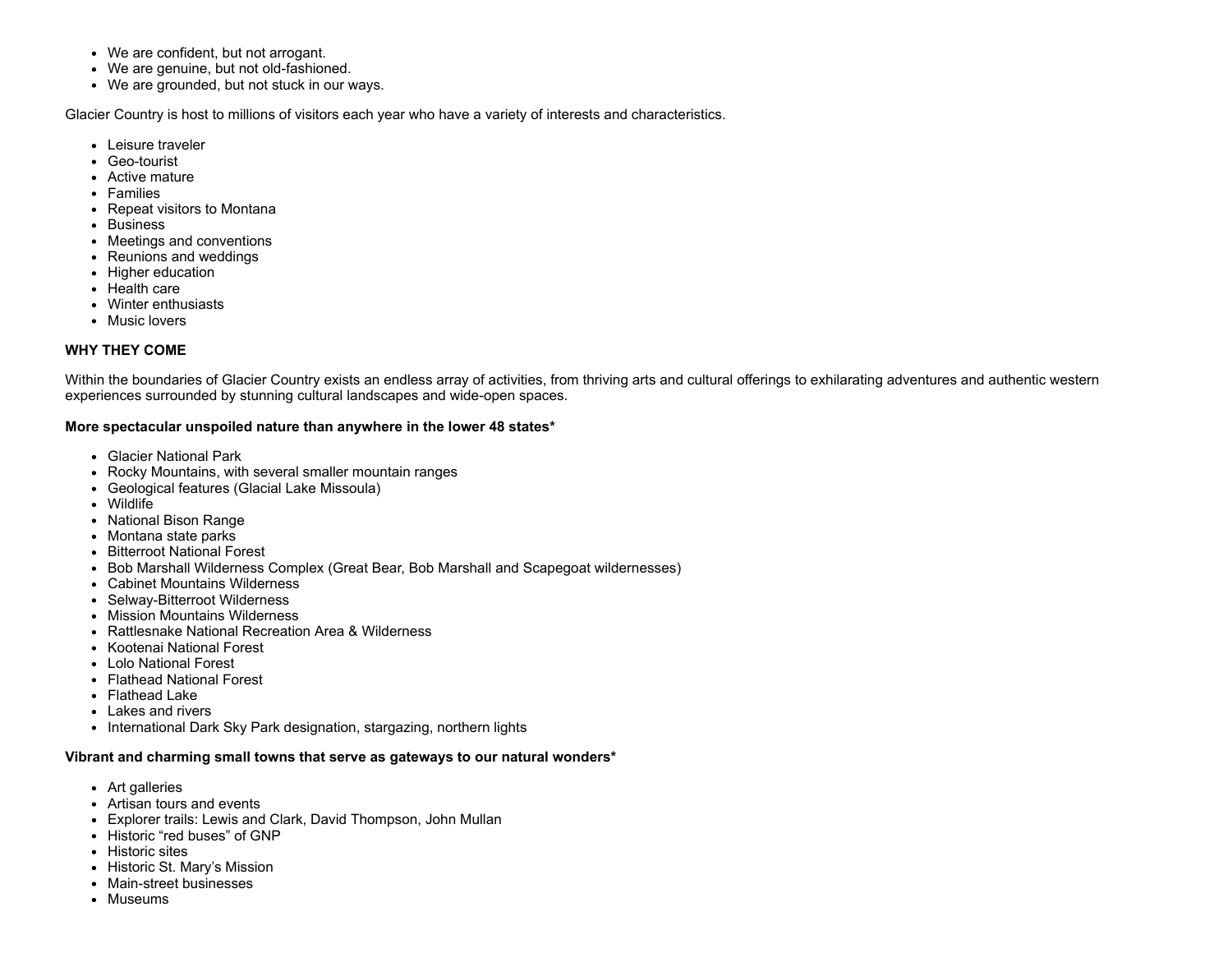- Live music
- Railroad history
- Shared border with Canada
- Live theater
- Two American Indian reservations/native culture and history

# **Breathtaking experiences by day and relaxing hospitality at night\***

- Agricultural experiences
- American Indian culture
- ATVing
- Biking and cycling
- Birding
- Boating
- Camping and RVing
- Destination learning
- Dog sledding
- Downhill skiing
- Festivals/music
- Fishing
- Golfing
- Hiking
- Historic sites
- Horseback riding
- Kayaking and canoeing
- Llama trekking
- Montana state parks
- Motorcycle touring
- Mountain biking
- Nordic skiing
- Pow wows
- Public art
- Rafting
- River surfing
- Rodeos
- Running events and competitions
- Scenic flights
- Skijoring
- Sleigh rides
- Snowmobiling
- Sportsman adventures
- Stand-up paddleboarding
- Stargazing

# **Hospitality\***

- Blackfeet Community College
- Breweries
- Cideries
- Dining
- Distilleries
- Farmers markets
- Farm-to-table restaurants
- Flathead Valley Community College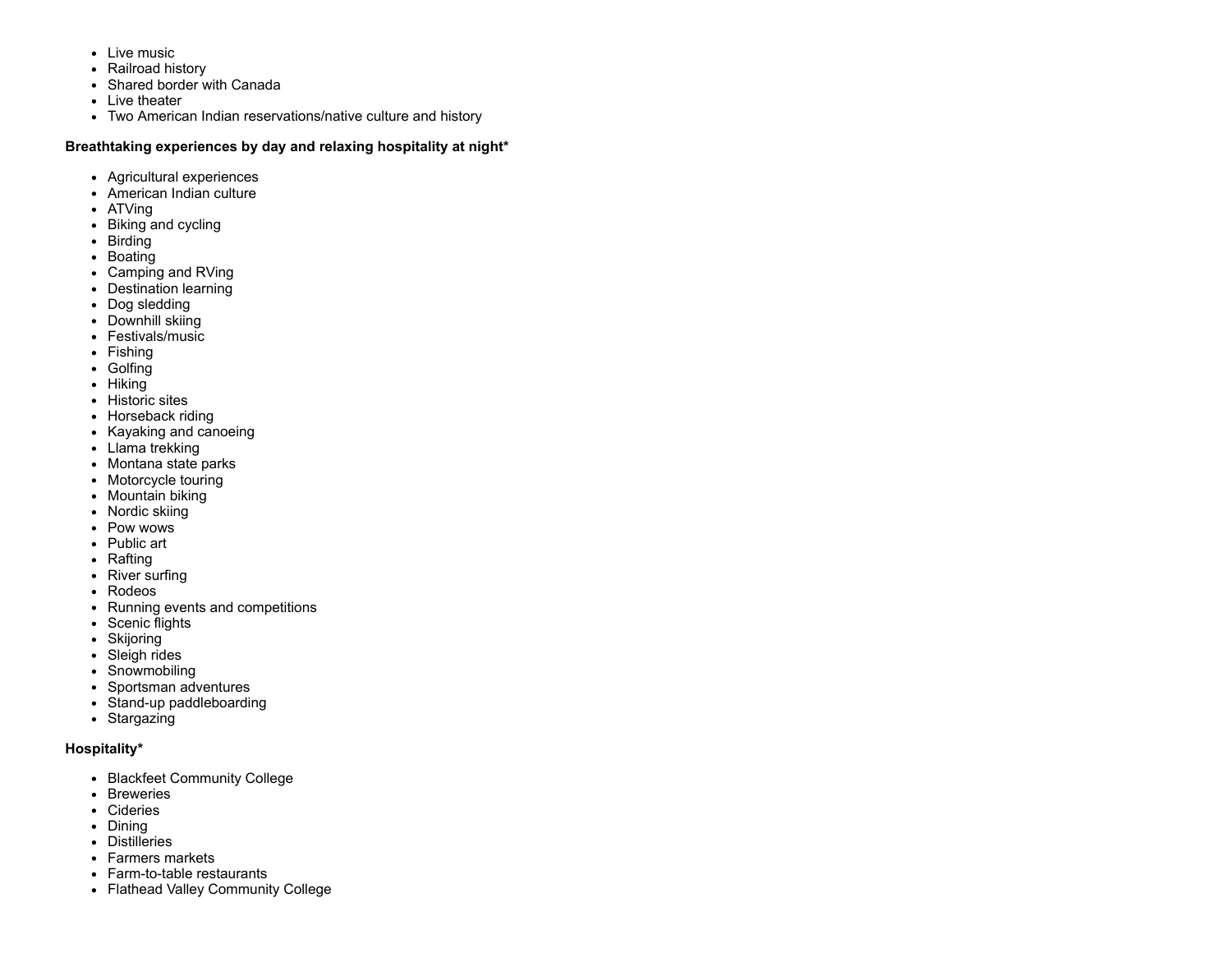- Meeting and convention space
- Missoula College
- Salish Kootenai College
- Special event venues (entertainment)
- University of Montana
- Visitor information centers
- Wedding venues
- Wineries

# **Abundant lodging and camping (independent, brand and boutique)\***

- Bed-and-breakfasts
- Bicycle accommodations
- Boutique accommodations
- Cabins
- Camping/RV
- Chalets
- Condominiums
- Geodomes
- Glamping
- Hostels
- Hot springs
- Hotels and motels
- Lodges
- Ranches
- Resorts
- Tiny homes
- Teepees and yurts
- Treehouses
- University residence halls
- Vacation homes and short-term rentals

*\**Direct or indirect impacts related to COVID-19

# **STRENGTHS**

As a travel destination, Glacier Country enjoys many distinct strengths. Building upon the ones previously mentioned, some additional major assets include:

# **Brand pillars (previously detailed)**

- Spectacular unspoiled nature
- Charming small towns and communities that serve as gateways to natural wonders
- Breathtaking experiences by day and relaxing hospitality at night

# **Well-preserved cultural and heritage offerings**

- Museum of the Plains Indian (Browning)
- Conrad Mansion Museum (Kalispell)
- Going-to-the-Sun Road (Glacier National Park)
- Hockaday Museum (Kalispell)
- Libby Dam (Libby)
- St. Mary Mission (Stevensville)
- Montana Museum of Art and Culture (Missoula)
- Route of the Hiawatha (De Borgia)
- Three Chiefs Cultural Center (St. Ignatius)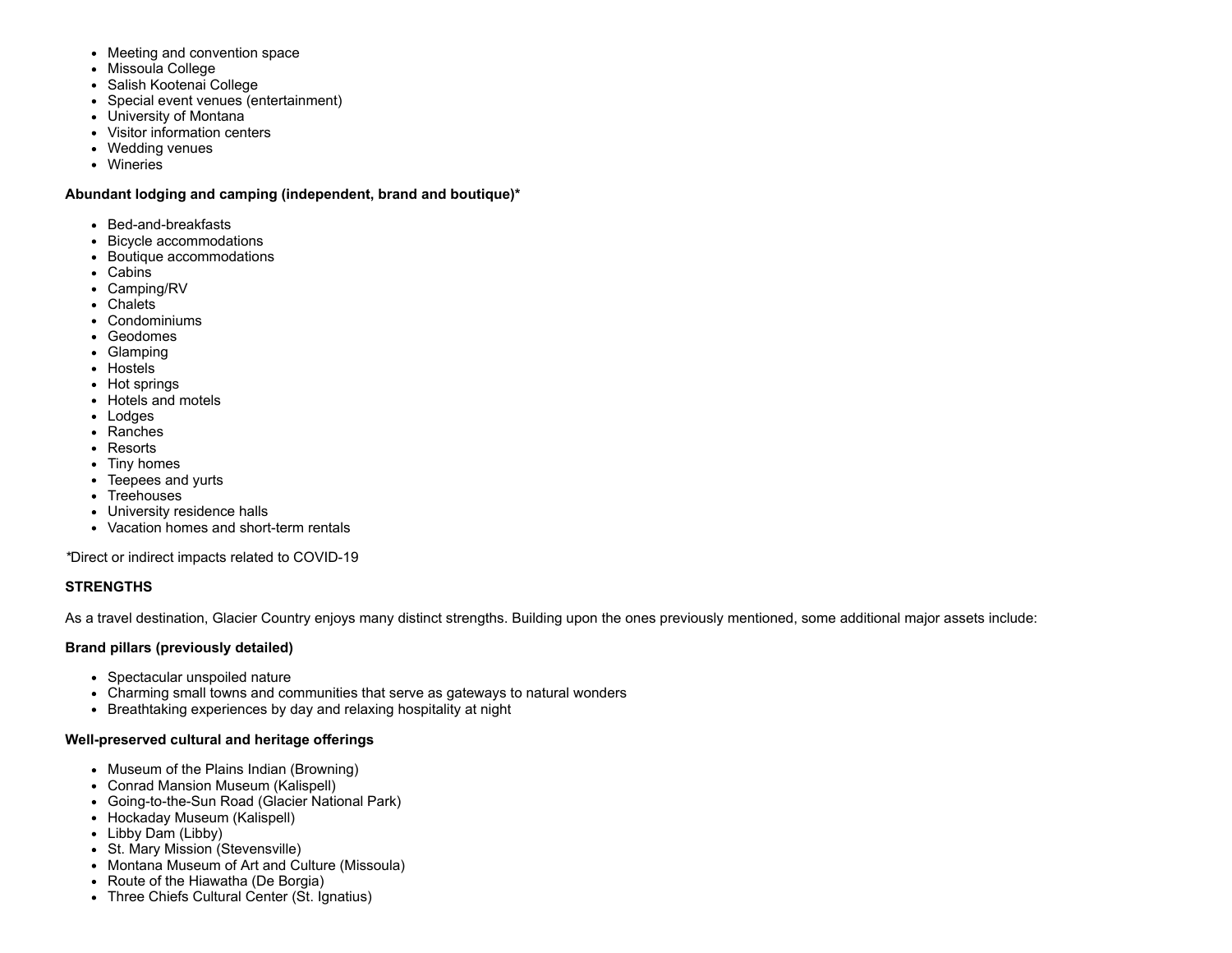- Sanders County Historical Museum (Thompson Falls)
- Historical Museum of Fort Missoula (Missoula)

# **Partnerships**

Glacier Country Tourism benefits from a culture of collaboration among its many partners who work together to build awareness of Western Montana as an authentic destination, while adding value to the travel experience. These public and private partners include—but are not limited to—our historical heritage sites, arts and culture organizations, agritourism entities, businesses that locally source and produce products and services, transportation entities, destination marketing organizations, Tribal Nations, University of Montana, U.S. Forest Service, U.S. Fish & Wildlife Service, Bureau of Land Management, Montana State Parks, Glacier National Park and conservation associations.

## **Seasonality**

- The eight counties of our region see fluctuations in traveler numbers depending on the season and location.
- Overall, our region's high season is June through September. However, there is some variance among our eight-county region, and there are opportunities for growth throughout the 75+ communities in Glacier Country.

#### **Annual Glacier Country signature events\***

- The Event at Rebecca Farm (Kalispell)
- Arts in the Park (Kalispell)
- Huckleberry Festival (Trout Creek)
- Cabin Fever Days (Martin City)
- Whitefish Winter Carnival and Skijoring World Championship (Whitefish)
- North American Indian Days (Browning)
- McIntosh Apple Day Festival (Hamilton)
- Missoula Marathon (Missoula)
- Rendezvous Days (Eureka)
- Flathead Cherry Festival (Polson)
- Montana Spartan Race (Bigfork)
- Great Northwest Oktoberfest (Whitefish)
- 4th of July Celebration (Bigfork)
- Arlee Esyapqeyni Celebration and Pow Wow (Arlee)
- 4th at the Fort (Missoula)
- River City Roots Festival (Missoula)
- Big Sky Documentary Film Festival (Missoula)
- Under the Big Sky (Whitefish)

*All live events have been directly impacted due to COVID-19.*

# **COMMUNITY OUTREACH PROGRAM**

Glacier Country Tourism has implemented a Community Relations and Outreach Plan to build public support around a shared vision for the destination—balance economic development, sustainable tourism and quality of life. As a regional tourism bureau covering an area the size of many states, brand marketing and partnership development have both been the primary focus. Individual community involvement in these efforts has not always been strong, leaving much of the product identification up to the marketing team, organizational leadership, engaged partners and board of directors.

As awareness of the tourism industry grows, positive and negative perceptions of it also grow. Montana's destination organizations, including Glacier Country Tourism, have mostly operated behind the scenes without telling our own story—sharing what we do, how we do it, why we do it and how we measure our success with qualitative and quantitative metrics.

This thoughtful Community Relations and Outreach Plan provides a strategy to reach a much broader audience to ensure the answers to these questions and many more are inclusive, thoughtful, accurate, trusted and empowering.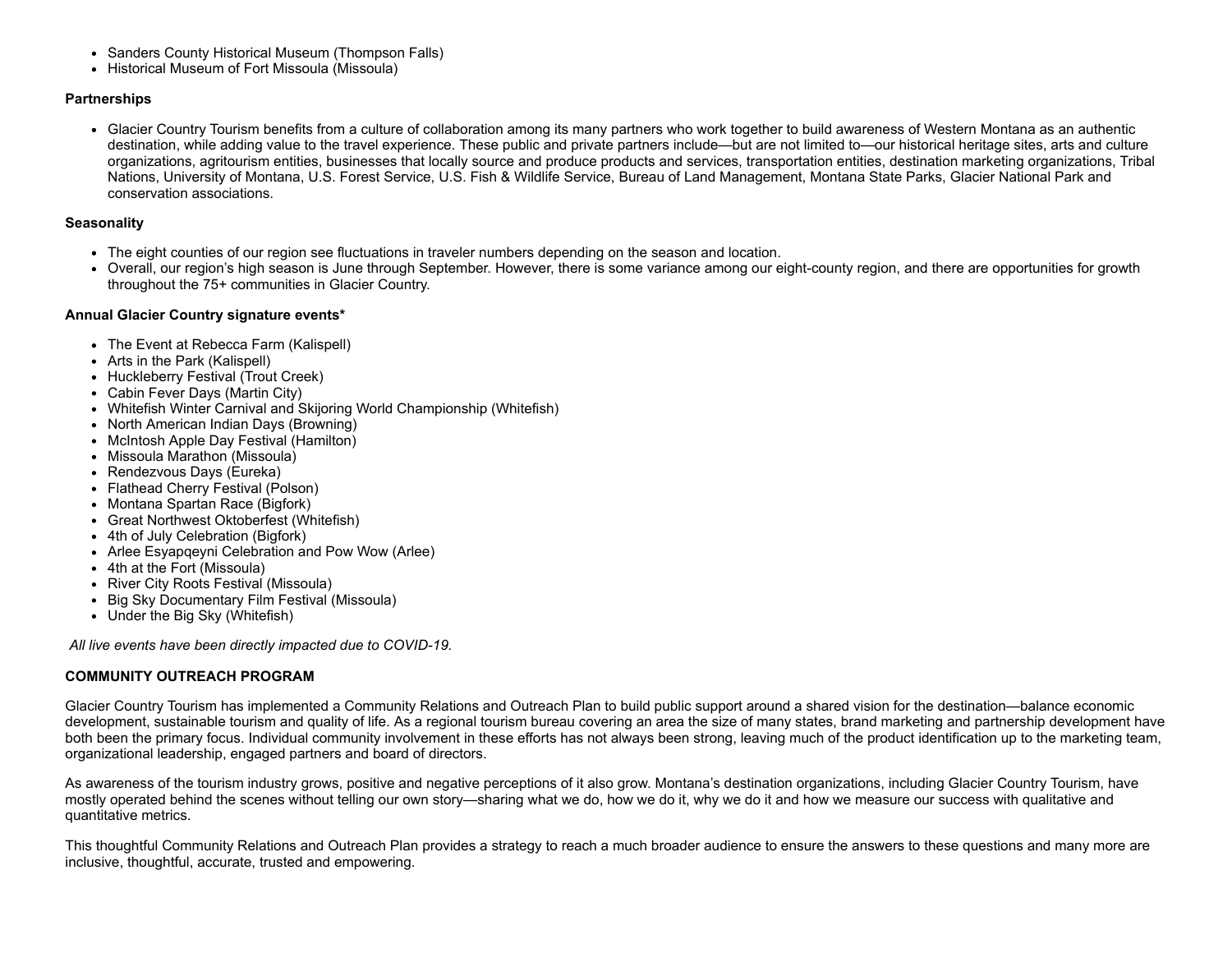Our marketing plan implemented in FY 2020, began with educating our communities about destination marketing and management and how it is essential to the economic and social well-being of the communities within the Glacier Country region, driving direct economic impact through the visitor economy and fueling development across the entire economic spectrum by creating familiarity, attracting decision-makers, sustaining air service and improving the quality of life in a place.

# **RURAL CORRIDOR DESTINATION MARKETING PLAN**

Glacier Country Tourism's strategic rural corridor marketing plan is specific to the nine travel corridors where our smaller communities are located.

The Glacier Country Tourism team will schedule at least one focused event per year in each corridor that will include meeting with community members and gathering content for promotion efforts. We will also have an annual training and education event that will focus on our smaller communities and rural corridor promotion.

In addition to our education, outreach and training, Glacier Country Tourism reports quarterly on our marketing efforts for each corridor and has a rural cooperative grant match program open to qualifying nonprofit organizations.

#### **Western Montana Rural Corridors**

- Tour 200: Dixon, Paradise, Plains, Thompson Falls, Trout Creek, Noxon, Heron, Hot Springs
- I-90 Corridor: Frenchtown, Huson, Alberton, Superior, St. Regis, De Borgia, Haugan, Saltese
- Bitterroot Valley: Lolo, Florence, Stevensville, Victor, Corvallis, Hamilton, Darby, Conner, Sula
- Flathead Corridor: Arlee, Ravalli, St. Ignatius, Moiese, Charlo, Ronan, Pablo, Polson, Big Arm, Elmo, Dayton, Proctor, Rollins, Lakeside, Somers, Bigfork
- Northwest Corridor: Marion, Kila, Libby, Troy, Yaak, Rexford, Eureka, Fortine, Trego, Stryker, Olney
- Seeley-Swan Corridor: Bigfork, Ferndale, Swan Lake, Condon, Seeley Lake
- Blackfoot Corridor: Bonner, Clinton, Greenough, Ovando
- East Glacier Corridor: Browning, Cut Bank, East Glacier Park, Heart Butte, St. Mary, Babb
- Glacier National Park Surrounding Area: Babb, Columbia Falls, Coram, East Glacier Park, Essex, Hungry Horse, Martin City, Polebridge, St. Mary, West Glacier

## **FILM PROMOTION PROGRAM**

Film-induced tourism can affect travel decisions when potential tourists plan their upcoming holiday or visit to a destination. Films, documentaries, TV productions and commercials inspire people to experience locations seen in the content screened and explore new destinations.

Film tourism is an excellent vehicle for destination marketing and also creates opportunities for product and community entrepreneur development such as location tours or film heritage museums, to name just a couple.

Glacier Country Tourism will use this method to explore opportunities where we can work directly with the Montana Film Office and other leading film production businesses and organizations to develop projects and programs leveraging the MEDIA Act, helping communities who desire to learn more about how to work with the industry.

We will also serve as film ambassadors for the communities within our region for the Montana Film Office when they have production companies who need more local support and information.

#### **CHALLENGES**

Glacier Country Tourism takes a broad-based approach to addressing the challenges encountered in our region. It's important to note that not all of these challenges can be alleviated by Glacier Country Tourism. Instead, we take an informational approach and stay informed on the latest issues and engage available resources when possible and appropriate. These resources include accuracy in our marketing messages and imagery used; staying abreast of new marketing trends and opportunities; maintaining a positive tone and message in our publicity and social media efforts; working with our partners to understand the concerns and impacts our industry has at a local, statewide and national level; and assisting financially when possible, while knowing that our ultimate mission is to create demand for the tourism product our businesses and communities supply.

**Identified Challenges** (see attached markting plan for challenge descriptions)

- 1. Balancing the safety of our communities and economic recovery\*
- 2. Airline challenges\*
- 3. Changing landscape
- 4. Crisis management, outreach and traveler education (global pandemic, wildland fire and smoke)
- 5. Economy\*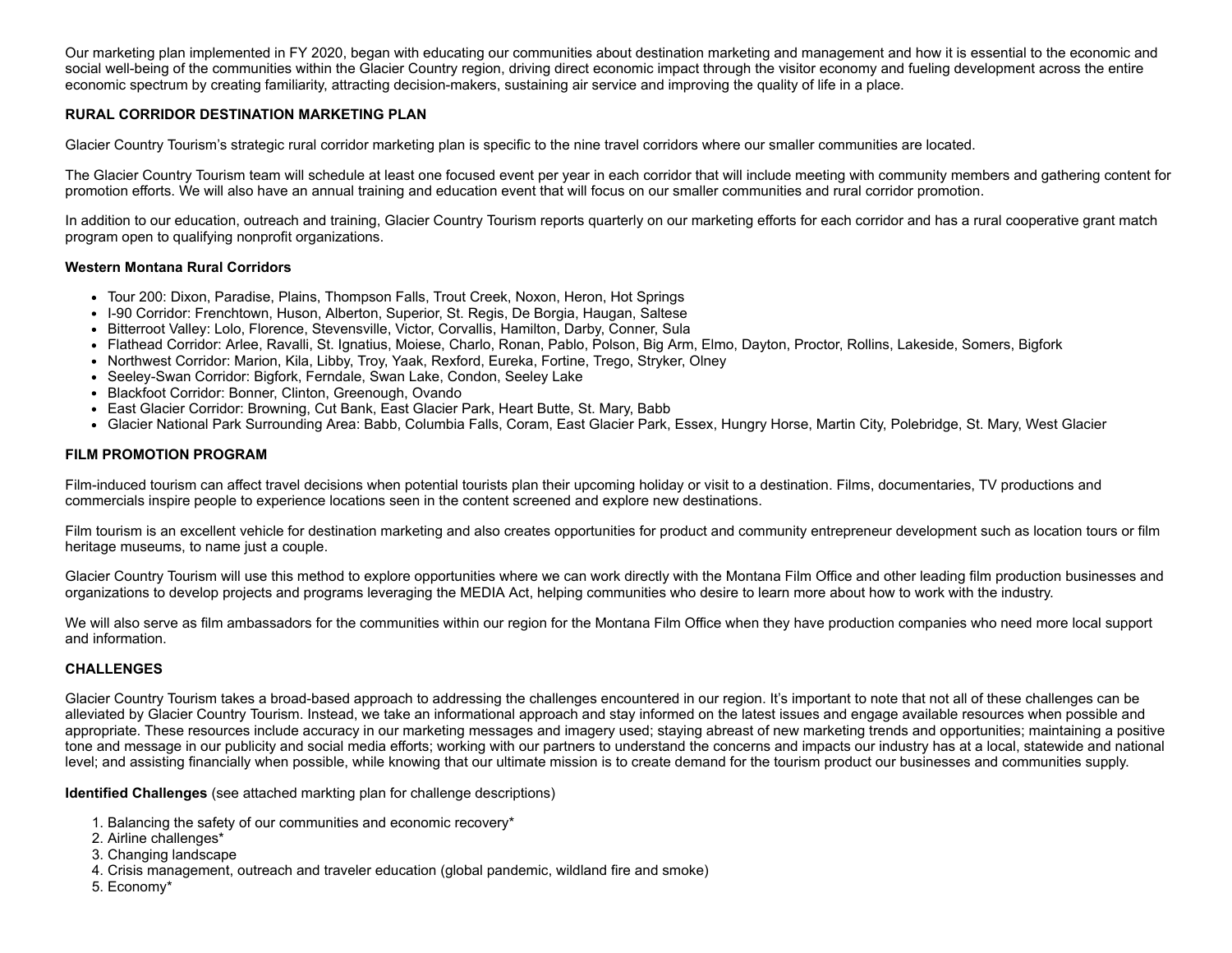- 6. Emerging markets\*
- 7. Glacier National Park and public lands infrastructure and maintenance issues\*
- 8. International issues\*
- 9. Market competition\*
- 10. Over-capacity visitation of Glacier National Park in peak season (visitor expectations, infrastructure, change in approach to marketing visitation during those times, messaging around capacity limits for visitors and road/trail closures)\*
- 11. Perception of Glacier National Park being closed when the Going-to-the-Sun Road isn't open in its entirety
- 12. Perception of remote location\*
- 13. Public transportation
- 14. Shared economy accommodations
- 15. Technology algorithms for social media and search engines, broadband infrastructure and Wi-Fi
- 16. Federal government closures
- 17. Federal and Tribal land closures\*
- 18. Destination marketing and management funding\*
- 19. Destination marketing and management organization awareness\*
- 20. Weather
- 21. Workforce challenges (higher education perspective and perception) \*
- 22. Equity, diversity and inclusivity
- 23. Diminishing resident sentiment toward tourism\*
- 24. Recreate responsibly\*

\*Direct or indirect impacts related to COVID-19

# **GLACIER COUNTRY TOURISM FULLY INTEGRATES THE MONTANA BRAND**

As outlined in our STRENGTHS, Glacier Country Tourism fully embraces the Montana brand pillars of spectacular beauty, exhilarating adventures by day and relaxing hospitality at night. We highlight unique adventures and local flavors that appeal to the visitor looking for an authentic Montana experience paired with truly local hospitality.

In our outreach efforts, we follow Montana's guidelines of big, expansive photography that tells the Montana story. We support the spectacular landscape with subsets of charming towns, approachable activities and distinctive things to see and do.

#### **Describe your destination.**

According to the Preliminary 2019 Biennial Edition of The Economic Review of the Travel Industry in Montana (developed by ITRR—the Institute for Tourism & Recreation Research), more than 12.6 million nonresident travelers spending an estimated \$3.76 billion chose Montana as their travel destination.

Their primary reasons for visiting Montana were mountains and forests, Glacier and Yellowstone national parks, open space and uncrowded areas. They also enjoyed day hiking, wildlife watching and nature photography.

Glacier Country Tourism's process of inspiration, orientation and facilitation is based upon our beautiful landscapes, welcoming communities and ample amenities found throughout Western Montana. The key to inspiration lies within our stunning imagery that we include in all creative content, from print ads to digital placements and social media outreach to our travel guide. We start by making an emotional connection with the potential visitor and then provide them with the tools they need to take that first step toward action, i.e., planning a trip to Western Montana's Glacier Country.

#### **Inspiration**

- Consumer and business-to-business advertising print/digital
- Consumer and business-to-business social media facebook, pinterest, twitter, instagram, linkedin, blog
- Travel shows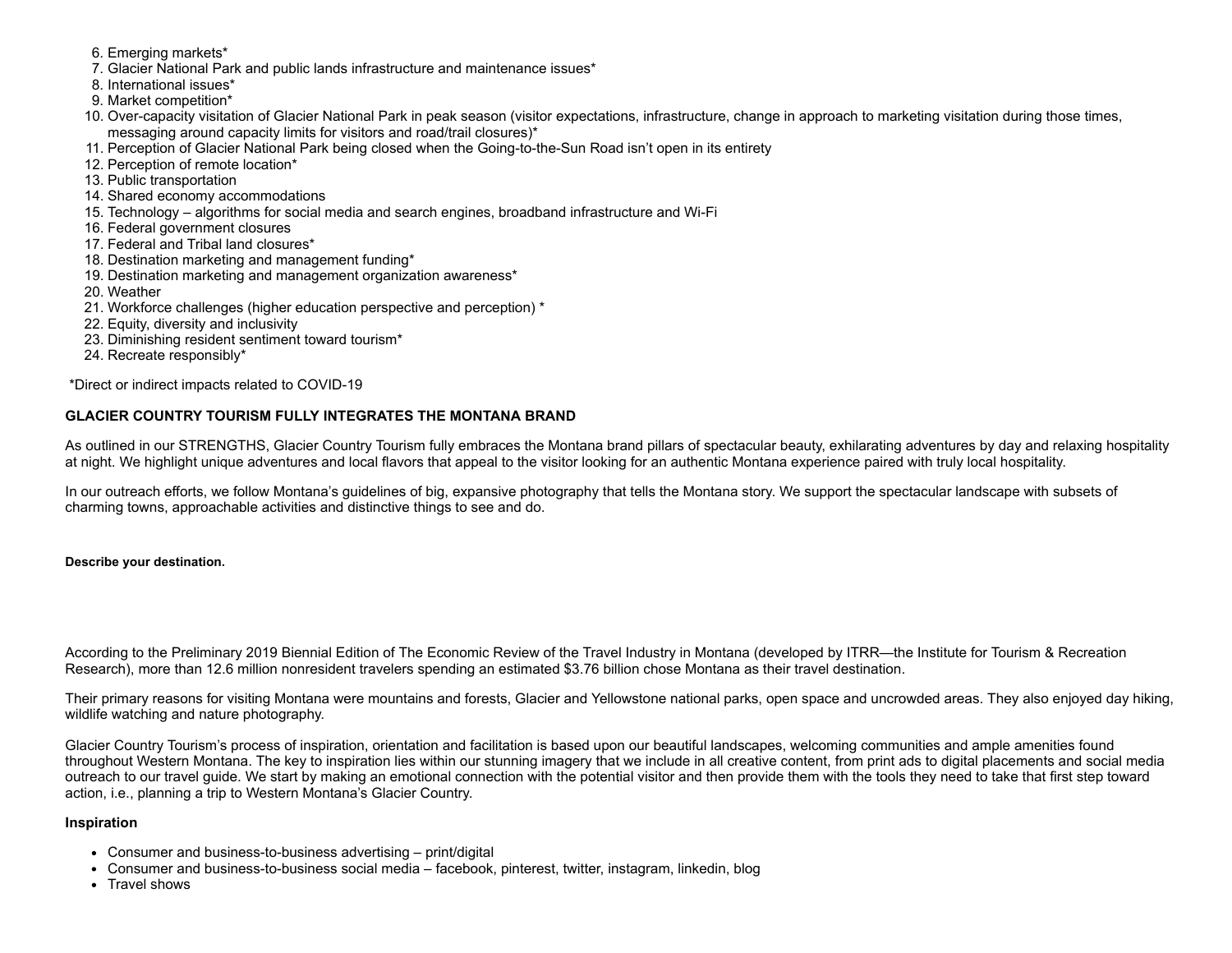- Trade shows
- Publicity
- FAM tours

Glacier Country Tourism provides several ways to learn more about the region, making orientation intuitive by reaching people in the way they want to interact. We make it easy to fulfill their quest for knowledge through ordering a travel guide from a print ad offer, clicking a banner ad to take them to a landing page on the website specific to their interests or engaging in a social media conversation that appeals to their sense of community.

# **Orientation**

- Iconic/expansive imagery
- Creative messaging
- Alignment with the Montana brand
- Call to action
- Contact information

We want facilitation to be easy and enjoyable. We have several hands-on ways for our visitors to plan their trips. The Glacier Country Travel Guide and website offer information on a wide variety of things to do, places to stay and ways to get here. Visitors can then narrow down with partner deals and contact information to plan their experiences one-onone with experts on the ground here in Montana. For more comprehensive step-by-step guidance, Glacier Country Tourism has a call center staffed with trained professionals who are available via live chat, email or phone for visitor assistance.

## **Facilitation**

- Website(s)
- Call center
- Visitor information center support
- Travel quide
- Partner travel deals
- Social media
- Digital and content strategies

**Optional: Include attachments here** GC Marketing [Plan\\_FY22\\_FINAL.pdf](https://funding.mt.gov/fileDownload.jsp?filename=1619468439659_GC+Marketing+Plan_FY22_FINAL.pdf)

*a. Define your target markets (demographic, geopgraphic and psychographic).*

# **GEOGRAPHIC TARGETS**

- California (Los Angeles, San Francisco, San Diego, San Jose, Orange County)
- Washington (Seattle)
- Illinois (Chicago)
- Oregon (Portland)
- Minnesota (Minneapolis)
- Texas (Houston and Dallas)
- New York City
- North Carolina (Charlotte)
- International

# **REGIONAL DRIVE TARGET MARKETS**

(all geographic areas within 600 miles of Glacier Country)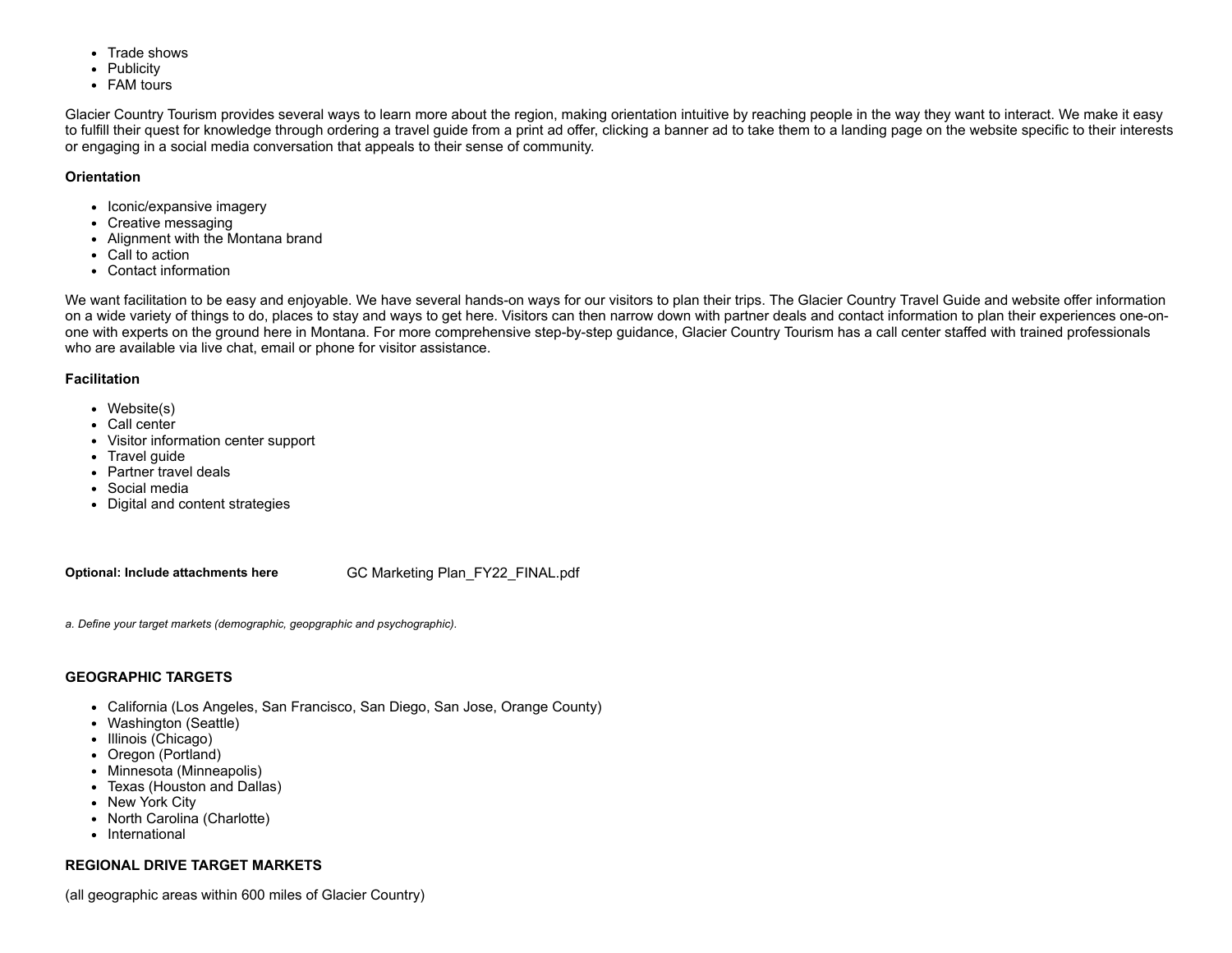- Spokane/Coeur d'Alene
- Idaho/Wyoming drive markets
- Alberta, Canada
- Montana, with messaging that focuses on recreating responsibly and being good hosts and stewards of our destination.

# **OTHER TARGET MARKETS**

- Additional areas as opportunities arise or markets emerge according to marketing analytics including international FIT (foreign independent travel). We will look deeply at all existing or new direct-flight markets.
- Individuals Mid-30s+, HHI \$50,000, active and affluent, take at least two vacations per year, may be traveling in groups of two or more
- Mature geo-traveler couples 55+, HHI \$70,000, active and affluent, high-value low-impact couples, may be traveling as groups with other friends and/or extended family
- Families Multigenerational travelers, 1+ children, HHI \$75,000, active and affluent
- Targeted seasonal travelers based on capacity Travelers who enjoy activities and events held in communities where the most capacity exists; peak, shoulder and low season activities vary according to each of our communities

## **PSYCHOGRAPHIC TARGETS**

- Authentic experiences shopping, local cuisine, breweries, distilleries, relaxing spa getaways, western offerings
- Outdoor recreation hiking, biking, camping, skiing, snowmobiling, water sports, golfing, fishing, wildlife viewing, RVing, motorcycling, road tripping
- Culture history, galleries, museums, live theater, festivals, live music, photography.
- Adventure experiential, independent, low-impact
- Responsible recreationists

## **OTHER TARGETS**

- 1. Repeat visitors to Montana
- 2. Health care
- 3. Higher education
- 4. Destination learning
- 5. Destination weddings
- 6. Reunions
- 7. Meetings and conventions
- 8. FIT and group tours

*b. What are your emerging markets?*

- Pennsylvania
- Direct-flight markets to and from our region

**Optional: Include attachments here.**

*c. What research supports your target marketing?*

- Montana Office of Tourism and Business Development research
- Website analysis
- Call center activity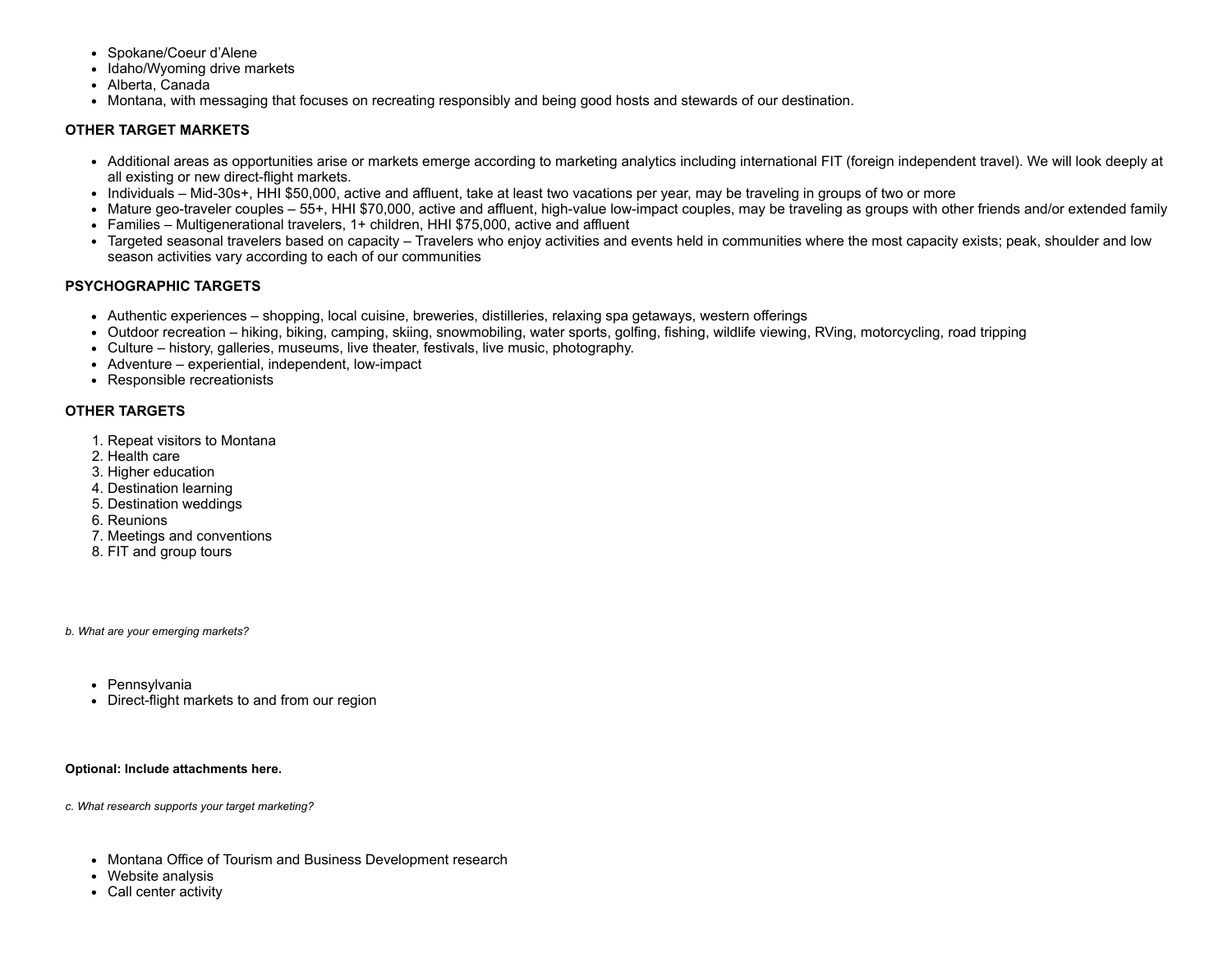- Consumer marketing market analysis
- Institute for Tourism & Recreation Research
- Trade show feedback
- Meeting and convention follow-up
- Professional association research
- Meltwater and Klear
- American Bus Association
- Destination Marketing Association International
- National Tour Association
- Great American West
- U.S. Travel Association
- Adventure Travel Trade Association
- Family Travel Association
- Destination Analyst
- Arrivalist
- VisaVue
- Smith Travel Reports (STR)
- Bed tax revenue
- Destination Think!
- AirDNA
- Skift
- UBER Media
- Bureau of Labor Statistics
- Montana State Parks
- Missoula and Glacier Park International airports
- Meeting Planners International
- International Inbound Travel Association

Glacier Country Tourism tries to align our markets, when appropriate, with the key markets for the Montana Office of Tourism and Business Development, as well as key markets for our convention and visitor bureaus and other public and private partners. We also reference the data collected from our call center and webpage. We have seen continued digital visitation and inquiry growth from California and Texas, as well as visitor demographics as supported by ITRR's quarterly visitor surveys.

# **Glacier Country Tourism's primary marketing goals are:**

- 1. Raise awareness of Glacier Country as a recognized tourism destination in identified markets and audiences.
- 2. Encourage residents and visitors to keep Montana a safe tourism destination by traveling responsibly, leaving no trace, practicing wildland fire safety, being decent human beings by being kind, respectful and patient with one another and by recreating responsibly.
- 3. Increase visitation among resident, nonresident, domestic and international travelers. This includes:
	- + Attracting new travelers
	- + Encouraging current travelers to visit more often
	- + Encouraging current travelers to stay longer
	- + Encouraging awareness of packaging opportunities
	- + Soliciting meetings and conventions
	- + Soliciting packaged travel markets (group tours and FIT)
	- + Positioning ourselves as a resource for information
	- + Working with the Montana Film Office to solicit film industry productions
- 4. Increase visitation year-round (especially shoulder and winter seasons).
- 5. Continue emphasis on cultural attractions found throughout Glacier Country, including Tribal Nations, historic sites, museums, etc.
- 6. Continue to identify inquiries to convert them to visitors by capturing names for database marketing.
- 7. Continue marketing efforts that highlight Glacier Country's charming small towns/communities and amenities, cultural offerings, American Indian history, historical aspects, natural resources, tourism attractions and our welcoming atmosphere.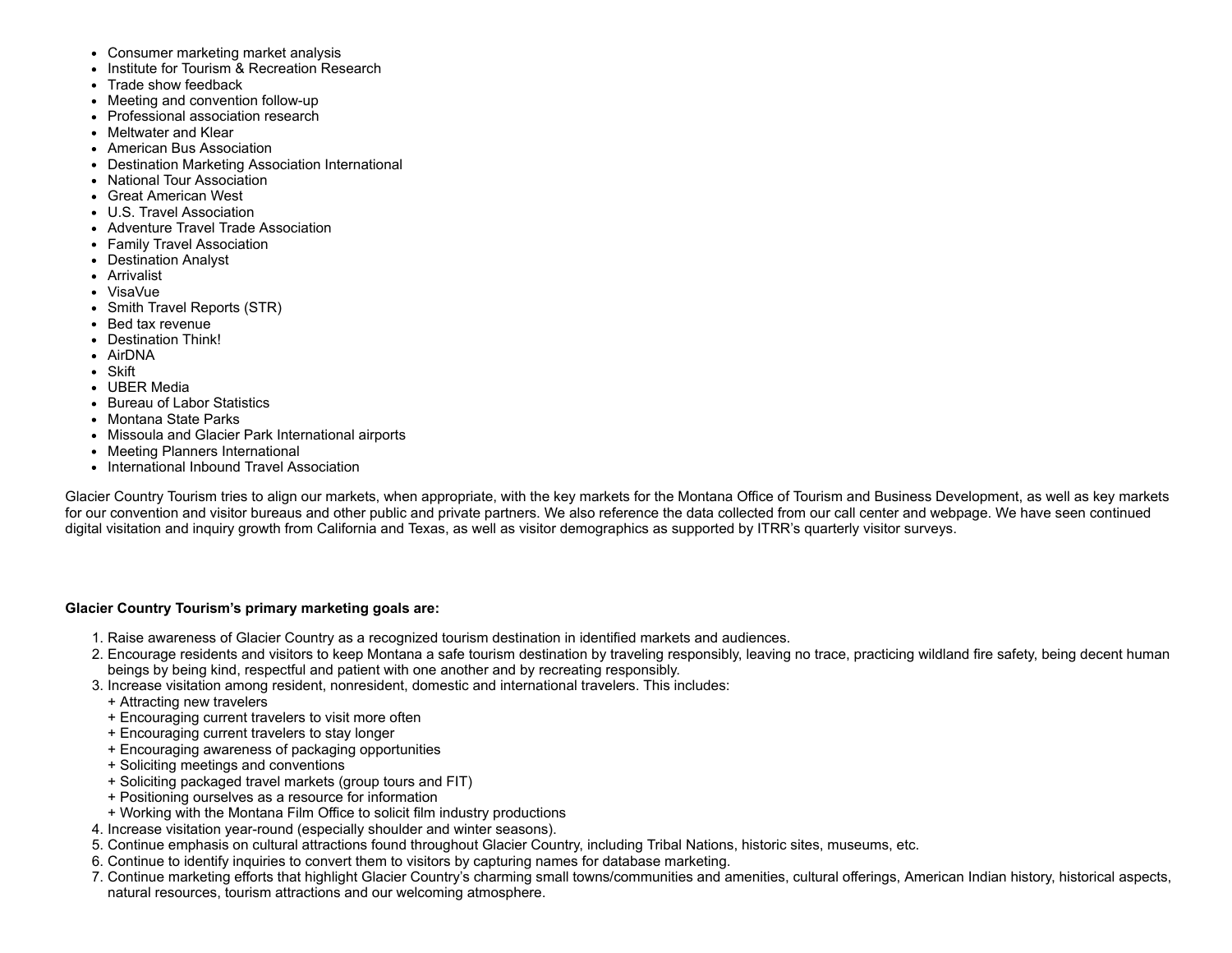- 8. Raise awareness and understanding of Glacier Country Regional Tourism Commission within the region through positive publicity and community outreach.
- 9. Cooperate with other tourism organizations such as Discover Kalispell, Destination Missoula and Explore Whitefish, chambers of commerce, TBIDs, arts organizations, Glacier National Park, Crown of the Continent Geotourism Council, Montana Office of Tourism and Business Development, Montana Film Office, tribal partners, other tourism regions and neighboring states and provinces, as well as other organizations and private businesses that share mutual goals and objectives.
- 10. Provide supportive public education about Glacier National Park issues by cooperating with all tourism partners including Glacier National Park, Montana tourism regions, Montana Office of Tourism and Business Development, convention and visitor bureaus, TBIDs and chambers of commerce, as well as local, regional, national and international media.
- 11. Continue targeted visitor appeals in Glacier Country Tourism's marketing strategy, specifically relating to the Montana Tourism Recreation Strategic Plan.
- 12. Incorporate Montana Office of Tourism and Business Development's branding initiative into our various marketing projects.
- 13. Encourage visitors to share their experience through emerging technologies and tools, such as social media.
- 14. Increase focus on and implementation of the rural marketing initiative.
- 15. Increase community awareness of Glacier Country Tourism.
- 16. Increase community engagement and develop efforts to address workforce development.

#### **OBJECTIVES – POST COVID-19**

1. INCREASE OVERALL CONSUMER RESPONSE BY 2% OVER FY 2021

Consumer response reach goal would be 1,600,000

2. INCREASE ELECTRONIC RESPONSE BY 2% OVER FY 2021

Electronic response reach goal would be 1,609,000

3. INCREASE SOCIAL MEDIA REACH BY 2% OVER FY 2021

Social media reach goal would be 20,000,000

4. INCREASE SOCIAL MEDIA AUDIENCE BY 2% OVER FY 2021

2% increase will require our social media audience reach goal at 394,000 or by an additional 8,000

#### 5. INCREASE USE OF RESPONSIVE WEBSITES BY 2% OVER FY 2021

2% increase will require our webpage use reach goal at 1,632,000 or by an additional 32,000

#### 6. INCREASE OUR CONSUMER LEAD DATABASE BY 1.5% OVER FY 2021

1.5% increase will require our consumer database reach goal at 1,015,900 or by an additional 15,900

#### 7. INCREASE OUR TRADE SHOW DATABASE BY 2% OVER FY 2021

2% increase will require our trade show database reach goal at 1,770 or by an additional 35

#### 8. INCREASE EARNED MEDIA STORY AD VALUE FROM FY 2021

Earned media goal would be \$2 million

9. FUND CHAMBER/VISITOR INFORMATION CENTERS AT UP TO \$5,000 PER PROJECT FROM MEMORIAL DAY TO LABOR DAY 2022 TO BETTER INFORM AND ENCOURAGE VISITORS TO STAY LONGER IN WESTERN MONTANA'S GLACIER COUNTRY

10. INCREASE CONSUMER AND GROUP SUGGESTED ITINERARIES BY TWO

11. REVENUE INDICATORS FOR PERFORMANCE STABILIZE LODGING TAX REVENUE AS COMPARED TO FY 2020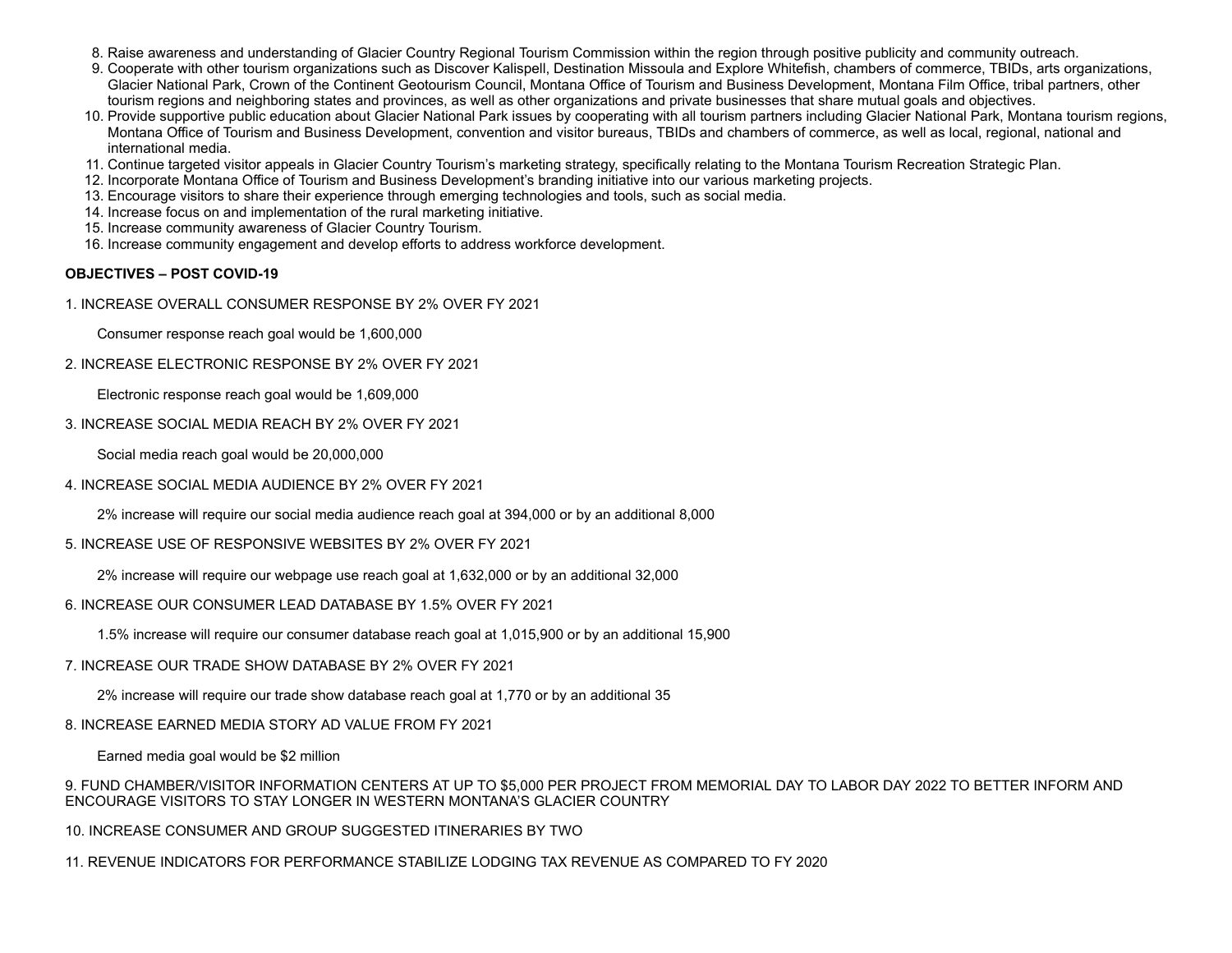COVID-19 impact to lodging tax dollars was significant depending on each community and type of property. As of April 2021, best estimate would be 9% higher than 2020 collections and includes changes to lodging facility use tax statute in the 2021 legislative session that will increase collections from online booking agents.

#### 12. MONITOR REVPAR THROUGH STR AND AIRDNA Data monitoring within the Glacier Country region

*a. In what types of co-ops with MTOT would you like to participate?*

We are open to joint venture efforts for leisure advertising, publicity, hosting media/FAM trips, film, group tour, meetings and conventions and international FIT. We are currently working with MOTBD on several projects and look forward to seeing what we can accomplish together in the coming year. We find the most effective joint ventures with Montana Office of Tourism and Business Development are through publicity, international, group tours and meetings and conventions. In FY 2021, Glacier Country Tourism committed \$50,000 to projects with lodging tax-funded organizations but spent a total of \$105,000.

#### **Optional: Include attachment here.**

*b. In what other types of co-ops would you like to participate? (Regions/CVBs, etc.)*

We are actively planning and participating in future cooperative and joint venture tourism sales, publicity, hosting media/FAM trips, research and advertising projects with regions and CVBs to explore multiple ways to partner.

Glacier Country Tourism joined with Yellowstone Country on a couple joint ventures specific to Western Montana. The Glaciers to Geysers campaigns have been incredibly successful and partners within our regions are thrilled with the results. Glaciers to Geysers is a niche market website supported with paid advertising that blurs the lines between the two regions, catering to visitors who do not understand the geographic boundaries of our state. Snowmobiling and motorcycle tours were the first segments, followed by winter activities and museums and historical sites in FY 2020. We plan to invest more into motorcycle tours and run the museum campaign we paused because of COVID since most museums were closed during much of 2020 and early 2021.

*c. What types of co-ops have you done in the past? Were they successful - why or why not?*

Glacier Country Tourism has participated heavily with our partners in cooperative ventures over the past several years.

- FY 2020 =  $$146,800$  (actual)
- $\cdot$  FY 2021 = \$105,000 (actual)

The Glacier Country Cooperative Marketing Grant Program (GCCMGP) was launched in 2019 with a budget of \$40,000. It was designed to provide matching expense reimbursement funding for projects to promote an area or event on a cooperative basis with a nonprofit tourism-related organization. The intent of this program is to encourage the development of new or expanded marketing projects, thereby increasing the tourism appeal of the city or region to nonresident visitors.

These amounts vary year to year based on what opportunities arise. For the most part, we feel the joint ventures we've had in the past have been successful. We believe mixedmedia advertising is the key to a successful plan, and we weigh each placement based on goals and expectations. In this day of rapidly changing marketing methods—especially in the digital era—we must do our best to make solid decisions and track accordingly. We measure effectiveness based on:

- Return on investment
- Brand support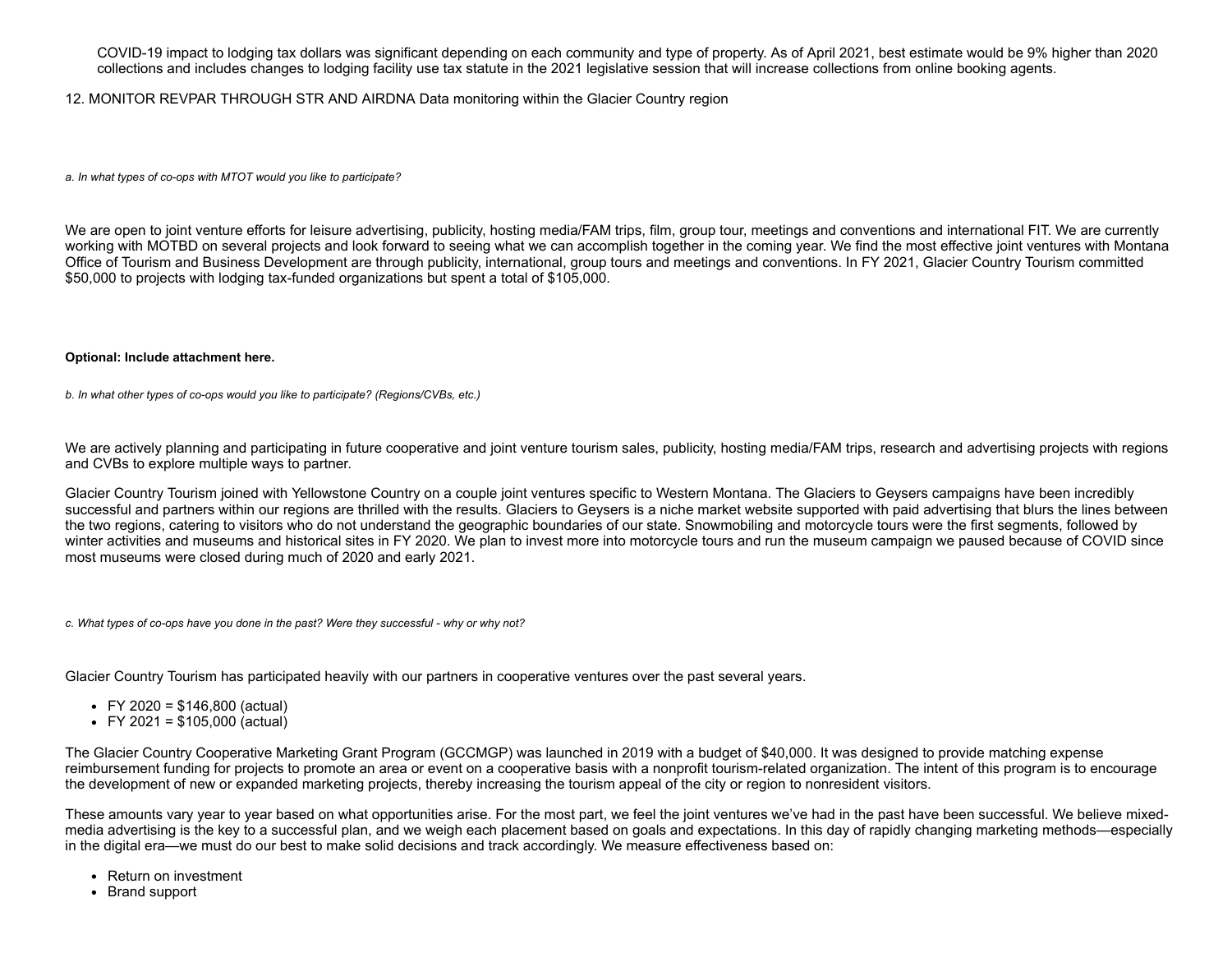Community/partner outreach and support

**Optional: Include attachments here.**

**Optional: Include attachments here.** GC Marketing [Plan\\_FY22\\_FINAL.pdf](https://funding.mt.gov/fileDownload.jsp?filename=1619468439659_GC+Marketing+Plan_FY22_FINAL.pdf)

**Optional: Include attachment here:**

# *Marketing Segment, Method & Budget*

| <b>Marketing</b><br><b>Segment</b> | <b>Marketing</b><br><b>Method</b> | Describe your method.                                                                                                                                                                                                                                                                                                                                                                                                                                                                                                                                                                                                                                                                                                                                                                                                                                                                                                                                                                                                                                                                                                                                                                       | <b>Provide supporting</b><br>research/statistics.                                                                                                                                                                                                                                                                                                                                                                                                                                                                                                                                                                                                                                                                                                                                                                                                                                                                                                                                   | <b>Describe the</b><br>quantifiable<br>measurements for<br>success including<br><b>Regulations</b><br>requirements.                                                                                                                                                                                                                                                                                                                                                       | budget for<br>method. | <b>Estimated   Marketing</b><br><b>Method</b><br><b>Evaluation</b> | Add'l<br><b>Attchmnt</b> |
|------------------------------------|-----------------------------------|---------------------------------------------------------------------------------------------------------------------------------------------------------------------------------------------------------------------------------------------------------------------------------------------------------------------------------------------------------------------------------------------------------------------------------------------------------------------------------------------------------------------------------------------------------------------------------------------------------------------------------------------------------------------------------------------------------------------------------------------------------------------------------------------------------------------------------------------------------------------------------------------------------------------------------------------------------------------------------------------------------------------------------------------------------------------------------------------------------------------------------------------------------------------------------------------|-------------------------------------------------------------------------------------------------------------------------------------------------------------------------------------------------------------------------------------------------------------------------------------------------------------------------------------------------------------------------------------------------------------------------------------------------------------------------------------------------------------------------------------------------------------------------------------------------------------------------------------------------------------------------------------------------------------------------------------------------------------------------------------------------------------------------------------------------------------------------------------------------------------------------------------------------------------------------------------|---------------------------------------------------------------------------------------------------------------------------------------------------------------------------------------------------------------------------------------------------------------------------------------------------------------------------------------------------------------------------------------------------------------------------------------------------------------------------|-----------------------|--------------------------------------------------------------------|--------------------------|
| Consumer                           | <b>Social Media</b>               | Leveraging the power of social media to complement our various<br>marketing strategies is one of our key program areas. The use of<br>social media by destination marketing organizations to build brand<br>support, create genuine conversations and inspire audiences to visit<br>continues to be extremely effective. 7% of all our leads is sourced<br>from our social media channels. Even with the great number of<br>challenges social media channels are presenting, we still see steady<br>traffic each year through organic, sponsored and paid social media<br>efforts.<br>Our social media channels are used to reach new audiences and to<br>support our other programs. Glacier Country's social media channels<br>are a source of inspiration, orientation and fulfillment. It's a community Gary Henderson, The<br>gathering place where prospective visitors can garner up-to-date<br>information about our region, as well as become more familiar with<br>what we offer the visitor.<br>To date, our social media channels<br>include facebook, instagram, twitter, pinterest, linkedin and youtube as engagement payed way for<br>well as two blogs - consumer and B2B. | "With the huge number of<br>online users, which is<br>lalmost 59% of the world's<br>not miss out on their chance of our channels<br>of marketing on these digital (@GlacierMT) and use<br>forums where they can<br>reach all the maximum<br>number of potential buyers<br>compared with print or<br>television media marketing."<br><b>Importance of Social Media</b><br>Marketing<br><b>July 2020</b><br>"Increased social media<br>increased social media<br>marketing. Due to COVID-<br>19 outbreak resulting in<br>lockdown and work from<br>home being in place, people<br>had lot of free time, which<br>they mostly spent on social<br>Imedia. As a result. this<br>provides an opportunity for<br>marketers to capitalize on<br>and better connect with their<br>customers through various<br>social media sites,<br>Facebook, Twitter,<br>Instagram, etc.<br>G.K. Ayush, R. Gowda, A<br><b>STUDY ON IMPACT OF</b><br><b>COVID-19 ON DIGITAL</b><br>MARKETING, Vidyabharati | Social media is incredibly<br>easy to measure success<br>and track. We have<br>Ipopulation. marketers must Iconsistent handles across all<br>hashtags (#GlacierMT) to<br>track engagement overall or<br>by campaign. We also use<br>third party tools such as<br>Klear to monitor and track<br>impressions, engagement<br>and audience - which are all<br>used in our overall<br>assessment for measuring<br>success. A detailed social<br>media report will be provided. | \$50,000.00           |                                                                    |                          |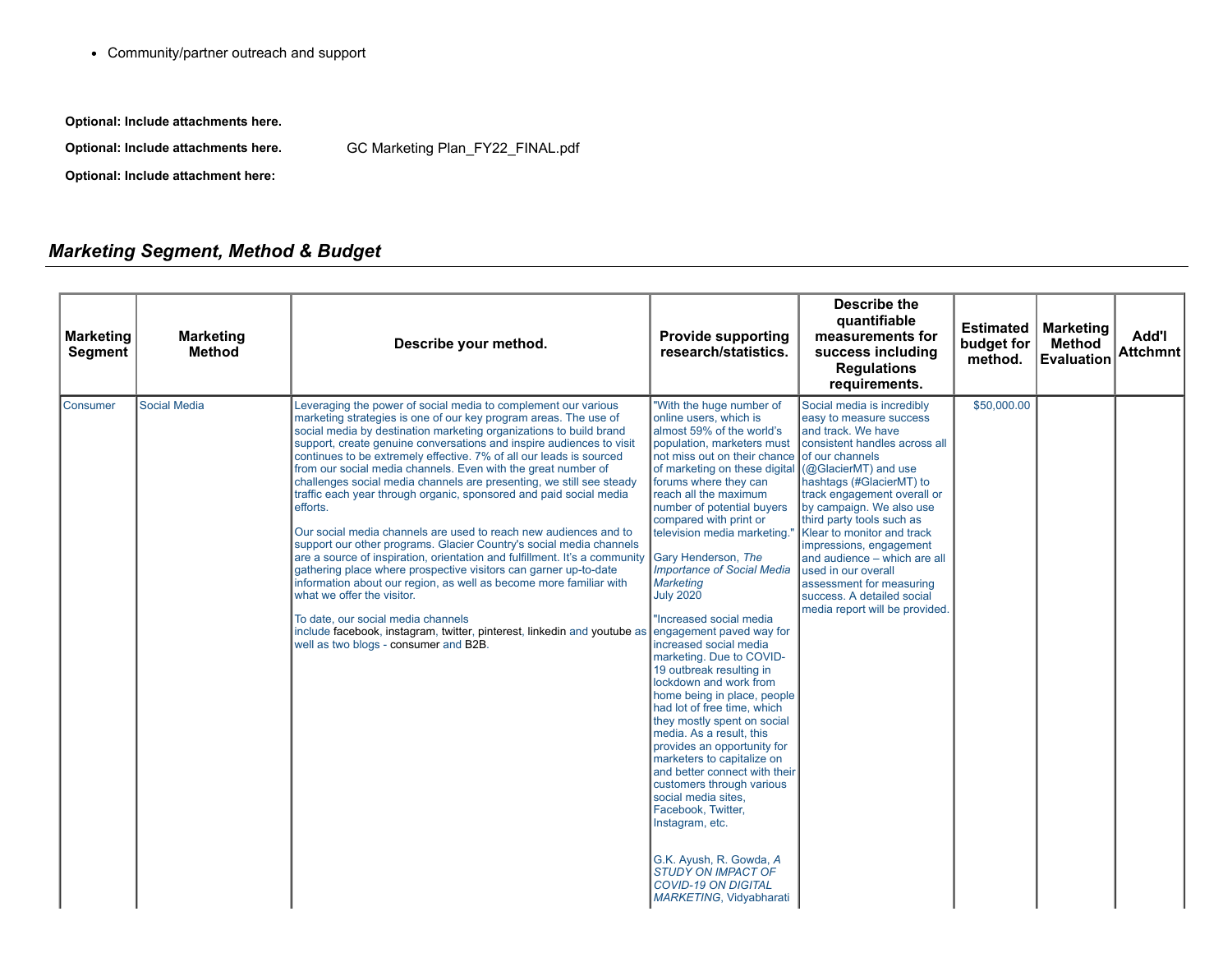|          |                              |                                                                                                                                                                                                                                                                                                                                                                                                                                                                                                                                                                                                                                                                                                                                                                                                                                                                                                                                                                                                                                                                                                                                                                                                                                                                             | International<br><b>Interdisciplinary Research</b><br>Journal (Special Issue June<br>2020)                                                                                                                                                                                                                                                                                                                                                                                                                                                                                                                                                                                                                                                                                                                                                                                                                                                  |                                                                                                                                                                                                                                                                                                                                                                                                                                                                                               |             |  |
|----------|------------------------------|-----------------------------------------------------------------------------------------------------------------------------------------------------------------------------------------------------------------------------------------------------------------------------------------------------------------------------------------------------------------------------------------------------------------------------------------------------------------------------------------------------------------------------------------------------------------------------------------------------------------------------------------------------------------------------------------------------------------------------------------------------------------------------------------------------------------------------------------------------------------------------------------------------------------------------------------------------------------------------------------------------------------------------------------------------------------------------------------------------------------------------------------------------------------------------------------------------------------------------------------------------------------------------|---------------------------------------------------------------------------------------------------------------------------------------------------------------------------------------------------------------------------------------------------------------------------------------------------------------------------------------------------------------------------------------------------------------------------------------------------------------------------------------------------------------------------------------------------------------------------------------------------------------------------------------------------------------------------------------------------------------------------------------------------------------------------------------------------------------------------------------------------------------------------------------------------------------------------------------------|-----------------------------------------------------------------------------------------------------------------------------------------------------------------------------------------------------------------------------------------------------------------------------------------------------------------------------------------------------------------------------------------------------------------------------------------------------------------------------------------------|-------------|--|
| Consumer | Sweepstakes                  | In FY 2021, we continued our level of giveaways by providing cash<br>cards, America the Beautiful National Park Passes and experience<br>prizes as our call-to-action for the campaigns. When needed, we<br>generally have significant support from our partners that include in-<br>kind and/or deeply discounted rates for services such as<br>accommodations, tickets and rentals. To date, half of our largest lead<br>generators in FY 2021 had CTA giveaways attached and resulted in<br>over 28,000 leads from those sources alone and a total of 134,000<br>with three months remaining in the fiscal year. The call-to-action for<br>the campaign giveaway is promoted via all our marketing mediums<br>including social media, online and print.<br>Over the past several years we have experimented with various types<br>of call-to-action (CTA) incentives in our promotions. The type and<br>value of the giveaway incentives varies each year. Depending on the<br>marketing channel, the response varies. Online, all tend to perform<br>well as compared to no call-to-action.<br>We plan to continue this strategy for FY 2022.                                                                                                                           | <b>Yahoo Small Business says</b><br>call-to-actions (CTAs) are<br>critical for achieving any<br>results online, because<br>traffic, subscribers and<br>followers don't do you any<br>good until they become<br>leads and eventually<br>customers. That's why calls-<br>to-action can be used in<br>more places than just your<br>website. They should also<br>be employed in your blog,<br>social media, email blasts,<br>guest articles, sponsored<br>content editorial and<br>anywhere else you publish<br>or market online.<br>CampaignMonitor found<br>that CTA buttons had an<br>increased click-through rate<br>of 28%, as compared to<br>link-based CTAs. May 2019                                                                                                                                                                                                                                                                   | We measure success by<br>tracking the number of leads<br>generated from campaigns<br>that a giveaway was<br>associated and the total<br>number of giveaways we<br>provided in the budget year.                                                                                                                                                                                                                                                                                                | \$10,000.00 |  |
| Consumer | <b>Cooperative Marketing</b> | Glacier Country Tourism has a community outreach and education<br>program that offers assistance for our charming small towns to help<br>them not only understand what tourism can do for them but to work<br>with them through education workshops (two workshops currently<br>exist), essential marketing training, best practices, etc. and help<br>connect them to other people/organizations/agencies that have<br>programs that could help them.<br>Building upon the workshop series we already offer, we have a<br>marketing assistance grant program that can be used for specific<br>marketing promotion projects including campaign development and<br>implementation (cannot be used for material development without a<br>distribution campaign included) by a community (chamber, CVB, main<br>street organization, development organization).<br>We realize the importance of our organization reaching out to offer<br>assistance to our communities who would like it to either develop or<br>expand their tourism economy. We plan to develop this program to<br>strengthen Glacier Country's position as a premier destination while<br>also stimulating our rural economies, protecting and enhancing local<br>resources and fostering community pride. | "One of the primary<br>advantages of cooperative<br>advertising is the ability to<br>lower advertising costs by<br>sharing them with other<br>companies. For example,<br>you can team up with<br>another local retailer that<br>sells products that are<br>complimentary to yours to<br>take out a full-page ad in<br>your local newspaper.<br>Sharing costs means that<br>you are only responsible for<br>half the price, but you still<br>get the exposure offered by<br>a full-page newspaper ad.<br>Larger companies, such as<br>prominent manufacturers,<br>spend time and money on<br>researching more effective<br>ways to advertise their<br>products. When you get<br>involved in a cooperative<br>advertising program with<br>these large corporations,<br>you will benefit and learn<br>from their experience. You<br>can apply the marketing<br>lessons you learn from the<br>larger organizations in your<br>own advertising." | We will measure success by<br>the number of projects we<br>are able to fund. Each<br>application requests how<br>they will measure success.<br>Before awarding the grant,<br>we will review to ensure they<br>are using measurables that<br>meet the requirements<br>funded DMOs must follow<br>according to TAC rules and<br>regulations. Individual grant<br>reports will be required by all<br>recipients that will report<br>against the identified<br>measurables in the<br>application. | \$40,000.00 |  |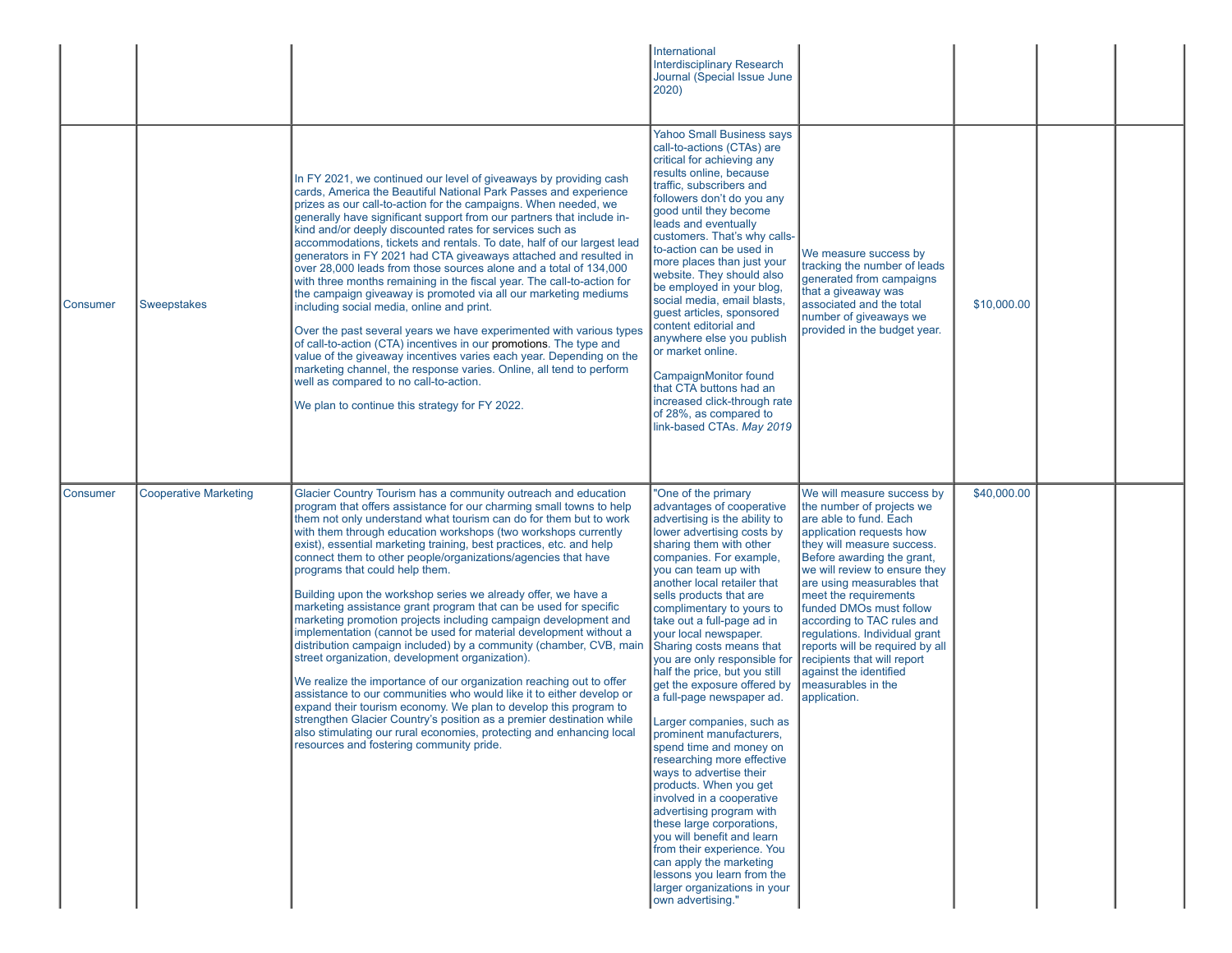|          |                           |                                                                                                                                                                                                                                                                                                                                                                                                                                                                                                                                                                                                                                                                                                               | The Advantages of<br><b>Cooperative Advertising</b><br>George N. Root III                                                                                                                                                                                                                                                                                                                                                                                                                                                                                                                                                                                                                                                                                                                                                                                                                                                                                                                                                         |                                                                                                                                                                                                                                                                                                                                                                                                                                                                                                                                                                                 |              |  |
|----------|---------------------------|---------------------------------------------------------------------------------------------------------------------------------------------------------------------------------------------------------------------------------------------------------------------------------------------------------------------------------------------------------------------------------------------------------------------------------------------------------------------------------------------------------------------------------------------------------------------------------------------------------------------------------------------------------------------------------------------------------------|-----------------------------------------------------------------------------------------------------------------------------------------------------------------------------------------------------------------------------------------------------------------------------------------------------------------------------------------------------------------------------------------------------------------------------------------------------------------------------------------------------------------------------------------------------------------------------------------------------------------------------------------------------------------------------------------------------------------------------------------------------------------------------------------------------------------------------------------------------------------------------------------------------------------------------------------------------------------------------------------------------------------------------------|---------------------------------------------------------------------------------------------------------------------------------------------------------------------------------------------------------------------------------------------------------------------------------------------------------------------------------------------------------------------------------------------------------------------------------------------------------------------------------------------------------------------------------------------------------------------------------|--------------|--|
| Consumer | <b>Joint Ventures</b>     | This joint venture method exists for us to use as opportunities become<br>available or as projects with our follow regions, CVBs and MOTBD are<br>necessary throughout the year. All efforts done will comply with the<br>rules and regulations.<br>Every project we do ultimately results in the overall success of our<br>program. While do not know what these projects are in the beginning<br>of the year, we certainly appreciate the ability to use the line item as a<br>funding source. Each will be an allowable project and will follow the<br>measurement and reporting requirements in the rules and regulations.                                                                                | No specific research<br>is available for this line item<br>at this time.                                                                                                                                                                                                                                                                                                                                                                                                                                                                                                                                                                                                                                                                                                                                                                                                                                                                                                                                                          | These funds are to be used<br>for allowable joint venture<br>opportunities we are unaware<br>of when we prepare our<br>marketing plan each year. As<br>these projects are done, we<br>will follow the measurement<br>and reporting requirements in<br>the rules and regulations for<br>the methods implemented.                                                                                                                                                                                                                                                                 | \$70,000.00  |  |
| Consumer | <b>Ad Agency Services</b> | Glacier Country Tourism's agency of record works closely with us on<br>many facets of our marketing plan from strategy and implementation<br>to tracking and analysis. Their staff works thoroughly with our staff,<br>board of directors, partner organizations and other agencies to<br>analyze current problems and opportunities as well as our past and<br>current effectiveness.<br>Good marketing support from professionals who live and breathe<br>various components of marketing, development, implementation and<br>evaluation helps us design an effective marketing plan and develop a<br>creative and effective message ensuring maximum efficiency in the<br>project planning and evaluation. | Advantages of having a<br>qualified agency provide<br>marketing services include<br>having a full team of talent<br>without the considerable<br>that team. We can scale the directly reported in our<br>services up and down<br>according to the projects<br>and services we need them<br>to provide. Our current<br>agency of record is a<br>Missoula-based business<br>that provides us with the<br>following services.<br>• Marketing Strategy<br>• Research<br>Creative<br>Development,<br>• Creative Design<br>• Media Buying<br>• Marketing<br>Partnership<br>Development and<br>Management<br>(Cooperative and<br>Joint Ventures)<br><b>Social Media</b><br>Management<br>• Content Creation<br>(research,<br>copywriting,<br>proofing, editing)<br>Call Center.<br>Telemarketing and<br><b>Mail Fulfillment</b><br><b>Content Marketing</b><br>• Web Design,<br>Development +<br>Hosting<br>• Website<br>Conversion<br>Optimization<br>• Search Engine<br>Marketing (SEM) +<br><b>Search Engine</b><br>Optimization (SEO) | Success on our campaigns<br>and marketing efforts<br>translates to successful<br>planning support. The way<br>we measure the success of<br>overhead cost of supporting the work our agency does is<br>overall goals and objectives.<br>We would never be able to<br>achieve the quality and<br>quantity of work without the<br>services of our advertising<br>agency. They assist us<br>directly or indirectly in every<br>single marketing method we<br>implement, and they help us<br>• Brand Management in the planning phase and the<br>reporting and evaluation<br>phases. | \$475,000.00 |  |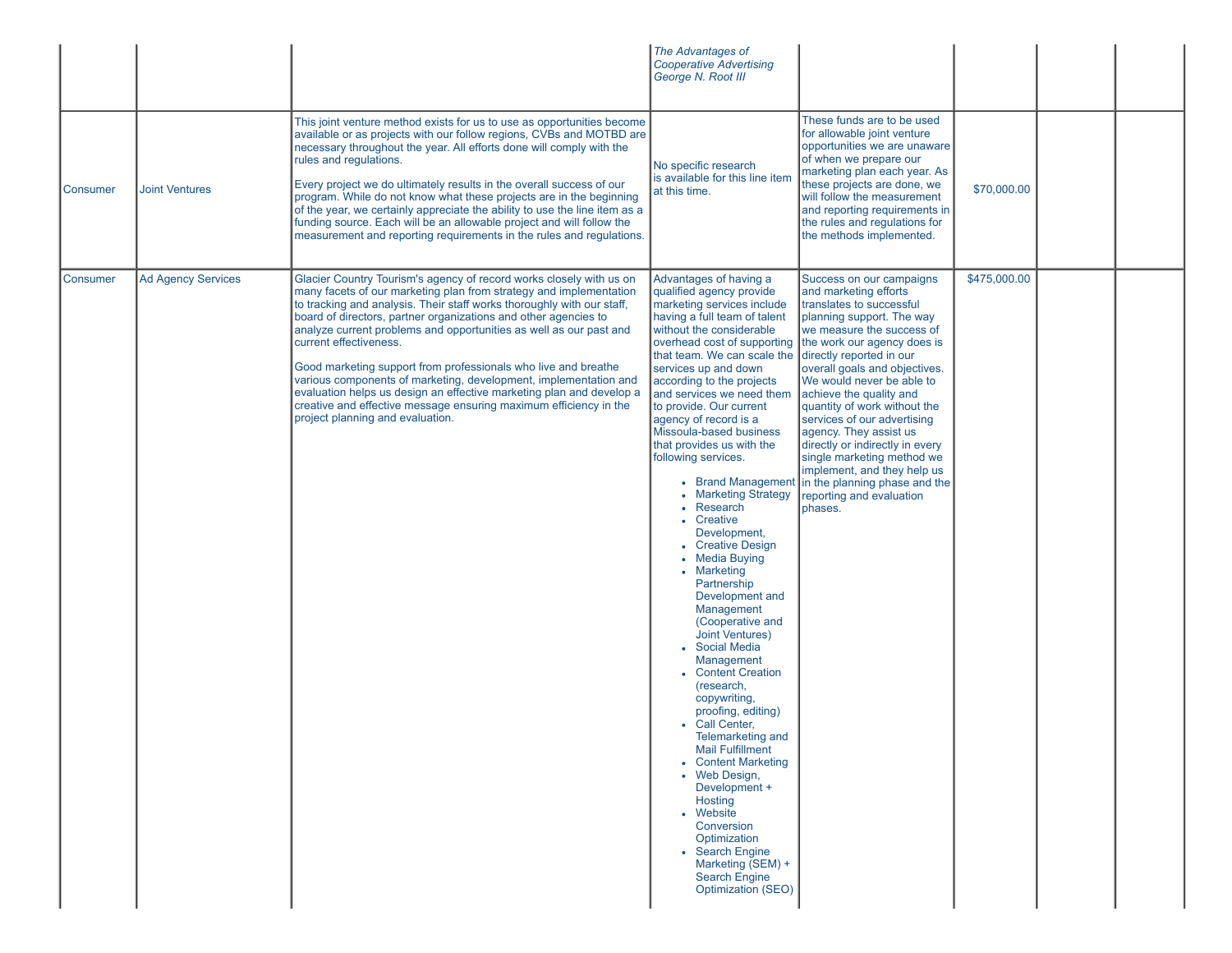|                 |                                               |                                                                                                                                                                                                                                                                                                                                                                                                                                                                                                                                                                                                                                                                                                                                                                                                                                                                                                                                                                                                                                                                                                                                                                                                                                      | • Print and Digital<br>Advertising<br>• Photo and Video<br>Acquisition, Editing<br>and Production<br>• Email Marketing<br>• Direct Mail<br><b>Marketing</b><br>• Marketing<br>Reporting<br>• Travel Guide<br><b>Production</b><br>• Print and Digital<br><b>Advertising Sales</b>                                                                                                                                                                                                                                                                                      |                                                                                                                                                                                                                                                                                                                                                       |             |  |
|-----------------|-----------------------------------------------|--------------------------------------------------------------------------------------------------------------------------------------------------------------------------------------------------------------------------------------------------------------------------------------------------------------------------------------------------------------------------------------------------------------------------------------------------------------------------------------------------------------------------------------------------------------------------------------------------------------------------------------------------------------------------------------------------------------------------------------------------------------------------------------------------------------------------------------------------------------------------------------------------------------------------------------------------------------------------------------------------------------------------------------------------------------------------------------------------------------------------------------------------------------------------------------------------------------------------------------|------------------------------------------------------------------------------------------------------------------------------------------------------------------------------------------------------------------------------------------------------------------------------------------------------------------------------------------------------------------------------------------------------------------------------------------------------------------------------------------------------------------------------------------------------------------------|-------------------------------------------------------------------------------------------------------------------------------------------------------------------------------------------------------------------------------------------------------------------------------------------------------------------------------------------------------|-------------|--|
| Consumer        | <b>Opportunity Marketing</b>                  | This method exists for us to use as opportunities become available or<br>as projects need to be done throughout the year. All efforts done will<br>comply with the rules and regulations.<br>Every project we do ultimately results in the overall success of our<br>program. While do not know what these projects are in the beginning<br>of the year, we certainly appreciate the ability to use the line item as a<br>funding source. Each will be an allowable project and will follow the<br>measurement and reporting requirements in the rules and regulations.                                                                                                                                                                                                                                                                                                                                                                                                                                                                                                                                                                                                                                                              | No specific research<br>is available for this line iten<br>at this time.                                                                                                                                                                                                                                                                                                                                                                                                                                                                                               | These funds are to be used<br>for allowable opportunities<br>we are unaware of when we<br>prepare our marketing plan<br>each year. As these projects<br>are done, we will follow the<br>measurement and reporting<br>requirements in the rules and<br>regulations for the allowable<br>methods for each.                                              | \$60,000.00 |  |
| Consumer        | <b>Digital Asset</b><br>Management/Aquisition | Glacier Country continues to use professional photographers to<br>capture seasonal images allowing us to promote our area visually.<br>The images represent Glacier Country through stunning photography<br>with an emphasis on 'people in place.' Over the years, we have<br>acquired a great deal of professional video footage via value added<br>opportunities with video/film projects we have assisted with.<br>New imagery allows us to present a fresh look for the region resulting<br>in long-term cost savings. It is also important for us to continue our<br>effort to be on brand with Montana's overall branding effort using not<br>just good photography but "great" photography to tell our story.<br>Our photo acquisition strategy is to either contract for custom images<br>via photo shoot(s) with a professional photographer/videographers<br>where Glacier Country Tourism owns the rights to the images or to<br>acquire rights-managed images already obtained by these<br>professionals. When possible, we will obtain permanent or long-term<br>unlimited usage rights for images. The photos in our attached<br>marketing plan showcases images we have acquired and house in our<br>digital library. | "Content marketers were<br>asked to compare<br>approximately how their use<br>of visuals in marketing<br>changed between 2018 and<br>2019. In 2019, 74% of the<br>marketers we surveyed<br>stated that more than 70%<br>of their content contained<br>some form of visual. This<br>was a 10.5% increase in<br>visual content use from<br>what these same marketers<br>claimed was the case in<br>2018. In other words, the<br>use of different visual<br>formats has seen a<br>significant increase over the<br>past year."<br>Nadya Khoja, VENNAGE,<br>March 11, 2020 | We will measure the success<br>of this method by monitoring<br>the total number of images<br>(still + video) from<br>photographers/videographers<br>at the end of the year and by<br>the number of new digital<br>assets we add each year to<br>the system.                                                                                           | \$80,000.00 |  |
| <b>Consumer</b> | <b>Travel/Trade Shows</b>                     | While Glacier Country Tourism does not have any specific travel<br>shows we plan to attend this year, we prioritize travel shows that<br>match our geographic and demographic targets. Whenever possible,<br>we partner with other regions and CVBs to maximize our budget<br>efficiencies and increase the Montana presence. We display highly<br>visual, four-color display booth panels that are on-brand. Glacier<br>Country fully integrates the Montana brand. Having a Montana<br>presence can be effective to showcase all our state has to offer,<br>moving it to the forefront of the decision-making process when<br>determining a destination. Travel shows offer a unique one-on-one<br>engagement with a potential visitor, building trust and brand<br>loyalty. We negotiate for added value whenever possible, including<br>literature distribution, presence in show promotion, etc. At past shows,<br>we have had a significant increase in lead generation by offering a                                                                                                                                                                                                                                          | In a survey of attendees at<br>Travel & Adventure Show,<br>78% of attendees book a<br>trip within six months with<br>an exhibitor they met at the<br>show. With exceptionally<br>high household income<br>levels, you can count on<br>meeting consumers who are entries collected. We also<br>looking to, and will, book<br>their next tour from a brand<br>they trust.                                                                                                                                                                                                | Travel show success is<br>∥measured in a number of<br>ways. We calculate the<br>number of attendees that are<br>exposed to our booth and the<br>Montana message. We tally<br>the number of travel guides<br>distributed and giveaway<br>monitor unique website visits,<br>phone call inquiries and<br>general interest in our<br>destination from the | \$1,000.00  |  |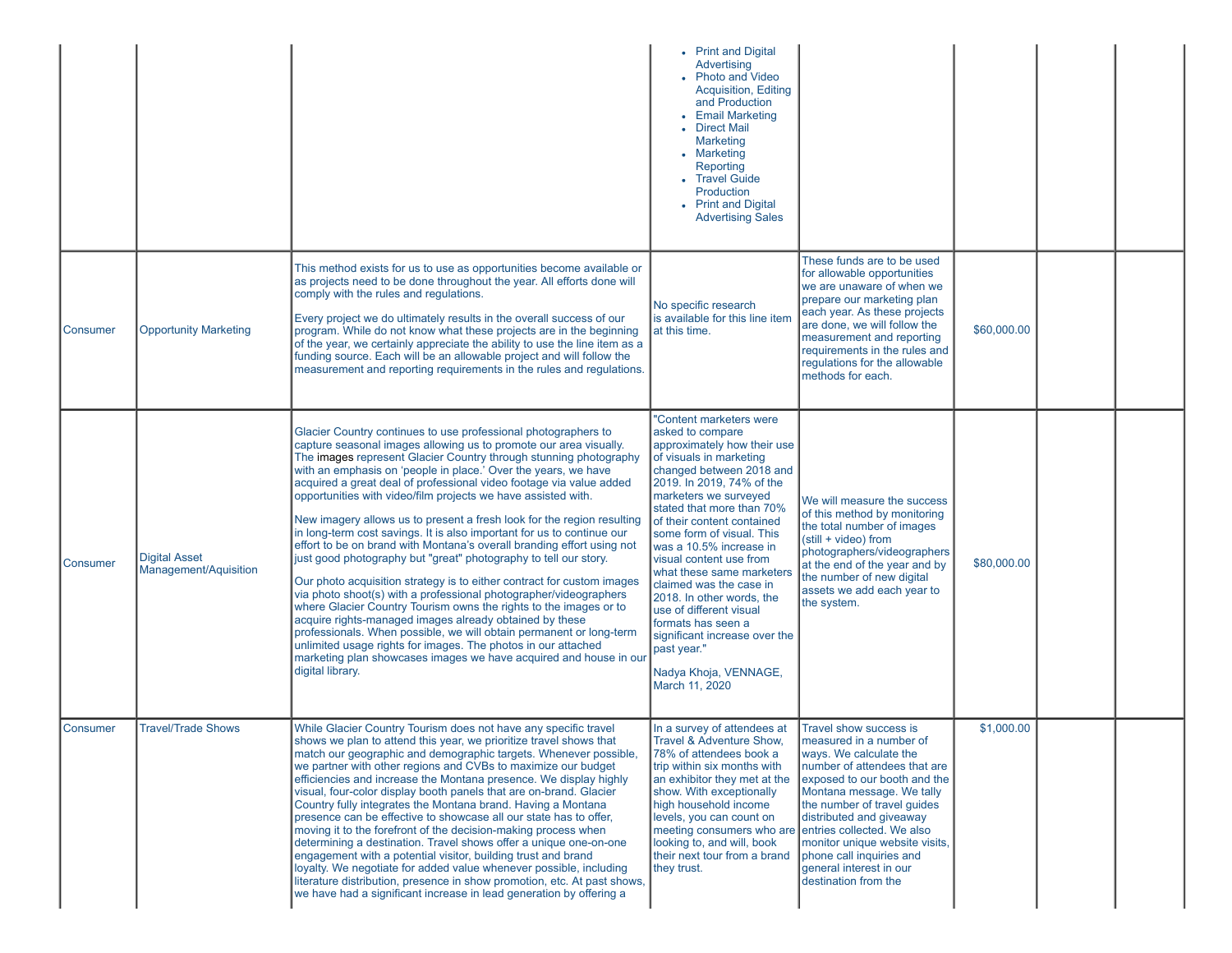|                                                     | strong call-to-action in the form of a significant giveaway. In the FY<br>2022 year, this budget line item will serve more as a placeholder<br>should an unique opportunity arise. There are generally numerous<br>travel options for visitors both domestically and internationally, but<br>COVID has lessened the options because of safety. Travel shows<br>often have tens of thousands of attendees and these events of this<br>magnitude have not fully recovered yet.                                                                                                                                                                                                                                                                                                                                                                                                                                                                                                                                                                                                                                                                                                                                                                                                                                                                                                                                                                                                                                       |                                                                                                                                                                                                                                                                                                                                                                                                                                                                                                                                                                                                                                                                                                                                                                                                                                                                                                                                                                                                                                                                                                                                                                                                                                                                                                                                                  | geographic region where the<br>travel show was held.                                                                                                         |              |  |
|-----------------------------------------------------|--------------------------------------------------------------------------------------------------------------------------------------------------------------------------------------------------------------------------------------------------------------------------------------------------------------------------------------------------------------------------------------------------------------------------------------------------------------------------------------------------------------------------------------------------------------------------------------------------------------------------------------------------------------------------------------------------------------------------------------------------------------------------------------------------------------------------------------------------------------------------------------------------------------------------------------------------------------------------------------------------------------------------------------------------------------------------------------------------------------------------------------------------------------------------------------------------------------------------------------------------------------------------------------------------------------------------------------------------------------------------------------------------------------------------------------------------------------------------------------------------------------------|--------------------------------------------------------------------------------------------------------------------------------------------------------------------------------------------------------------------------------------------------------------------------------------------------------------------------------------------------------------------------------------------------------------------------------------------------------------------------------------------------------------------------------------------------------------------------------------------------------------------------------------------------------------------------------------------------------------------------------------------------------------------------------------------------------------------------------------------------------------------------------------------------------------------------------------------------------------------------------------------------------------------------------------------------------------------------------------------------------------------------------------------------------------------------------------------------------------------------------------------------------------------------------------------------------------------------------------------------|--------------------------------------------------------------------------------------------------------------------------------------------------------------|--------------|--|
| Electronic Adv - Newsletter.<br>Consumer<br>E-blast | Glacier Country Tourism will continue to send seasonal and niche<br>enewsletters with content that features activities, events and<br>attractions throughout Glacier Country to customers who have<br>requested customized information based on their interests. We have<br>had tremendous success over the years maintaining a relationship<br>with those who have requested travel information and<br>assistance. Each person who signs up for our newsletters provides us<br>with information that allows us to only send them information that is of<br>interest to them. Every year, we continue to enhance our ability to<br>provide each person customized content for planning a trip to Western   meet traveler intent and<br>Montana.<br>Our design includes color photos and links to websites and social<br>media sites for additional information as well as special promotions<br>and package offers. Our agency of record works with staff to solicit<br>area information and determine content to be featured in each. Our<br>open rates range between 12% and 35% during the marketing year.<br>Our lower open rates are typically associated with large list blasts but<br>on average they generate over 25,000 opens in a typical blast of<br>210,000. In the past 13 years we have increased the clean recipient<br>list from 140,000 to over 1,200,000. We will continue to optimize our<br>email strategy for mobile and tablet devices and across a multitude of<br>platforms and browsers. | "Brands can seize<br>opportunities to personalize<br>consumer experiences,<br>even before they embark on<br>a trip. With more travelers<br>turning to digital for<br>assistance, marketers can<br>connect with customers<br>when they first express<br>intent through online<br>inspiration or research.<br>Travel companies can<br>segment their audiences,<br>combine first- and third-<br>party data, and use<br>machine learning to connect<br>with customers. As traveler<br>behavior continues to<br>evolve, expectations will<br>continue to rise. Navigating<br>these changes can be<br>challenging, but digital<br>provides more opportunities<br>than ever for marketers to<br>expectations at every turn.<br>And that's a trip worth<br>taking."<br>Google/Phocuswright Travel<br>Study 2017<br>"There's also an opportunity<br>to capitalize on the amount<br>of time people are spending<br>reading their emails right<br>now. During the past few<br>months, emails have<br>become far more interesting<br>(and important) than they<br>were before. B2B<br>customers spent an<br>average of 118 minutes<br>reading emails in February,<br>but that number rose in April<br>to 241 minutes."<br><b>COVID-19 and Email</b><br>Marketing: What to Do<br>When Reopening Is on the<br>Horizon<br>by Natasa Djukanovic, May<br>26, 2020 | We will measure the<br>effectiveness of this<br>marketing segment by<br>monitoring open rates, click-<br>thru rates and total sends for<br>each enewsletter. | \$50,000.00  |  |
| Consumer<br><b>Multi-Media Marketing</b>            | We plan to target our primary and secondary markets using a mixed<br>media approach with most consumer advertising dedicated to digital<br>advertising in geographic, demographic and psychographic markets                                                                                                                                                                                                                                                                                                                                                                                                                                                                                                                                                                                                                                                                                                                                                                                                                                                                                                                                                                                                                                                                                                                                                                                                                                                                                                        | Pre-COVID, people were<br>already engaging with<br>digital media and marketing publication offers reader                                                                                                                                                                                                                                                                                                                                                                                                                                                                                                                                                                                                                                                                                                                                                                                                                                                                                                                                                                                                                                                                                                                                                                                                                                         | Success will be measured in<br>a variety of ways. If a                                                                                                       | \$450,000.00 |  |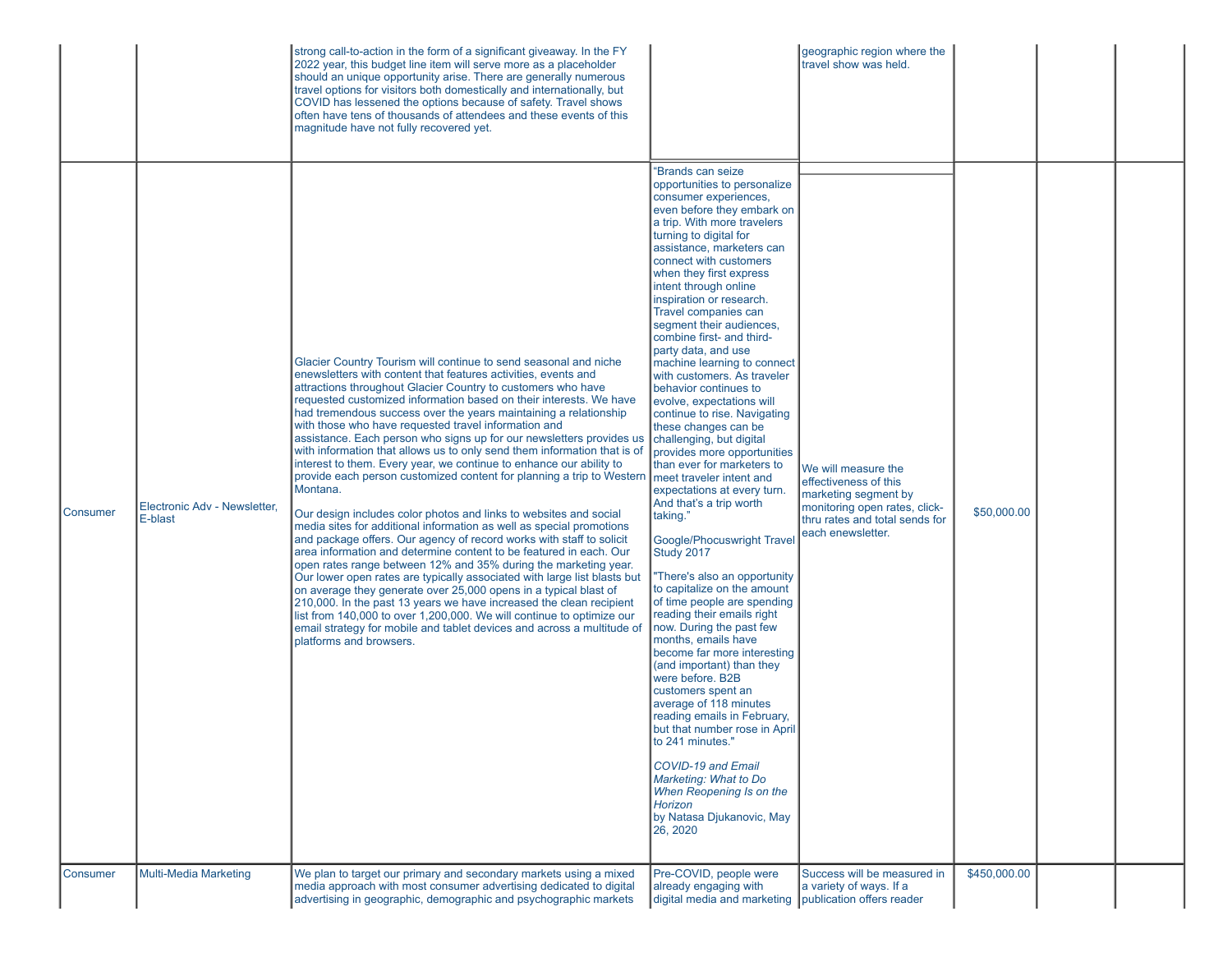|          |                              | as outlined in our narrative, including social media advertising. Online<br>digital advertising is a highly focused and efficient method to drive<br>website traffic, inquiries and visitation. Each year we develop creative<br>that is consistent yet appropriate for the audience we are<br>concentrating on. Our approach includes bringing additional focus to<br>emerging markets through the use of blogs and niche travel content<br>websites.<br>We strive to stay ahead of the paid media curve including targeting<br>and retargeting. Multi-media marketing methods generally have strong<br>measurement and acquisition tools to ensure we are getting the most<br>return on investment for our media budget. All paid media placement<br>includes added value digital and social elements which increase their<br>effectiveness.<br>Glacier Country Tourism fully supports the efforts of MOTBD by<br>promoting Montana as a travel destination. We follow the Montana<br>Brand by using iconic imagery to tell our authentic story, as it relates<br>specifically to Glacier Country and in partnership our DMOs and<br>industry stakeholders. | all day every day. COVID-<br>19 has only amplified our<br>need/desire to engage<br>online with other people and placement along with<br>brands.<br>• According to<br><b>Influencer</b><br>Marketing Hub,<br>62% of U.S.<br>consumers said<br>they shop online<br>now more than they<br>did before the<br>pandemic.<br>$\cdot$ 69% of<br>in June 2020 said<br>they would only<br>attend virtual/online<br>events this year<br>unless a COVID-19<br>vaccine is<br>available, a slight<br>uptick compared to<br>66% who answered<br>the same question<br>in May 2020<br>while 53% of<br>companies indicate<br>that digital events<br>will NOT replace<br>live in-person<br>events in the future.<br>• More than 40% of<br>consumers say<br>they will shop<br>online more<br>frequently.<br>As a result of<br>COVID-19, 25.1%<br>of consumers have<br>started shopping<br>with a retailer they<br>had never used<br>before.<br>Sarah Vaughan, What<br>COVID-19 Taught Us About<br><b>Digital Marketing,</b><br>December 2020 | service, we will report the<br>number of inquiries<br>associated with that print<br>circulation and/or readership.<br>We will also measure website<br>traffic, call activity and<br>information inquiry requests<br>and downloads associated<br>with the timing of the<br>placement. For digital, we<br>use a combination of analytic<br>tools to track impressions<br>delivered, click thru rates,<br>cost per thousand. A<br>performance report will be<br>marketers surveyed provided that details all of the<br>relevant information. |              |  |
|----------|------------------------------|---------------------------------------------------------------------------------------------------------------------------------------------------------------------------------------------------------------------------------------------------------------------------------------------------------------------------------------------------------------------------------------------------------------------------------------------------------------------------------------------------------------------------------------------------------------------------------------------------------------------------------------------------------------------------------------------------------------------------------------------------------------------------------------------------------------------------------------------------------------------------------------------------------------------------------------------------------------------------------------------------------------------------------------------------------------------------------------------------------------------------------------------------------------|--------------------------------------------------------------------------------------------------------------------------------------------------------------------------------------------------------------------------------------------------------------------------------------------------------------------------------------------------------------------------------------------------------------------------------------------------------------------------------------------------------------------------------------------------------------------------------------------------------------------------------------------------------------------------------------------------------------------------------------------------------------------------------------------------------------------------------------------------------------------------------------------------------------------------------------------------------------------------------------------------------------------------|-------------------------------------------------------------------------------------------------------------------------------------------------------------------------------------------------------------------------------------------------------------------------------------------------------------------------------------------------------------------------------------------------------------------------------------------------------------------------------------------------------------------------------------------|--------------|--|
| Consumer | Webpage<br>Marketing/SEO/SEM | We continue to complement the design of our primary and mobile<br>websites promoting Glacier Country online with marketing strategies<br>that include search engine optimization, search engine marketing<br>submission and copywriting that encourages site visitors to take action<br>and integrates keywords used for SEO, SEM, website design<br>strategies, online promotions, reciprocal linking, email marketing and<br>social media.<br>Webpage marketing consists of search engine optimization (SEO) and<br>search engine marketing (SEM). SEO is increasing the amount of<br>website visitors by getting the site to appear high on results returned<br>by a search engine. SEM is considered internet marketing that                                                                                                                                                                                                                                                                                                                                                                                                                              | When done well, SEO can<br>provide an important - and<br>cost-effective - strategy for<br>organic growth. In fact,<br>the latest research from<br>web analytics company<br>Parse.ly shows Google<br>Search accounted for<br>around half of external<br>referrals to the publishers in<br>its network this past year.                                                                                                                                                                                                                                                                                                                                                                                                                                                                                                                                                                                                                                                                                                     | We will measure success by<br>tracking our webpage<br>analytics, lead tracking and<br>total web visitor reports.<br>Together these help us<br>achieve our overall goal<br>results.<br>We have analyzed our own<br>analytics and traveler data<br>and looked to find strategic<br>content that places well                                                                                                                                                                                                                                 | \$150,000.00 |  |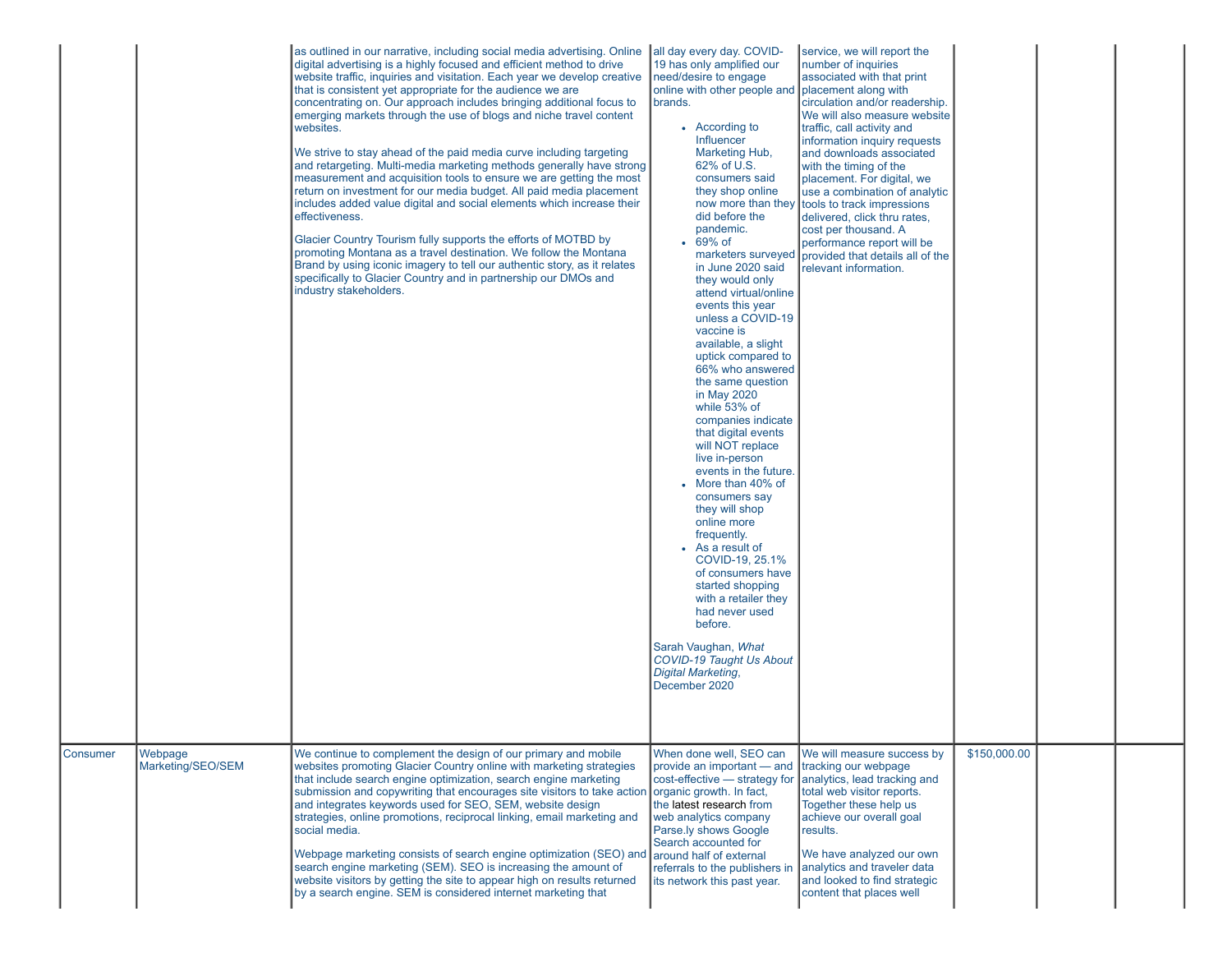|                                  |                           | increases a site's visibility through organic search engines results and Sean O'Keefe/January 2019 organically and leads to a<br>advertising. SEM includes SEO as well as other search marketing<br>tactics.<br>Webpage marketing helps the content within the website best serve<br>the needs of customers and help customers find great content quickly<br>while searching. Every page of glaciermt.com is written with keyword<br>search strings which provides strong organic search engine rankings.<br>Add in the power of paid keywords and we are now able to widen the<br>scope to build lesser-known pages, specifically community and<br>activity-based landing pages. We continue to broaden our SEO and<br>SEM to focus on building awareness of our 75 rural communities and<br>lesser traveled corridors.<br>The use of search engines to drive traffic to tourism destination<br>websites has only grown more important over the years. We focus a<br>good deal on organic and paid search engine marketing to improve<br>our position among hundreds of keywords prospective travelers are<br>using while they consider vacations destinations.                                                                                                                                                                                                                                                                                                                                                                                                                                                | The reality is that SEO still<br>matters in 2020, though<br>many of the practices and<br>methods have changed. For team to research new<br>example, Google's 2019<br>BERT update lit a fire under in the hopes of driving more<br>SEO professionals to focus<br>more on optimizing content<br>based on search intent<br>rather than keywords. Many<br>businesses still need SEO.<br>but they'll need to adapt to<br>the shifting landscape.<br><b>Brand Authority And Reach:</b><br>According to a 2014 survey,<br>84% of the millennial<br>respondents said they don't<br>like advertising (and many<br>of them don't trust it). It<br>seems that many of this<br>generation of buyers are<br>becoming more resistant to<br>traditional tactics like cold<br>calling, email spam and<br>even paid ads.<br>But with SEO, businesses<br>can reach this demographic<br>where they are already<br>looking for brands - search<br>engines. SEO works as a<br>form of inbound marketing<br>that attracts customers to<br>you rather than interrupting<br>their natural scrolling with<br>pushy sales tactics.<br>Alex Valencia, Forbes | high conversion of searches<br>to website visitors for<br>glaciermt.com. We are<br>constantly challenging our<br>internet marketing strategies<br>traffic to our websites and<br>social media channels.                                                                                                                                                                                                                                                                                                                                                                                                                                                                                                              |              |  |
|----------------------------------|---------------------------|-----------------------------------------------------------------------------------------------------------------------------------------------------------------------------------------------------------------------------------------------------------------------------------------------------------------------------------------------------------------------------------------------------------------------------------------------------------------------------------------------------------------------------------------------------------------------------------------------------------------------------------------------------------------------------------------------------------------------------------------------------------------------------------------------------------------------------------------------------------------------------------------------------------------------------------------------------------------------------------------------------------------------------------------------------------------------------------------------------------------------------------------------------------------------------------------------------------------------------------------------------------------------------------------------------------------------------------------------------------------------------------------------------------------------------------------------------------------------------------------------------------------------------------------------------------------------------------------------------------------|-----------------------------------------------------------------------------------------------------------------------------------------------------------------------------------------------------------------------------------------------------------------------------------------------------------------------------------------------------------------------------------------------------------------------------------------------------------------------------------------------------------------------------------------------------------------------------------------------------------------------------------------------------------------------------------------------------------------------------------------------------------------------------------------------------------------------------------------------------------------------------------------------------------------------------------------------------------------------------------------------------------------------------------------------------------------------------------------------------------------------------------|----------------------------------------------------------------------------------------------------------------------------------------------------------------------------------------------------------------------------------------------------------------------------------------------------------------------------------------------------------------------------------------------------------------------------------------------------------------------------------------------------------------------------------------------------------------------------------------------------------------------------------------------------------------------------------------------------------------------|--------------|--|
| <b>Destination</b><br>Management | <b>Strategic Planning</b> | In 2020, Montana DMOs made the hard pivot from destination<br>marketing to destination management. During Glacier Country<br>Tourism's January 2021 strategic planning session, our board of<br>directors made the commitment to evolve even further into what is<br>known as destination stewardship. The fundamental role of the DMO<br>has always been to promote the destination. While this remains<br>DMO's primary focus, many destinations across the world are now<br>opting for destination stewardship which includes more<br>comprehensive management approaches, not only destination<br>development but also community collaboration and sustainable<br>development for the destination as well as the entire tourism sector.<br>The Global Sustainable Tourism Council (GSTC) defines destination<br>stewardship as a process by which local communities, governmental<br>agencies, NGOs, and the tourism industry take a multi-stakeholder<br>approach to maintain the cultural, environmental, economic, and<br>aesthetic integrity of their country, region, or town. In other words, to<br>ensure that the destination retains and enhances the distinctive<br>attributes that make it attractive to beneficial tourism.<br>Destination marketing organizations have immense responsibility. We<br>are tasked with wisely using the resources entrusted to us. These<br>resources are not just the efficient and effective use of lodging tax<br>dollars used for destination marketing and management but includes<br>the work we do that touches the community's our residents live in and | "Styles of tourism depend<br>on character of place<br>differently: experiential<br>touring depends on human<br>and physical character of<br>place, rest and recreation<br>needs only physical<br>character, and<br>entertainment-style<br>(manufactured attractions)<br>need no relation at all to<br>identity of place. The first<br>two depend on a<br>destination's intrinsic<br>character, which is a limited<br>resource. Unlike<br>manufactured attractions,<br>we can't build more<br>destinations."<br>Jonathan Tourtellot of the<br><b>Destination Stewardship</b><br>Center, Reframing Tourism<br>- and Why (Presentation at                                                                                                                                                                                                                                                                                                                                                                                                                                                                                            | We will measure success by<br>having a long-term<br>destination stewardship plan<br>that will lead us into the<br>future. As we look to full post-<br>COVID recovery, care for our<br>75+ communities that make<br>up the fabric of our<br>destination is critical. A<br>destination stewardship<br>approach will help tourism<br>∥stakeholders – including<br>community members -<br>create their shared future in a<br>collaborative and mutually<br>beneficial way. Translating<br>the concept of destination<br>stewardship to action<br>requires a structure that<br>brings all stakeholders to the<br>table. It also requires giving<br>them a voice in tourism<br>planning, policy and<br>management. This is | \$150,000.00 |  |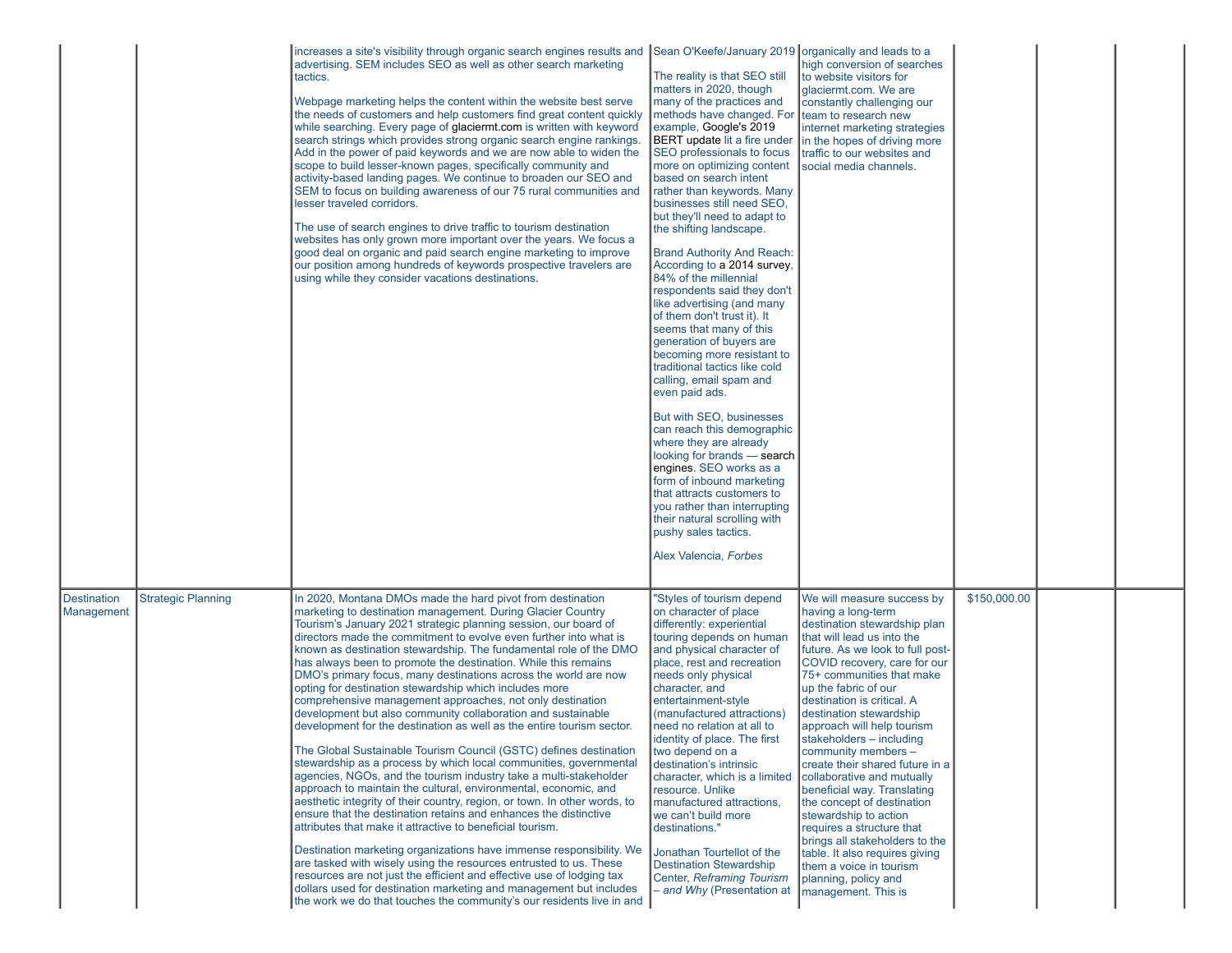|                                  |                              | the small businesses they run. It also affects the communities whose<br>lifestyle, food and music make our destinations vibrant and reaches<br>beyond to our wide-open spaces.<br>When we start to think of our impact on these intertwined people and<br>places, it becomes clear that we have been entrusted with much more<br>than dollars. We have been entrusted with shaping the future of the<br>people and places that make up our destinations. Glacier Country<br>Tourism's board feels we need to a strategic plan that proactively<br>builds positive social and environmental outcomes and fosters<br>sustainable economic growth.                                                                                                                                                                                                                                                                                                                                                                                                                                                                                                                                                                                  | <b>Future of Tourism</b><br><b>Coalition's four-part "Reset</b><br><b>Tourism</b> " Webinar Series)                                                                                                                                                                                                                                                                                                                                                                                                                                                                                                                                                                                                                                                                                                                                                                                                                                                                       | important because a healthy<br>and happy community is<br>needed to support a healthy<br>and happy tourism industry<br>long-term.                                                                                                                                                                                                                                                                                                                                                                                                                              |             |  |
|----------------------------------|------------------------------|----------------------------------------------------------------------------------------------------------------------------------------------------------------------------------------------------------------------------------------------------------------------------------------------------------------------------------------------------------------------------------------------------------------------------------------------------------------------------------------------------------------------------------------------------------------------------------------------------------------------------------------------------------------------------------------------------------------------------------------------------------------------------------------------------------------------------------------------------------------------------------------------------------------------------------------------------------------------------------------------------------------------------------------------------------------------------------------------------------------------------------------------------------------------------------------------------------------------------------|---------------------------------------------------------------------------------------------------------------------------------------------------------------------------------------------------------------------------------------------------------------------------------------------------------------------------------------------------------------------------------------------------------------------------------------------------------------------------------------------------------------------------------------------------------------------------------------------------------------------------------------------------------------------------------------------------------------------------------------------------------------------------------------------------------------------------------------------------------------------------------------------------------------------------------------------------------------------------|---------------------------------------------------------------------------------------------------------------------------------------------------------------------------------------------------------------------------------------------------------------------------------------------------------------------------------------------------------------------------------------------------------------------------------------------------------------------------------------------------------------------------------------------------------------|-------------|--|
| <b>Destination</b><br>Management | <b>Opportunity Marketing</b> | Destination marketing organizations have immense responsibility. We<br>are tasked with wisely using the resources entrusted to us. These<br>resources are not just the efficient and effective use of lodging tax<br>dollars used for destination marketing and management but includes<br>the work we do that touches the community's our residents live in and<br>the small businesses they run. It also affects the communities whose<br>lifestyle, food and music make our destinations vibrant and reaches<br>beyond to our wide-open spaces.<br>When we start to think of our impact on these intertwined people and<br>places, it becomes clear that we have been entrusted with much more<br>than dollars. We have been entrusted with shaping the future of the<br>people and places that make up our destinations. As we have begun<br>working on our destination stewardship project, we are learning about<br>many opportunities we can be of assistance with. We must work<br>collaboratively with our communities to identify and prioritize<br>opportunities that will balance tourism growth with the long-term<br>health and vibrancy of our communities.                                                       | <b>Destination stewardship</b><br>requires a shared<br>understanding of the<br>common good, and effective<br>platforms for collaboration<br>with shared objectives and<br>measurements of success<br>that go beyond traditional<br>growth metrics, such as<br>visitor arrivals and overall<br>spend. These new models<br>of collaboration must deliver<br>on market expectations and<br>support the needs of host<br>communities. Public-<br>Private-Community (PPC)<br>approaches present great<br>potential but are often<br>hampered by governance<br>flaws that prevent better co<br>management of tourism to<br>operate efficiently,<br>effectively, and<br>transparently, thereby<br>generating legitimacy and<br>trust. "Towards Destination<br>Stewardship: Achieving<br><b>Destination Stewardship</b><br>through scenarios and a<br>governance diagnostic<br>framework" July 2021<br>Christopher Imbsen, Stefan<br>Hartman, Bernadett Papp,<br><b>Ben Lynam</b> | These funds are to be used<br>for allowable opportunities<br>we are unaware of when at<br>the time we apply for funding<br>approval each year. As these<br>projects are done, we will<br>follow the measurement and<br>reporting requirements in the<br>rules and regulations for the<br>allowable methods for each<br>and talk about the overall<br>success of each and whether<br>we would do it again.                                                                                                                                                     | \$45,000.00 |  |
| Film                             | <b>Opportunity Marketing</b> | Film-induced tourism can affect travel decisions made when potential<br>tourists plan their upcoming holiday or visit to a destination. Film-<br>induced tourism and destination branding are one of the fastest<br>growing sectors in tourism currently. With the recent passing of the<br>MEDIA Act which provides for a 20% production expenditure tax<br>credit, with additional components that can increase the transferable<br>credit to a maximum of 35% of total base film production investment,<br>Montana is set to see a significant growth in film productions.<br>Glacier Country Tourism understands there are some key issues that<br>need to be considered before promoting a location for film productions<br>and tourism. Knowing this, we also understand we can play an<br>important role in promoting our region as a film destination applying<br>responsible tourism practices, creating a film-friendly environment in<br>advance, through community participation and awareness campaigns,<br>safety and security, service excellence and understanding the impact<br>of destination branding to name but a few, especially in our region<br>where film tourism is still a fairly unexplored concept. | Film tourism can be defined<br>as a branch of cultural<br>tourism (Zimmermann,<br>2003, p.76) and refers to<br>the growing interest and<br>demand for locations which<br>appearance in films and<br>television series.<br>Zimmermann describes film<br>tourism as all forms of<br>travelling to destinations,<br>which in general enable a<br>connection with the world of<br>film (Zimmermann, 2003,<br>p.76).                                                                                                                                                                                                                                                                                                                                                                                                                                                                                                                                                           | These funds are to be used<br>for allowable opportunities<br>lwe are unaware of when at<br>the time we apply for funding<br>approval each year. As these<br>projects are done, we will<br>became popular due to their follow the measurement and<br>reporting requirements in the<br>rules and regulations for the<br>allowable methods for each<br>and talk about the overall<br>success of each and whether<br>we would do it again.<br>For example: We will provide<br>event information for<br>workshops and film festivals.<br>We will track advertising | \$25,000.00 |  |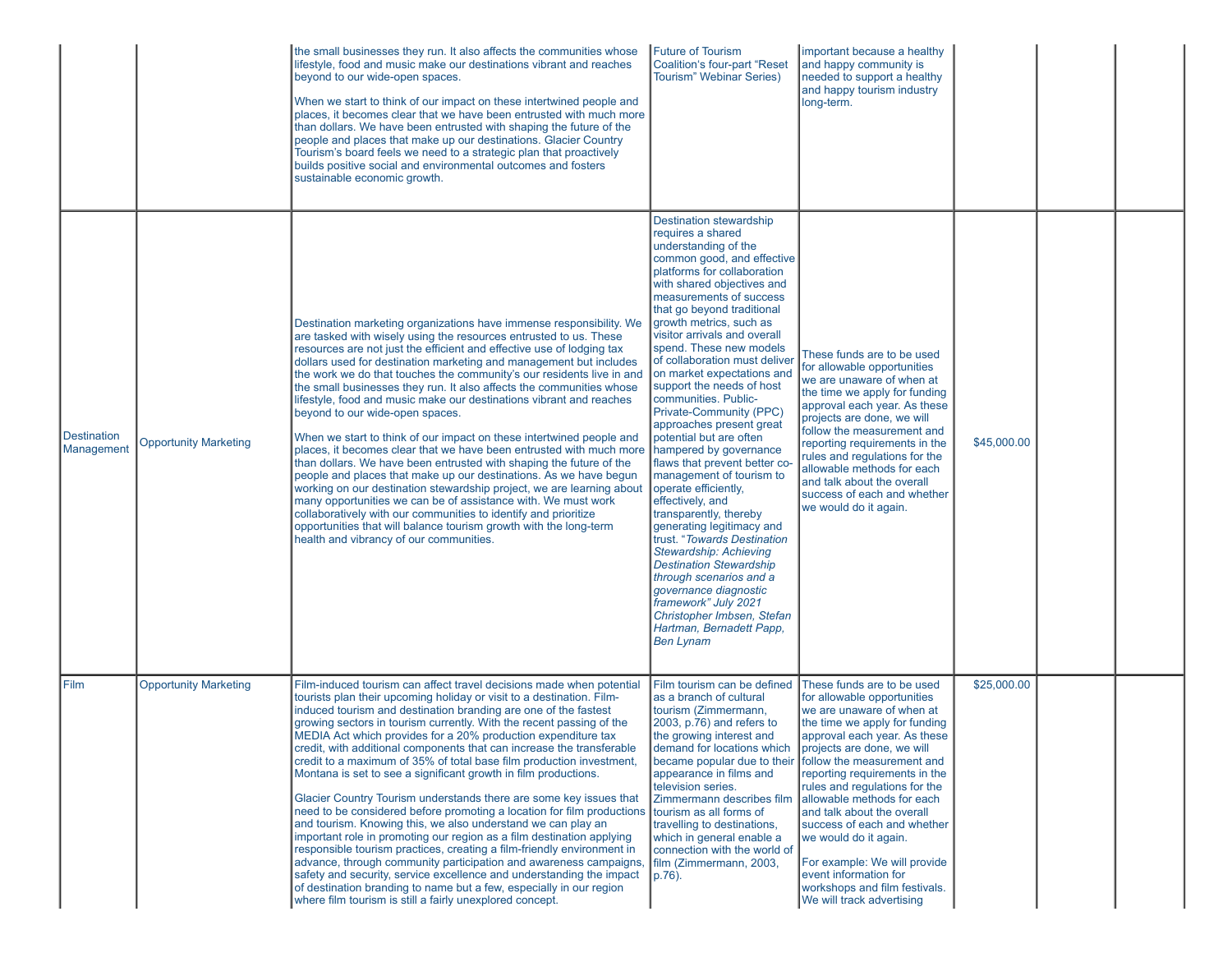|                    |                                  | Film tourism provides an abundance of community and product<br>development opportunities if approached responsibly and applied<br>correctly. It is a fast-paced industry, driven by creative passion,<br>positive energy and tremendous enthusiasm, which we believe can be Long Tail of Tourism. Gabler media projects.<br>cross-pollinated into the tourism and services sector.<br>Films, documentaries, TV-productions and commercials inspire people<br>to experience the locations seen in the content screened, to explore<br>new destinations. Film tourism is an excellent vehicle for destination<br>marketing and also creates opportunities for product and community<br>entrepreneur development such as location tours or film heritage<br>museums to name but a few.<br>Glacier Country Tourism will use this method to explore opportunities<br>where we can work directly with the Montana Film Office and other<br>leading film production businesses and organizations develop projects<br>and programs leverage the MEDIA Act - helping communities who<br>desire to learn more about how to work with the industry. We will also<br>serve as film ambassadors for the communities within our region for<br>the Montana Film Office when they have production companies who<br>need more local support and information.                                                                                                                                                                                                                                                                                                                                                                                                                                                                                                                                                                        | Tomala K., Faber F. (2011)<br>Film tourism. In:<br>Papathanassis A. (eds) The stories for paid and earned                                                                                                                                                                                                                                                                                                                                                                                                                                                                                                                                                                                                                                                                                                                                                                                                                                            | response, website stats,<br>Idatabase leads and media                                                                                                                                                                                                                                                                                                     |             |                                                   |
|--------------------|----------------------------------|--------------------------------------------------------------------------------------------------------------------------------------------------------------------------------------------------------------------------------------------------------------------------------------------------------------------------------------------------------------------------------------------------------------------------------------------------------------------------------------------------------------------------------------------------------------------------------------------------------------------------------------------------------------------------------------------------------------------------------------------------------------------------------------------------------------------------------------------------------------------------------------------------------------------------------------------------------------------------------------------------------------------------------------------------------------------------------------------------------------------------------------------------------------------------------------------------------------------------------------------------------------------------------------------------------------------------------------------------------------------------------------------------------------------------------------------------------------------------------------------------------------------------------------------------------------------------------------------------------------------------------------------------------------------------------------------------------------------------------------------------------------------------------------------------------------------------------------------------------------------------------------------------------------------|------------------------------------------------------------------------------------------------------------------------------------------------------------------------------------------------------------------------------------------------------------------------------------------------------------------------------------------------------------------------------------------------------------------------------------------------------------------------------------------------------------------------------------------------------------------------------------------------------------------------------------------------------------------------------------------------------------------------------------------------------------------------------------------------------------------------------------------------------------------------------------------------------------------------------------------------------|-----------------------------------------------------------------------------------------------------------------------------------------------------------------------------------------------------------------------------------------------------------------------------------------------------------------------------------------------------------|-------------|---------------------------------------------------|
| Group<br>Marketing | <b>Group Marketing Personnel</b> | Glacier Country Tourism has a Tourism Sales Manager who develops,<br>manages and monitors group and International FIT sales and<br>marketing programs. We see improvement in group sales with several<br>operators spending more time in Glacier Country and using the<br>numerous sample itineraries developed by our Tourism Sales<br>Manager. We plan to continue our current efforts as outlined while<br>also setting aside some resources allowing us to be flexible and<br>responsive. Groups refers to meetings and conventions, incentive<br>travel, weddings, reunions, foreign independent travel (FIT), group<br>tours, loyalty programs, etc. See attached job description.<br>Glacier Country Tourism has, for several years, been developing a<br>collaborative and broad-based approach to group travel; group tours,<br>foreign independent travel (FIT), incentive travel, sports, meeting and<br>conventions. We feel we have a strong FIT/group tour program but<br>find other areas can be challenging from a regional perspective.<br>Group marketing is often more complex and requires a personal<br>relationship to be built and maintained with industry representatives.<br>Building that relationship with planners and tour operators takes time<br>(domestic is 2-3 years/international is 3-5 years). Our current Tourism<br>Sales Manager has been with us for over five years now and the time<br>she spends assisting operators and planners with their itineraries is<br>growing steadily. Montana Office of Tourism and Business<br>Development and Glacier Country Tourism have had consistent<br>attendance and strong relations with these markets for many years.<br>We continue to see additional interest and engagement from other<br>Montana public and private partners and are thrilled to have a growing<br>delegation when many other areas/states are decreasing. | MEETINGS ARE CRITICAL We measure success in this<br>TO THE U.S. ECONOMY<br>AND WILL BE CRUCIAL IN<br>THE RECOVERY OF<br><b>COMMUNITIES POST</b><br><b>COVID</b><br>Pre-COVID, meetings<br>accounted for the largest<br>travel industry sector<br>including:<br>• 12.5 percent of all<br>travel spending<br>• \$135.9 billion in<br>direct travel<br>expenditures by<br>meetings and<br>events<br>• \$22.4 billion in tax<br>revenue for local,<br>state and federal<br>governments<br>generated by direct<br>travel expenditures<br>• Four out of every<br>10 dollars spent on<br>business travel in<br>the U.S. was<br>attributed to<br>meetings and<br>events - proving its<br>significant value to<br>national, state and<br>local economies.<br>The meetings industry has<br>been one of the travel<br>industry's largest<br>employers, providing:<br>• 1.1 million travel-<br>generated jobs<br>$\bullet$ \$35.9 billion in<br>travel-generated | area by monitoring the work<br>being done by the employee<br>and ensuring she is<br>completing the work as<br>outlined in the job<br>description. There are<br>several marketing methods<br>that fall under this person's<br><b>B2B</b> program. The successful<br>completion of those methods<br>and reporting will be outlined<br>in those evaluations. | \$84,000.00 | Tourism<br>Sales<br>Manager -<br>May <br>2019.pdf |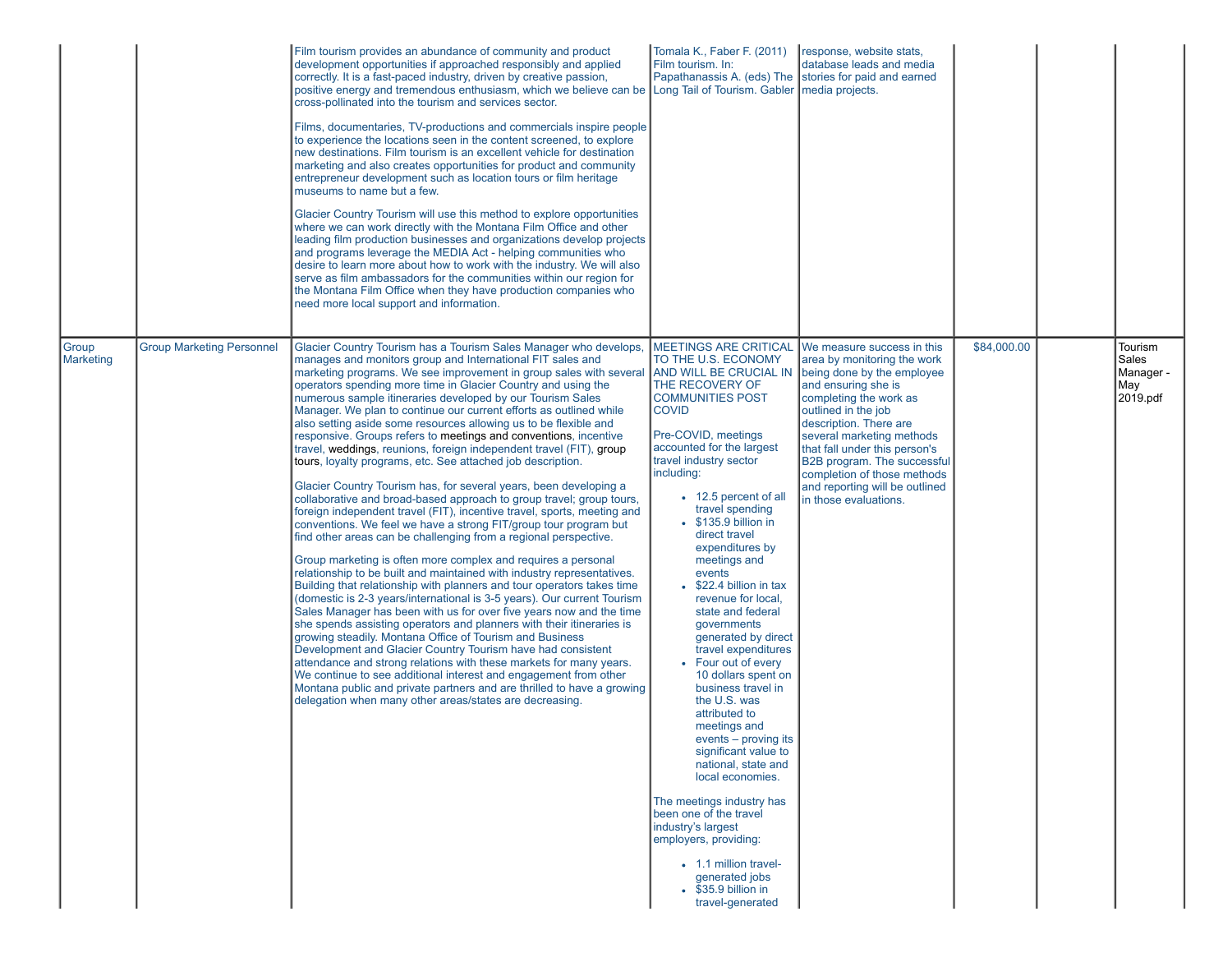|                    |                           |                                                                                                                                                                                                                                                                                                                                                                                                                                                                                                                                                                                                                                                                                                                                                                                                                                                                                                                                                                                                                                                                                                                                                                                                                                                                                                                                                                                                                                                                                                                                                                                                                                                                                                                                                                                                                                                                                                                                                                                                                                                                                   | payroll                                                                                                                                                                                                                                                                                                                                                                                                                                                                                                                                                                                                                                                                                                                                                    |                                                                                                                                                                                                                                                                                                                                                                                                                                                                                                                                                                                                                                                                                                                                                                                                                                                                                                                                                                                                                              |             |  |
|--------------------|---------------------------|-----------------------------------------------------------------------------------------------------------------------------------------------------------------------------------------------------------------------------------------------------------------------------------------------------------------------------------------------------------------------------------------------------------------------------------------------------------------------------------------------------------------------------------------------------------------------------------------------------------------------------------------------------------------------------------------------------------------------------------------------------------------------------------------------------------------------------------------------------------------------------------------------------------------------------------------------------------------------------------------------------------------------------------------------------------------------------------------------------------------------------------------------------------------------------------------------------------------------------------------------------------------------------------------------------------------------------------------------------------------------------------------------------------------------------------------------------------------------------------------------------------------------------------------------------------------------------------------------------------------------------------------------------------------------------------------------------------------------------------------------------------------------------------------------------------------------------------------------------------------------------------------------------------------------------------------------------------------------------------------------------------------------------------------------------------------------------------|------------------------------------------------------------------------------------------------------------------------------------------------------------------------------------------------------------------------------------------------------------------------------------------------------------------------------------------------------------------------------------------------------------------------------------------------------------------------------------------------------------------------------------------------------------------------------------------------------------------------------------------------------------------------------------------------------------------------------------------------------------|------------------------------------------------------------------------------------------------------------------------------------------------------------------------------------------------------------------------------------------------------------------------------------------------------------------------------------------------------------------------------------------------------------------------------------------------------------------------------------------------------------------------------------------------------------------------------------------------------------------------------------------------------------------------------------------------------------------------------------------------------------------------------------------------------------------------------------------------------------------------------------------------------------------------------------------------------------------------------------------------------------------------------|-------------|--|
|                    |                           |                                                                                                                                                                                                                                                                                                                                                                                                                                                                                                                                                                                                                                                                                                                                                                                                                                                                                                                                                                                                                                                                                                                                                                                                                                                                                                                                                                                                                                                                                                                                                                                                                                                                                                                                                                                                                                                                                                                                                                                                                                                                                   | A Key Component of the<br><b>Meetings Market is Bleisure</b><br><b>Travel</b>                                                                                                                                                                                                                                                                                                                                                                                                                                                                                                                                                                                                                                                                              |                                                                                                                                                                                                                                                                                                                                                                                                                                                                                                                                                                                                                                                                                                                                                                                                                                                                                                                                                                                                                              |             |  |
|                    |                           |                                                                                                                                                                                                                                                                                                                                                                                                                                                                                                                                                                                                                                                                                                                                                                                                                                                                                                                                                                                                                                                                                                                                                                                                                                                                                                                                                                                                                                                                                                                                                                                                                                                                                                                                                                                                                                                                                                                                                                                                                                                                                   | Bleisure travel (also known<br>as a "bizcation") combines<br>both travel for work or<br>commerce and leisure<br>activities. While not the<br>newest of travel trends -<br>extending a business trip to<br>enjoy some leisure time at a<br>destination has been a<br>common practice for as long<br>as business trips have<br>existed - bleisure travel<br>has been enthusiastically<br>embraced by Millennials.<br>For the frugal under-40<br>traveler, combining work<br>and leisure travel is the<br>most effective way to visit<br>locations that they might<br>otherwise not be able to<br>afford. The most extreme<br>version of bleisure travel is<br>the "digital"<br>nomad" phenomenon,<br>where online workers travel<br>the globe with a laptop. |                                                                                                                                                                                                                                                                                                                                                                                                                                                                                                                                                                                                                                                                                                                                                                                                                                                                                                                                                                                                                              |             |  |
| Group<br>Marketing | <b>Travel/Trade Shows</b> | Glacier Country Tourism has attended and participated in a number of<br>targeted travel and trade shows over the years: consumer, group tour,<br>international foreign independent travel (FIT), meeting and<br>conventions, incentive travel and loyalty travel. We will continue to<br>attend shows we have found successful and evaluate new shows to<br>see if they fit our target markets. We strive to collaborate with CVB's,<br>tourism regions and private partners as much as possible.<br>Of the group tour, incentive travel, meeting and convention and FIT<br>trade shows, we are currently planning to attend National Tour<br>Association (NTA), American Bus Association (ABA), U.S. Travel<br>Association's IPW and GoWest Summit, Rocky Mountain International<br>(RMI) Roundup, Smart Meetings West and IMEX. We have a PR<br>aspect at IPW doing speed networking with media at the media<br>marketplace. At these shows, travel guides, market specific collateral,<br>itineraries, maps as well as our Glacier Country Travel Guide and/or<br>show specific one-sheets will be distributed digitally or in print if<br>appropriate.<br>With so many travel options in and out of the United States, a strong<br>delegation of travel experts from a state, region and community at<br>travel trade shows makes a huge difference. It takes a delegation to<br>put the state of Montana in the mind of the tour operators and<br>planners. The more appointments a tour operator has with a specific<br>state or region, the more likely they will get the answers to the<br>questions they have about what that area can offer to their clients. It<br>takes the expertise of (regions/CVB's/TBIDs/hotels/attractions) to<br>showcase what the clients can experience in their communities. The<br>strongest delegations are noticed at travel trade shows and have the<br>most exposure. We are building participation for these markets with<br>more delegates committing to not only attending the shows but<br>partnering on booths and other efforts. | U.S. TRAVEL: Key<br><b>Highlights (updated April</b><br>2021)<br>• The vast majority of<br><b>Global Business</b><br><b>Travel Association</b><br>members and<br>stakeholders (84%)<br>say they will be<br>comfortable<br>traveling for<br>business after<br>being vaccinated.<br>• Nonessential<br>domestic business<br>travel is expected<br>to resume in the<br>second half of<br>2021.<br><b>Meet Safe: As industry</b><br>professionals, planning and<br>hosting business meetings,<br>trade shows, incentive<br>travel, exhibitions,<br>conferences and<br>conventions with health and<br>safety top-of-mind is<br>essential to the industry's<br>recovery.                                                                                          | We measure success in this<br>area by monitoring the<br>number of appointments and<br>additional interest we have at<br>our trade shows as well as<br>gauging the overall interest<br>with the operators we work<br>with. While we do not have<br>direct access to the booking<br>data from these markets, it is<br>very exciting when we hear<br>from our properties that they<br>have signed new or have<br>renewed service contracts,<br>operators have picked up an<br>itinerary and added it to their<br>product catalog or the<br>operators are working directly<br>with us on custom itineraries.<br>Montana Office of Tourism<br>and Business Development,<br><b>Glacier Country and our</b><br>ever-growing group of<br>partners continue to<br>encourage us to continue our<br>efforts and thus we are<br>excited to help broaden our<br>visitor base and extend our<br>visitation to our shoulder<br>seasons. We have detailed<br>lead trade show reports for<br>meetings and conventions<br>and group tours/FIT. | \$70,000.00 |  |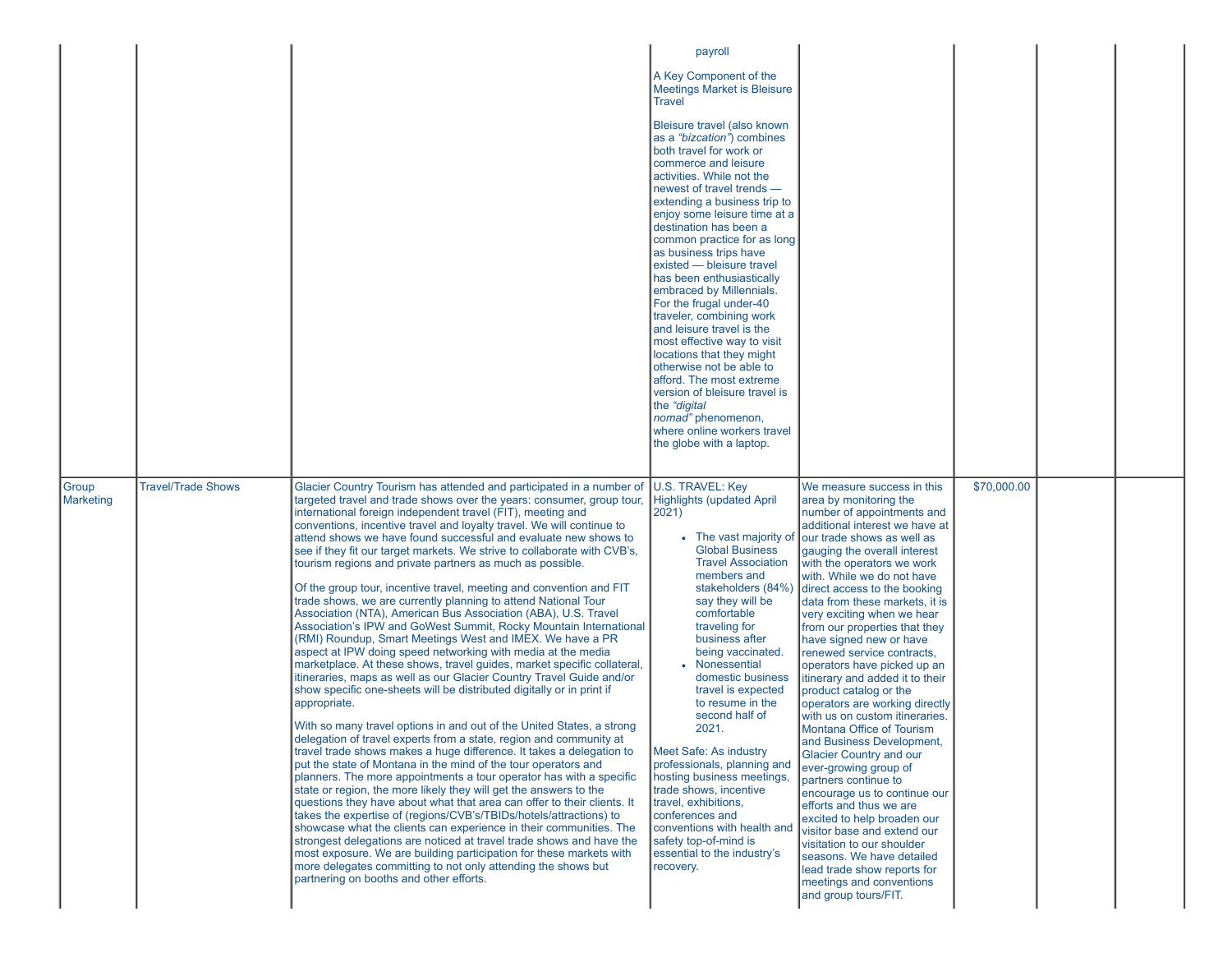|                     |                        |                                                                                                                                                                                                                                                                                                                                                                                                                                                                                                                                                                                                                                                                                                                                                                                                                                                                                                                                                                                                                                                                                                                                                                                                                                                                                                                                                                                                                                                                                                                                                                                                                                                                                                                                                                                                                                                                                                                                                                                                                                                                                                                   | Even though we live in a<br>telecommunications era,<br>face-to-face business<br>meetings are still essential<br>for building stable and<br>continuous relationships.<br><b>Adam Sacks with Tourism</b><br>Economics said it best, "The markets.<br>only reason virtual meetings<br>have been somewhat<br>successful is that they are<br>built on a foundation of<br>years of in-person<br>relationships."                                                                                                                                                                                                       | Simpleview reports will be<br>provided to show leads by<br>show and what was<br>Idiscussed at each show. We<br>are also able to show what<br>businesses and communities<br>we are promoting to the B2B                                                                                                                                                                                                                                  |             |  |
|---------------------|------------------------|-------------------------------------------------------------------------------------------------------------------------------------------------------------------------------------------------------------------------------------------------------------------------------------------------------------------------------------------------------------------------------------------------------------------------------------------------------------------------------------------------------------------------------------------------------------------------------------------------------------------------------------------------------------------------------------------------------------------------------------------------------------------------------------------------------------------------------------------------------------------------------------------------------------------------------------------------------------------------------------------------------------------------------------------------------------------------------------------------------------------------------------------------------------------------------------------------------------------------------------------------------------------------------------------------------------------------------------------------------------------------------------------------------------------------------------------------------------------------------------------------------------------------------------------------------------------------------------------------------------------------------------------------------------------------------------------------------------------------------------------------------------------------------------------------------------------------------------------------------------------------------------------------------------------------------------------------------------------------------------------------------------------------------------------------------------------------------------------------------------------|-----------------------------------------------------------------------------------------------------------------------------------------------------------------------------------------------------------------------------------------------------------------------------------------------------------------------------------------------------------------------------------------------------------------------------------------------------------------------------------------------------------------------------------------------------------------------------------------------------------------|-----------------------------------------------------------------------------------------------------------------------------------------------------------------------------------------------------------------------------------------------------------------------------------------------------------------------------------------------------------------------------------------------------------------------------------------|-------------|--|
| Group<br>Marketing  | <b>Fam Trips</b>       | Glacier Country Tourism plans to participate in hosting/co-hosting<br>familiarization tours for one or more of our identified group markets<br>and trade media. For many years, we have been developing a<br>collaborative and broad-based approach to group travel; group tours,<br>foreign independent travel (FIT), incentive travel, meeting and<br>conventions and bank loyalty.<br>Each year, to provide trade media and visiting operators/planners with<br>a firsthand experience of Western Montana, Glacier Country Tourism<br>assists and/or hosts various professionals along the way. We will<br>continue this effort by using a portion of our budget to coordinate<br>and/host trade professional(s) in regard to their upcoming visit to our<br>region. Oftentimes, we assist them with developing an itinerary and<br>arranging their visit. This program follows the same requirements we<br>use for regular press or group familiarization trips tracking names,<br>affiliated business or publication and any received media or planned<br>itineraries developed and/or booked if provided by business.<br>Glacier Country Tourism annually plans and hosts a meeting planner<br>FAM trip including Missoula, Kalispell and Whitefish and meetings<br>properties and communities in between. The CVB's, TBIDs and<br>private sector partners are outstanding partners in this effort. During<br>COVID, this FAM was cancelled. In 2021, we are hosting three<br>separate virtual FAMs with our CVB partners.<br>The assistance of an in-region partner group - formed to develop a<br>strategy to meet the needs of all while balancing the mission and<br>resources of our organization and others - has been of great<br>assistance in FAM trip coordination and facilitation. These tours for<br>group and FIT travel are part of the joint strategy and rationale we all<br>share. Pooling our expertise, time and resources has done nothing but<br>developed a stronger coalition of partners dedicated to this market<br>segment and reaping the diverse and long-term benefits of it. | <b>Virtual FAMs Give</b><br>Destinations a Path to Post-<br><b>Covid Events</b><br>"Much of the meeting's<br>industry has had to pivot to<br>virtual, and destinations will<br>need to adapt their<br>approach to live events as<br>recovery begins and until<br>events are back to normal.<br>To combat this, destinations<br>are getting creative and<br>joining the virtual trend to<br>continue to provide value to<br>the industry and promote<br>themselves to meeting<br>planners while in-person<br>visits remain challenging."<br>Source: Victoria Copans<br>(May 20, 2020) Event<br><b>Management</b> | We will measure success by<br>tracking the number of FAM<br>trips we do and for what<br>purpose. Meeting and<br>convention request for<br>proposals (RFPs) are tracked<br>by FAM.                                                                                                                                                                                                                                                       | \$20,000.00 |  |
| Group<br>∥Marketing | <b>Partner Support</b> | Rocky Mountain International (RMI) specializes in international<br>tourism marketing and business development for the Rocky Mountain<br>region.<br>The company was founded in 1990 specifically to meet the needs of<br>Rocky Mountain state tourism departments for international tourism<br>marketing in top inbound visitation markets; primarily the United<br>Kingdom (England, Scotland, Wales, Ireland), Germany (Germany,<br>Switzerland, Austria), Benelux (Belgium, Luxembourg, and<br>Netherlands), Australia (Australia and New Zealand), France, Italy and<br>Nordic (Denmark, Sweden, Norway, Finland & Iceland).<br>The five states of Montana, Idaho, North Dakota, South Dakota and<br>Wyoming are united in a regional consortium through RMI branded as                                                                                                                                                                                                                                                                                                                                                                                                                                                                                                                                                                                                                                                                                                                                                                                                                                                                                                                                                                                                                                                                                                                                                                                                                                                                                                                                        | <b>World Travel &amp; Tourism</b><br>Council: The Future of<br>Travel & Tourism in the<br>Wake of COVID-19<br>(September 2020)<br>• Demand<br>Evolution: 40% of<br>travelers are re-<br>thinking<br>destinations, often<br>in favor of beaches<br>& small towns/rural<br>areas.                                                                                                                                                                                                                                                                                                                                 | We will measure success<br>∥through the reporting that<br>RMI will provide us as part of<br>our tier 1 partnership. These<br>reports include copies of the<br><b>Quarterly Reports; Monthly</b><br>Media Reports; Annual<br>Reports; Social Media<br><b>Reports and Leads Reports</b><br>from sales missions. In<br>addition, we will receive a<br>customized TRIP Report at<br>the end of the fiscal year<br>contract which provides a | \$15,000.00 |  |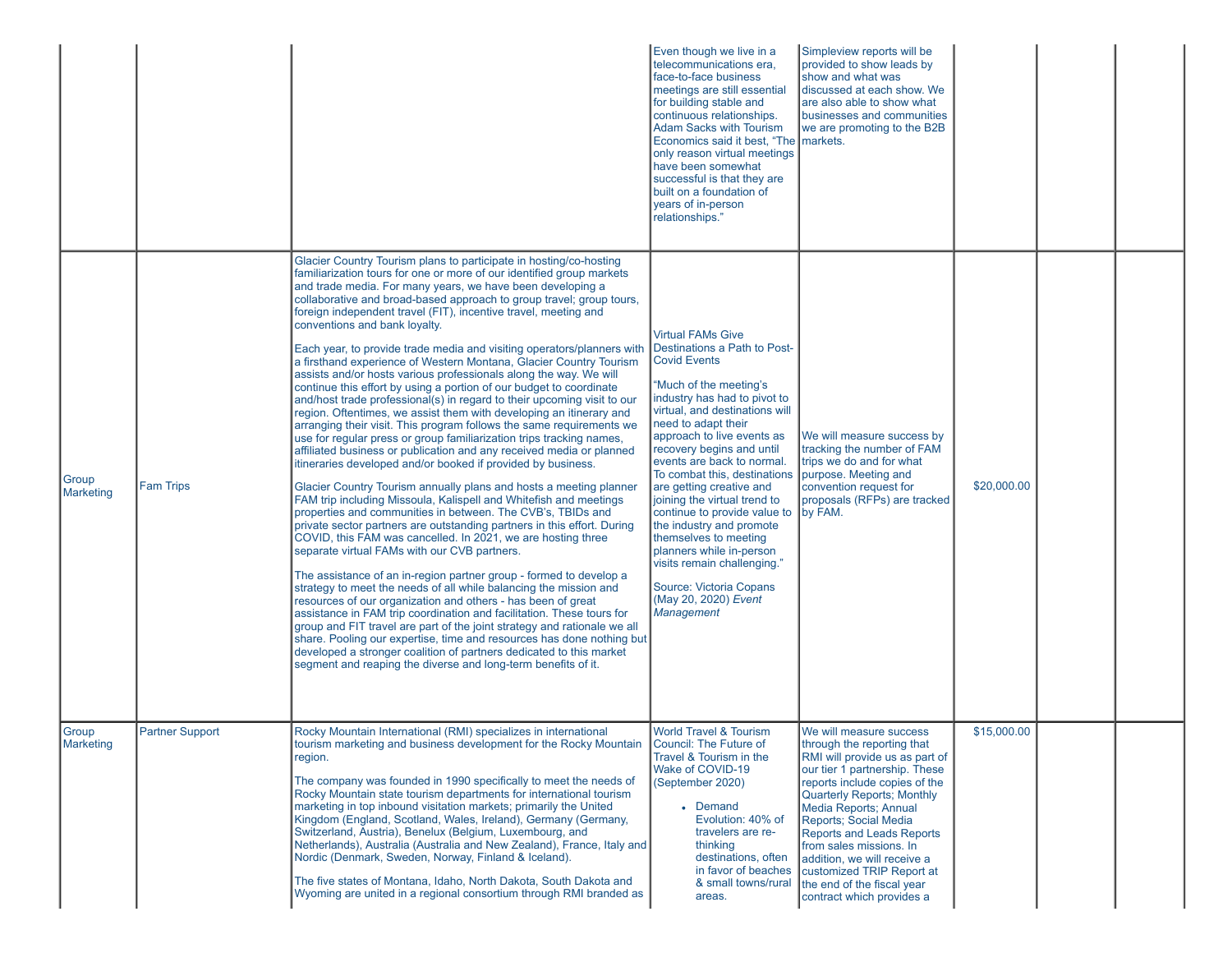|                      |                                  | the Great American West. Glacier Country Tourism is the only<br>Montana DMO outside of the Montana Office of Tourism and Business<br>Development that is a full marketing partner. The program is a<br>comprehensive cooperative marketing plan including full-service<br>international marketing and public relations services. The international<br>marketing program is designed to promote and develop individual and<br>group travel, pre-packaged tours, convention and incentive tours, and<br>for promotion and publicity across seven (7) international markets.<br>RMI is built on the idea that states with related tourism products can<br>greatly benefit from cooperatively marketing internationally. It's more<br>time-efficient and cost-effective to band together and cross-promote<br>tourism products, especially when targeting international visitors who<br>want the western experience and visit multiple states over multi-week<br>itineraries.                                                                                                                                                                                                                                                                                                                                                                                                                                                                                                                                                                                                                                                                                                    | $\cdot$ Health &<br>Hygiene: 89% of<br>travelers say health<br>and safety<br>protocols are<br>paramount.<br>Innovation &<br>Digitization: 66% of<br>travelers want<br>contactless<br>solutions while<br>traveling.<br>• Sustainability and<br>Social Issues: 73%<br>of travelers are<br>taking note of<br>destinations that<br>are raising<br>awareness about<br>environment,<br>wildlife and<br>equality.                                                                                                                                                                                                                                      | product audit for the Glacier<br>Country region. We will also<br>receive a year-end media<br>report which is a<br>comprehensive annual<br>review of Montana's earned<br>media that highlights any<br>specific articles in which a<br>community within Glacier<br>Country is mentioned.                                                                                                                                                                    |              |  |
|----------------------|----------------------------------|------------------------------------------------------------------------------------------------------------------------------------------------------------------------------------------------------------------------------------------------------------------------------------------------------------------------------------------------------------------------------------------------------------------------------------------------------------------------------------------------------------------------------------------------------------------------------------------------------------------------------------------------------------------------------------------------------------------------------------------------------------------------------------------------------------------------------------------------------------------------------------------------------------------------------------------------------------------------------------------------------------------------------------------------------------------------------------------------------------------------------------------------------------------------------------------------------------------------------------------------------------------------------------------------------------------------------------------------------------------------------------------------------------------------------------------------------------------------------------------------------------------------------------------------------------------------------------------------------------------------------------------------------------------------------|-------------------------------------------------------------------------------------------------------------------------------------------------------------------------------------------------------------------------------------------------------------------------------------------------------------------------------------------------------------------------------------------------------------------------------------------------------------------------------------------------------------------------------------------------------------------------------------------------------------------------------------------------|-----------------------------------------------------------------------------------------------------------------------------------------------------------------------------------------------------------------------------------------------------------------------------------------------------------------------------------------------------------------------------------------------------------------------------------------------------------|--------------|--|
| Group<br>Marketing   | <b>Multi-Media Marketing</b>     | We have for several years implemented a business to business (B2B)<br>strategy. Most of these efforts consists of social media but we are<br>committed to a mixed media approach using various forms of<br>promotion in conjunction with other tourism partners. We plan to<br>continue to build upon these successful efforts to find an effective and<br>efficient plan to promote our group opportunities.<br>We feel it is a good idea to support our current efforts with a mixed<br>media promotion plan. We have group tour and meetings and<br>convention microsites to support each B2B market with pertinent<br>information. We anticipate working with RMI and BrandUSA on paid<br>media programs and compliment with our digital content efforts -<br>social media and blog.                                                                                                                                                                                                                                                                                                                                                                                                                                                                                                                                                                                                                                                                                                                                                                                                                                                                                     | exponentially it's hard to<br>figure out what you can<br>trust." said Linda Thomas<br>Brooks, president and CEO<br>of the MPA. "For<br>magazines, it's become a<br>shortcut to quality — where<br>consumers know they're<br>getting professional<br>content."<br>Source: Schwartz, M.<br>(2019, May 24). Paging<br><b>Print Magazines.</b>                                                                                                                                                                                                                                                                                                      | "As the media system grows We will measure success by<br>tracking impressions, clicks,<br>click-thru rate, likes, follows,<br>reach, shares and overall<br>engagement to determine the<br>effectiveness of the specific<br>media. In some cases, it<br>maybe tracking total leads<br>generated.<br>Online promotion is one of<br>the most trackable mediums<br>available today. We are able<br>to gather valuable statistics<br>on how each ad performed. | \$150,000.00 |  |
| Marketing<br>Support | <b>DMO Program Participation</b> | Glacier Country Tourism is a dues partner of Destination International<br>(formerly DMAI) and has been working towards becoming an<br>accredited Destination Marketing Organization (DMO). We hope to<br>complete the last few steps to having our executive director become<br>CDME certified, provide opportunities for professional development -<br>keeping us abreast of cutting-edge tourism marketing trends to keep<br>us competitive - and to increase the effectiveness of our marketing<br>and organizational management efforts.<br>Destinations International (DI) is a partnership organization serving<br>destination marketing and management professionals - helping them<br>exchange bold ideas, connect innovative people and elevate tourism<br>to its highest potential. As a member of the global trade association<br>for destination organizations, convention bureaus and tourism boards,<br>Glacier Country Tourism benefits from being a part of this global<br>community of over 5,000 professionals from 600 destinations around<br>the world. It gives us access to a wide network of people, ideas,<br>products and services, and resources.<br>Membership in DI better prepares senior executives and managers for<br>increasing change and competition and to become more effective<br>organizational and community leaders. They also provide valuable<br>governance resources for board of directors. The program focuses on<br>vision, leadership, productivity and strengthening business expertise.<br>Since beginning this training, Glacier Country Tourism has<br>implemented much of what has been learned to date and we feel our | <b>Destinations International</b><br>provides performance<br>metrics and benchmarking<br>to accurately assess and<br>compare your organization's membership.<br>achievements. Destinations<br>International provides<br>several tools that will help<br>vour team make decisions<br>and provides<br>comprehensive guides to<br>evaluate, calculate and<br>report on performance.<br>• Industry<br>Benchmarking,<br><b>Toolkits and Trends</b><br><b>Reports</b><br>Organizational &<br>$\bullet$<br><b>Financial Profile</b><br><b>Study</b><br>• Access to special<br>projects covering<br>timely and relevant<br>issues and best<br>practices | We will measure success of<br>this method with monitoring<br>the level by which we use the<br>benefits afforded us through                                                                                                                                                                                                                                                                                                                                | \$8,000.00   |  |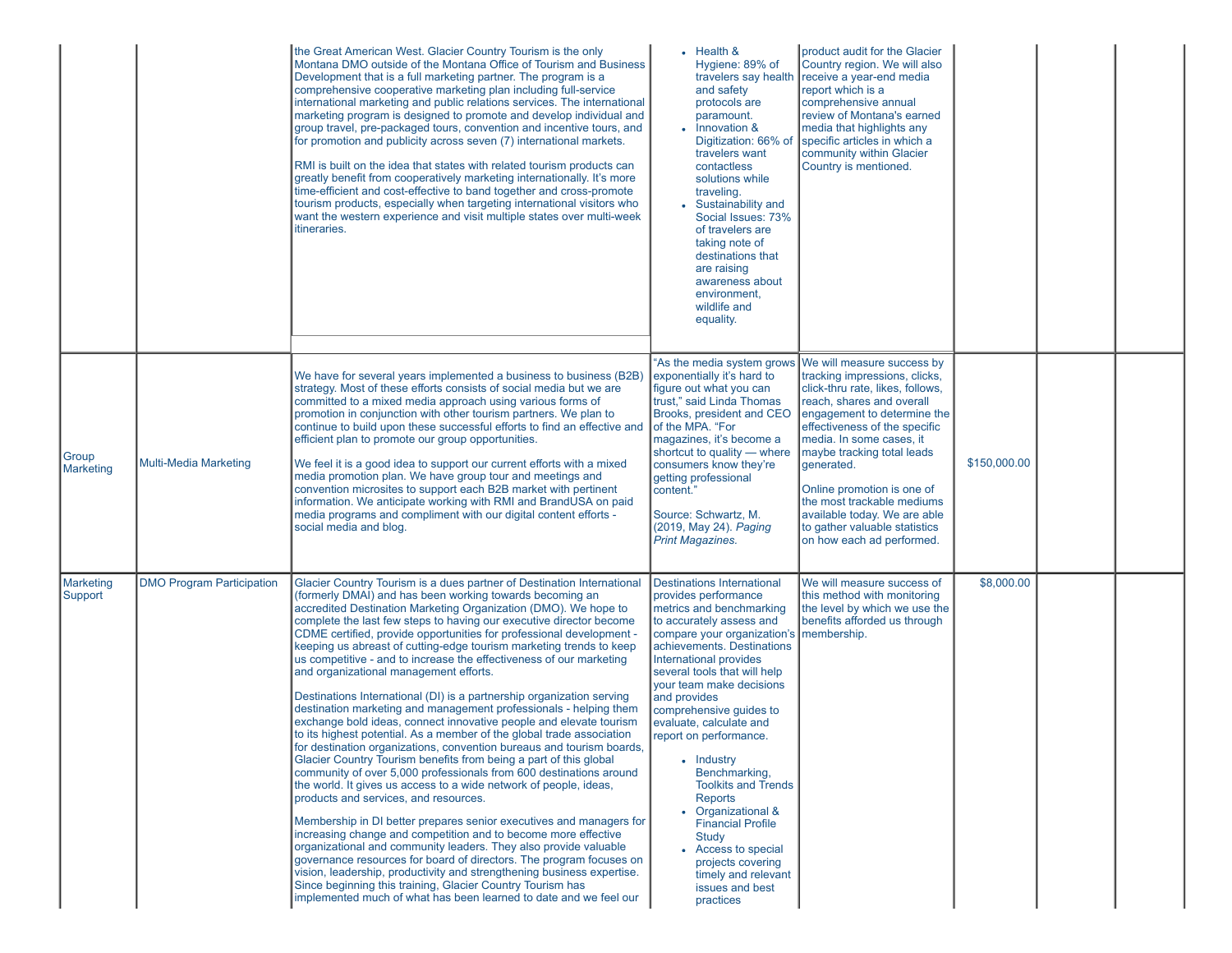|                             |                                              | organization is in a much better position to help elevate the industry<br>and its standards in the state of Montana.                                                                                                                                                                                                                                                                                                                                                                                                                                                                                                                                                                                                                                                                                 | • DestinationNEXT<br><b>Futures Study</b><br>• Standard<br>Performance<br>Reporting<br>Handbook<br>• Destination<br>Organization<br>Performance<br>Reporting                                                                                                                                                                                                                                                                                                                                                                                                                                                                                                                                                                                                                                                                       |                                                                                                                                                                                                                                                                                                                                                                                                                                                                                                                                                                               |             |                                                       |
|-----------------------------|----------------------------------------------|------------------------------------------------------------------------------------------------------------------------------------------------------------------------------------------------------------------------------------------------------------------------------------------------------------------------------------------------------------------------------------------------------------------------------------------------------------------------------------------------------------------------------------------------------------------------------------------------------------------------------------------------------------------------------------------------------------------------------------------------------------------------------------------------------|------------------------------------------------------------------------------------------------------------------------------------------------------------------------------------------------------------------------------------------------------------------------------------------------------------------------------------------------------------------------------------------------------------------------------------------------------------------------------------------------------------------------------------------------------------------------------------------------------------------------------------------------------------------------------------------------------------------------------------------------------------------------------------------------------------------------------------|-------------------------------------------------------------------------------------------------------------------------------------------------------------------------------------------------------------------------------------------------------------------------------------------------------------------------------------------------------------------------------------------------------------------------------------------------------------------------------------------------------------------------------------------------------------------------------|-------------|-------------------------------------------------------|
| <b>Marketing</b><br>Support | Marketing/Publicity<br>Personnel             | Glacier Country Tourism has a Sales and Marketing Assistant whose<br>time is dedicated to supporting all marketing, earned media and<br>tourism sales activities to promote the overall mission of Glacier<br>Country Tourism. This position is responsible for supporting<br>development, implementation and tracking of our marketing projects<br>and programs and maintaining strong relationships with organization,<br>region and industry partners. See attached job description.<br>Having marketing support personnel allows us to be productive<br>effectively and efficiently productive and meet project and program<br>deadlines. Creating a solid support system with qualified and<br>passionate team members allows us to maximize our efforts being<br>more effective and efficient. | "Brands can seize<br>opportunities to personalize<br>consumer experiences,<br>even before they embark on<br>a trip. With more travelers<br>turning to digital for<br>assistance, marketers can<br>connect with customers<br>when they first express<br>intent through online<br>inspiration or research.<br>Travel companies can<br>segment their audiences,<br>combine first- and third-<br>party data, and use<br>machine learning to conned<br>with customers. As traveler<br>behavior continues to<br>evolve, expectations will<br>continue to rise. Navigating<br>these changes can be<br>challenging, but digital<br>provides more opportunities<br>than ever for marketers to<br>meet traveler intent and<br>expectations at every turn.<br>And that's a trip worth<br>taking."<br>Google/Phocuswright Travel<br>Study 2017 | We measure success in this<br>area by monitoring the work<br>being done by the employee<br>and ensuring they are<br>completing the work as<br>outlined in the job<br>description. This person acts<br>as an internal project<br>manager and assists with<br>most every marketing related<br>program - consumer, group<br>and PR and earned media.<br>There are several marketing<br>methods in those segments<br>that fall within this person's<br>scope of work. The<br>successful completion of<br>those methods and reporting<br>will be outlined in those<br>evaluations. | \$60,000.00 | Sales &<br>Marketing<br>Assistant<br>July<br>2019.pdf |
| <b>Marketing</b><br>Support | <b>TAC/Governor's Conference</b><br>meetings | This line item allows each organization to have a dedicated pool of<br>funding to cover the travel related expenses for the executive director<br>or designated responsible party for these meetings.<br>Destination marketing organizations (DMOs) funded by the lodging tax Country Tourism is<br>are required to attend all TAC meetings and the Governor's<br>Conference of Tourism and Recreation. This requirement is stated in<br>the TAC rules and regulations which are part of the administrative<br>rules of Montana.                                                                                                                                                                                                                                                                     | America's nonprofits rely on<br>the public trust to do their<br>work. That is why it is so<br>important that nonprofits<br>continuously earn the<br>public's trust through their<br>commitment to ethical<br>principles, transparency and the required meetings we<br>accountability. Glacier<br>accountable to the Tourism<br>Advisory Council and the<br>Montana Office of Tourism<br>and Business Development   year.<br>to administer the lodging<br>facility use tax according to<br>the rules and regulations<br>outlined by contract with the<br>State of Montana.                                                                                                                                                                                                                                                          | This line item will be<br>measured by how many of<br>were able to attend as<br>required. These include three<br>or four TAC meetings and the<br>Governor's Conference on<br>Tourism and Recreation each                                                                                                                                                                                                                                                                                                                                                                       | \$1,000.00  |                                                       |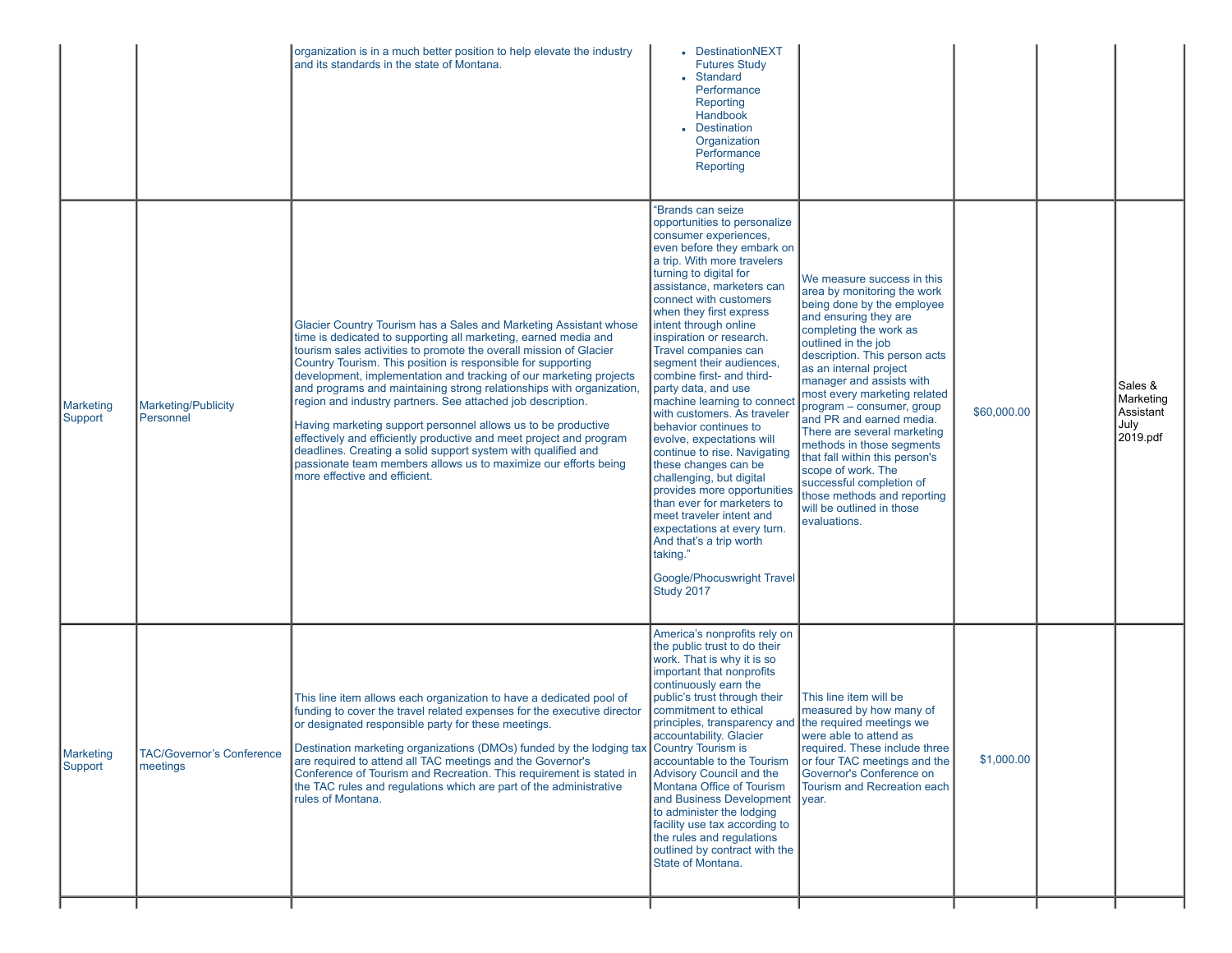| Marketing<br>Support | Outreach                                      | As a part of our overall education outreach program, we are<br>combining this budget line item with others to build a formal program<br>around how to help our communities through our efforts. We want to<br>help them learn to identify and build tourism product, educate them on<br>how to do it and how they can partner with Glacier Country Tourism<br>and other entities to promote that product.<br>Education and outreach is extremely important for several reasons.<br>First and foremost, it adds to a business's ability to succeed by<br>staying current with industry trends, challenges, marketing<br>opportunities and knowledge of economic importance to Montana. It is<br>also equally important to provide ongoing programs for individuals and<br>organizations to affordably stay abreast of cutting-edge trends to keep<br>them competitive and to increase the effectiveness of their efforts.<br>When we can, we try to provide and support relevant, useful and cost-<br>effective workshops and outreach support.<br>We currently have the following outreach and training programs<br>available:<br>• Three Level Customer Experience Training - Essentials of<br>Customer Service + Conflict Management and De-escalation<br>+ Advanced Train the Trainer<br>2021 Travel Research and Trends<br>• Working with Destination Marketing Organizations<br>• Workforce Development and Training During COVID-19<br><b>Economic Recovery</b><br>• Leave No Trace: Promoting Stewardship to Customer,<br><b>Visitors and Travelers</b><br>• Building Your Business to Maximize Opportunity for 2021 and<br><b>Beyond</b><br>• Basics of Social Media Engagement - How to keep your<br>social platforms fun, informative, and easy to manage<br>• Delivering on your Promise to the Customer | Travelers are more<br>motivated to travel by<br>adventure than they were in<br>the past. This year, there is<br>also an increased<br>preference for hyper-local,<br>unique, and transformative<br>travel experiences.<br><b>Travelers are specifically</b><br>looking for experiences that<br>will change their world<br>perspective. Travelers are<br>also more thoughtful about<br>the environment and their<br>own personal wellbeing<br>than they have been in the<br>past years, and both of<br>these things will have strong<br>ramifications when it comes<br>to their travel preferences<br>and behaviors.<br><b>U.S. Experiential Traveler</b><br>Trends 2019: Annual<br><b>Survey on Traveler</b><br>Behavior, Motivations, and<br><b>Preferences</b><br><b>Skift Research</b><br><b>Meghan Carty, Research</b><br>Analyst | We will measure success in<br>our ability to provide<br>educational events with one<br>of our partners (region, CVB<br>or MOTBD) or hosting an<br>event of our own. Helping<br>businesses succeed and<br>increasing the sense of<br>industry pride and support<br>translates to successful<br>loutreach.                                                                                                                                                           | \$50,000.00 |  |
|----------------------|-----------------------------------------------|---------------------------------------------------------------------------------------------------------------------------------------------------------------------------------------------------------------------------------------------------------------------------------------------------------------------------------------------------------------------------------------------------------------------------------------------------------------------------------------------------------------------------------------------------------------------------------------------------------------------------------------------------------------------------------------------------------------------------------------------------------------------------------------------------------------------------------------------------------------------------------------------------------------------------------------------------------------------------------------------------------------------------------------------------------------------------------------------------------------------------------------------------------------------------------------------------------------------------------------------------------------------------------------------------------------------------------------------------------------------------------------------------------------------------------------------------------------------------------------------------------------------------------------------------------------------------------------------------------------------------------------------------------------------------------------------------------------------------------------------------------------------------------------------------------------------|--------------------------------------------------------------------------------------------------------------------------------------------------------------------------------------------------------------------------------------------------------------------------------------------------------------------------------------------------------------------------------------------------------------------------------------------------------------------------------------------------------------------------------------------------------------------------------------------------------------------------------------------------------------------------------------------------------------------------------------------------------------------------------------------------------------------------------------|--------------------------------------------------------------------------------------------------------------------------------------------------------------------------------------------------------------------------------------------------------------------------------------------------------------------------------------------------------------------------------------------------------------------------------------------------------------------|-------------|--|
| Marketing<br>Support | <b>VIC Staff/Customer Service</b><br>Training | Glacier Country Tourism believes strongly in customer experience<br>training. Friendly hospitality is vital to providing a good overall<br>customer experience and training is not only helpful, but critical. In FY<br>2022, we are partnering with the University of Montana College of<br>Business to develop a three-level program that can be held online and<br>open to all ages. We feel there is a strong demand for this broad-<br>based community training. In 2020, we realized our training needed to<br>be reimagined based on what businesses and employees are facing<br>in a COVID/post-COVID world.<br>Customer service training provides valuable tools and skills helping<br>provide positive experiences. In FY 2020, we sent the VIC grant<br>application to over 20 organizations, awarded funding to eight VICs<br>and provided virtual online training for them which allowed us to<br>broaden the audience for training and schedule trainings that worked<br>around different work schedules. In FY 2022, we plan to use our<br>ability to do trainings virtually to develop a more robust program to<br>include essentials for excellent customer service, intermediate and<br>advanced training including conflict resolution and de-escalation and<br>train the trainer.                                                                                                                                                                                                                                                                                                                                                                                                                                                                                                               | <b>Excellent customer service</b><br>improves public persona<br>and strengthens your brand.<br>If you're interested in public<br>perception, your reputation<br>or the strength of your<br>brand, you absolutely have<br>to ensure a high quality of<br>customer service. Not only<br>does this result in positive<br>reviews, but it helps to<br>solidify you in the minds of<br>anyone searching for your<br>type of products, services or<br>information."<br>R.L. Adams, Entrepreneur                                                                                                                                                                                                                                                                                                                                            | Our overall plan to measure<br>success is the continual<br>growth and success of this<br>program and the number of<br>people who participate. Our<br>contract partner (University of<br>Montana - College of<br>Business) tracks these<br>registration and attendance.<br>The University of Montana<br>awards a certificate of<br>completion to all those who<br>successfully complete it. We<br>will report the number of<br>people who receive a<br>certificate. | \$20,000.00 |  |
| Marketing<br>Support | <b>VIC</b><br>Funding/Staffing/Signage        | Glacier Country Tourism started its Visitor Information Center (VIC)<br>Assistance Program in FY 1994. The program was designed to aid<br>smaller chambers or organizations that are not directly funded by the<br>Montana Accommodations Tax and need financial support in order to<br>staff their visitor center properly. The program runs from Memorial Day<br>to Labor Day. Our FY 2022 funding program will provide staffing<br>assistance up to \$5,000/VIC for staffing for qualifying organizations.                                                                                                                                                                                                                                                                                                                                                                                                                                                                                                                                                                                                                                                                                                                                                                                                                                                                                                                                                                                                                                                                                                                                                                                                                                                                                                       | 66.4% of travelers rely on<br>the opinions of in-person<br>and/or through direct<br>contact (email, text, etc.) for<br>travel inspiration. The State<br>of the American Traveler,<br><b>Destination Analysts</b>                                                                                                                                                                                                                                                                                                                                                                                                                                                                                                                                                                                                                     | We will measure success by<br>the number of VICs we were<br>able to fund along with<br>closely monitoring the stats<br>provided by the VICs at the<br>end of the year. Each funded<br>VIC evaluates the year and<br>compares with the two<br>previous years in their                                                                                                                                                                                               | \$90,000.00 |  |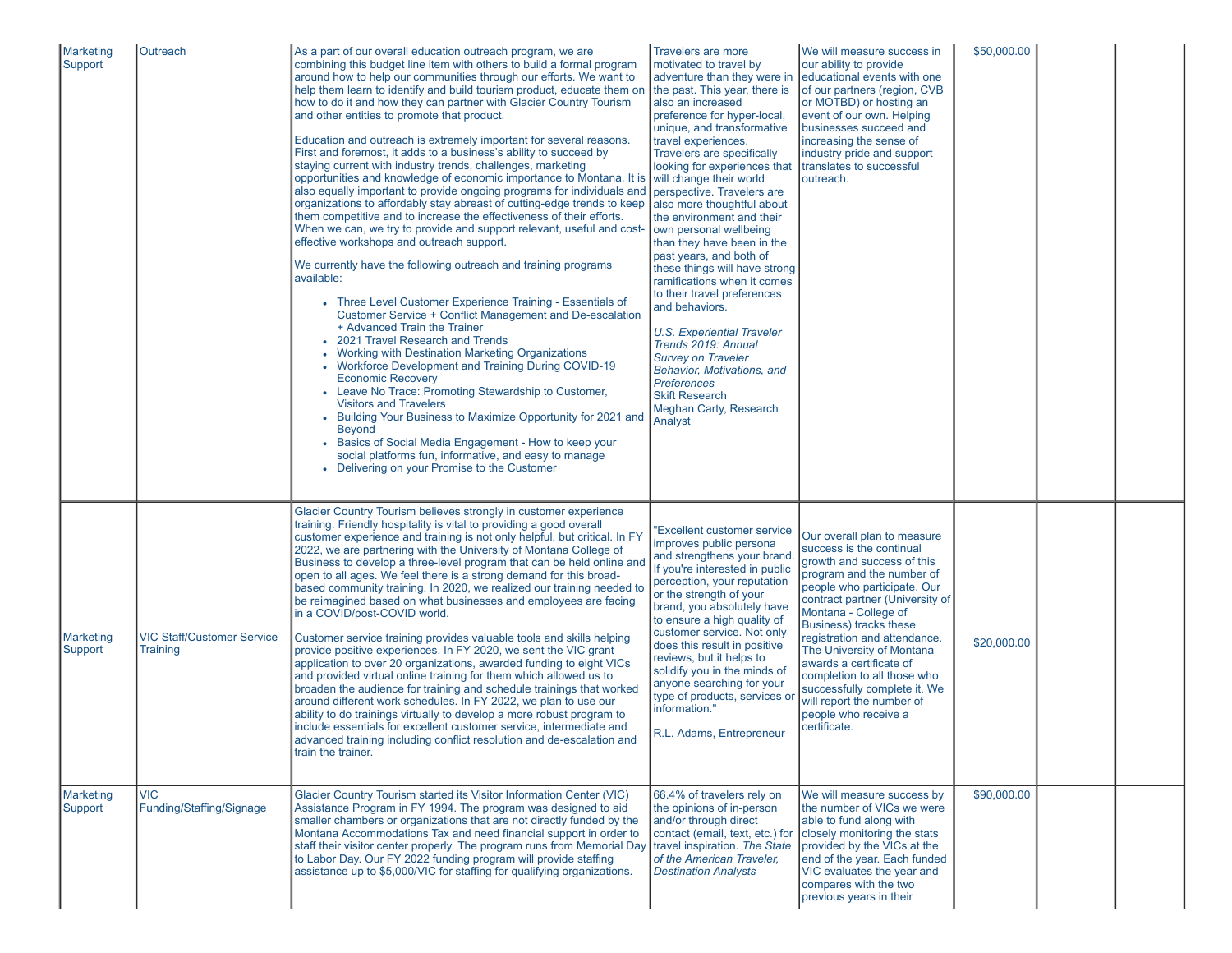|                                  | The VIC grant program is very much an outreach program supporting<br>our rural tourism community partners. We continue to see enthusiastic<br>appreciation for the funds. The numbers of overall visitors using these<br>personal travel assistance services is strong which does nothing but<br>strengthen our intent to continue this program.                                                                                                                                                                                                                                                                                                                                                                                                                                                                                                                                                                                                                                                                                                                                                                                                                                                                                                                                                                                                                                                                                                                                                                                                                                                                                                                                                                                                                                                                                                                                                                                                                                                                                                                                                                                                                                                                                                                                                                                                                                                                                                                                                                                                                                                                                                                                                                                                                                                                                                                                                                                                                                                                                                                                                                                                                                                                                                                                                                                                                                                                                                                                                                                                                                                                                                      |                                                                                                                                                                                                                                                                                                                                                                                                                                                                                                                                                                                                                                                                                                                                                                                                                                                                                                                                                                                                                                                                                                                                                                                                                                                                                                                                                                                                                                                                                                                                                                                                                                   | completion report due in our<br>office in October. Our VIC<br>committee evaluates the<br>reports and applications.                                                                                                                                                                                                                                                                                                                                                                                                                                                                                                                                                                                                                                                                                                                                                                                                                                                                                                                                                      |             |  |
|----------------------------------|-------------------------------------------------------------------------------------------------------------------------------------------------------------------------------------------------------------------------------------------------------------------------------------------------------------------------------------------------------------------------------------------------------------------------------------------------------------------------------------------------------------------------------------------------------------------------------------------------------------------------------------------------------------------------------------------------------------------------------------------------------------------------------------------------------------------------------------------------------------------------------------------------------------------------------------------------------------------------------------------------------------------------------------------------------------------------------------------------------------------------------------------------------------------------------------------------------------------------------------------------------------------------------------------------------------------------------------------------------------------------------------------------------------------------------------------------------------------------------------------------------------------------------------------------------------------------------------------------------------------------------------------------------------------------------------------------------------------------------------------------------------------------------------------------------------------------------------------------------------------------------------------------------------------------------------------------------------------------------------------------------------------------------------------------------------------------------------------------------------------------------------------------------------------------------------------------------------------------------------------------------------------------------------------------------------------------------------------------------------------------------------------------------------------------------------------------------------------------------------------------------------------------------------------------------------------------------------------------------------------------------------------------------------------------------------------------------------------------------------------------------------------------------------------------------------------------------------------------------------------------------------------------------------------------------------------------------------------------------------------------------------------------------------------------------------------------------------------------------------------------------------------------------------------------------------------------------------------------------------------------------------------------------------------------------------------------------------------------------------------------------------------------------------------------------------------------------------------------------------------------------------------------------------------------------------------------------------------------------------------------------------------------------|-----------------------------------------------------------------------------------------------------------------------------------------------------------------------------------------------------------------------------------------------------------------------------------------------------------------------------------------------------------------------------------------------------------------------------------------------------------------------------------------------------------------------------------------------------------------------------------------------------------------------------------------------------------------------------------------------------------------------------------------------------------------------------------------------------------------------------------------------------------------------------------------------------------------------------------------------------------------------------------------------------------------------------------------------------------------------------------------------------------------------------------------------------------------------------------------------------------------------------------------------------------------------------------------------------------------------------------------------------------------------------------------------------------------------------------------------------------------------------------------------------------------------------------------------------------------------------------------------------------------------------------|-------------------------------------------------------------------------------------------------------------------------------------------------------------------------------------------------------------------------------------------------------------------------------------------------------------------------------------------------------------------------------------------------------------------------------------------------------------------------------------------------------------------------------------------------------------------------------------------------------------------------------------------------------------------------------------------------------------------------------------------------------------------------------------------------------------------------------------------------------------------------------------------------------------------------------------------------------------------------------------------------------------------------------------------------------------------------|-------------|--|
| Marketing<br>Outreach<br>Support | Glacier Country Tourism has created a Community Relations and<br>Outreach Plan. The creation of this plan is not only a good idea but is<br>absolutely necessary. As a regional tourism bureau covering an area<br>the size of many states, brand marketing and partnership<br>development has been the primary focus. Individual community<br>involvement in these efforts has not always been strong, leaving much<br>of the product identification up to the marketing team, organizational<br>leadership, engaged partners and board of directors. As awareness of<br>the tourism industry grows, positive and negative perceptions of it also stakeholders and elected<br>grows. Montana's destination organizations, including GCT, have<br>mostly operated behind the scenes without telling our own story -<br>sharing what we do, how we do it, why we do it and how well we have<br>done. A thoughtful community relations and outreach plan will provide<br>a strategy to reach a much broader audience to ensure the answers to<br>these questions and many more are inclusive, thoughtful, accurate,<br>trusted and empowering.<br>As one of Montana's leading destination organizations, GCT must be<br>proactive in how we address the two of the three transformational<br>opportunities outlined in the Destinations International 2019 Futures<br>Study to help destination leaders formulate strategic decisions<br>heading into the future.<br>1. Destination Stewardship: Balancing economic development,<br>sustainable tourism and quality of life.<br>2. Community Alignment: Building public support around a shared<br>vision for the destination.<br>As a lodging tax funded Montana destination and management<br>organization, GCT is required to follow the Montana Tourism and<br>Recreation Strategic Plan and up until the end of 2017, the state plan<br>served as GCT's strategic plan. Board and executive leadership<br>recognized that while this plan served the needs of the state, it did not<br>address the particular and unique needs of our organization and<br>region. GCT needed a plan that was useful for guiding day-to-day<br>decisions and also for evaluating progress and changing<br>methodologies. In order to make the most of strategic planning, we<br>needed to give careful thought to the goals and objectives and then<br>back them up with realistic, thoroughly researched, quantifiable<br>benchmarks for evaluating results.<br>In 2018, Glacier Country Tourism participated in a DestinationNext<br>assessment. As a regional DO in Montana, we invited stakeholders<br>from not only the eight counties and 75 communities within our region<br>but across the state as well. The assessment results presented were<br>for the region and for each of the eight counties within our boundaries.<br>Of the 432 respondents, we were happy to see strong input from<br>government leaders, media and members. We ranked high in the<br>Explorer quadrant with slightly below industry average destination<br>strength and community support and engagement. Because the<br>geographic size and diversity of communities, product and economies<br>vary, the need to assess our performance by county was important.<br>We now have a baseline at the community, region and state level<br>which allows us to better build upon our successes and address our<br>challenges.<br>The DestinationNEXT Assessment GCT conducted in 2018 identified<br>several objectives as opportunities for community support and<br>engagement.<br>1. Attract and retain a high-quality workforce. | Outreach is increasingly<br>critical for destination<br>organizations (DOs) as<br>local, state, federal and<br>global environments<br>change. Historically, the<br>focus of outreach efforts<br>was on community<br>officials but now includes<br>the community at-large.<br>This shift also requires DOs<br>to be more proactive about<br>telling their own story, being<br>genuine, inclusive,<br>transparent and sharing<br>their passion for the<br>destination. Destinations<br>International (DI) briefing<br>paper, Finding Our<br>Cornerstone, recommends<br>we ask ourselves a series of<br>questions including:<br>- What are the community<br>needs?<br>- Who are DOs helping?<br>- Who is the customer?<br>- Why do DOs do what<br>they do?<br>Seth Godin, author of the<br>book This Is Marketing,<br>suggests the answer to<br>these questions is that<br>destination promotion is for<br>the benefit and well-being of<br>every person in a<br>community. Destination<br>promotion is a vital<br>investment to develop<br>opportunities and build<br>quality of life to benefit the<br>people of a destination.<br>According to Made in<br><b>America: Travel's Essential</b><br><b>Contribution to Economic</b><br>Development, by U.S.<br><b>Travel Association,</b><br>"Residents can be<br>champions of a destination<br>or detractors if they do not<br>see the value in increasing<br>visitor demand. As tourism<br>demand continues to<br>increase, destination<br>marketing organizations<br>have the added<br>responsibility of engaging<br>with and creating advocates<br>with local residents as well." | We will measure success<br>using the following<br>performance targets:<br>1. Develop and<br>implement a pro-<br>tourism outreach<br>program that will<br>combine with other<br>marketing methods<br>(destination<br>stewardship plan,<br>workshops,<br>workforce<br>development) that<br>will result in an<br>ongoing effort to help<br>support the tourism<br>industry for future<br>years.<br>2. Increase partnership<br>growth year over<br>year. GCT has<br>recently approved a<br>new partnership<br>program that allows<br>all businesses and<br>organizations who<br>provide products and<br>services - directly<br>and indirectly - to the<br>visitor to partner with<br>GCT.<br>3. Participate in events<br>by where GCT<br>leadership has the<br>opportunity to<br>present pro-tourism<br>messaging to<br>targeted audiences.<br>4. Create a program<br>that positions Glacier<br>Country Tourism as<br>a resource for local<br>communities,<br>businesses and<br>governments to<br>develop, strengthen<br>and diversify a<br>sustainable visitor<br>economy. | \$40,000.00 |  |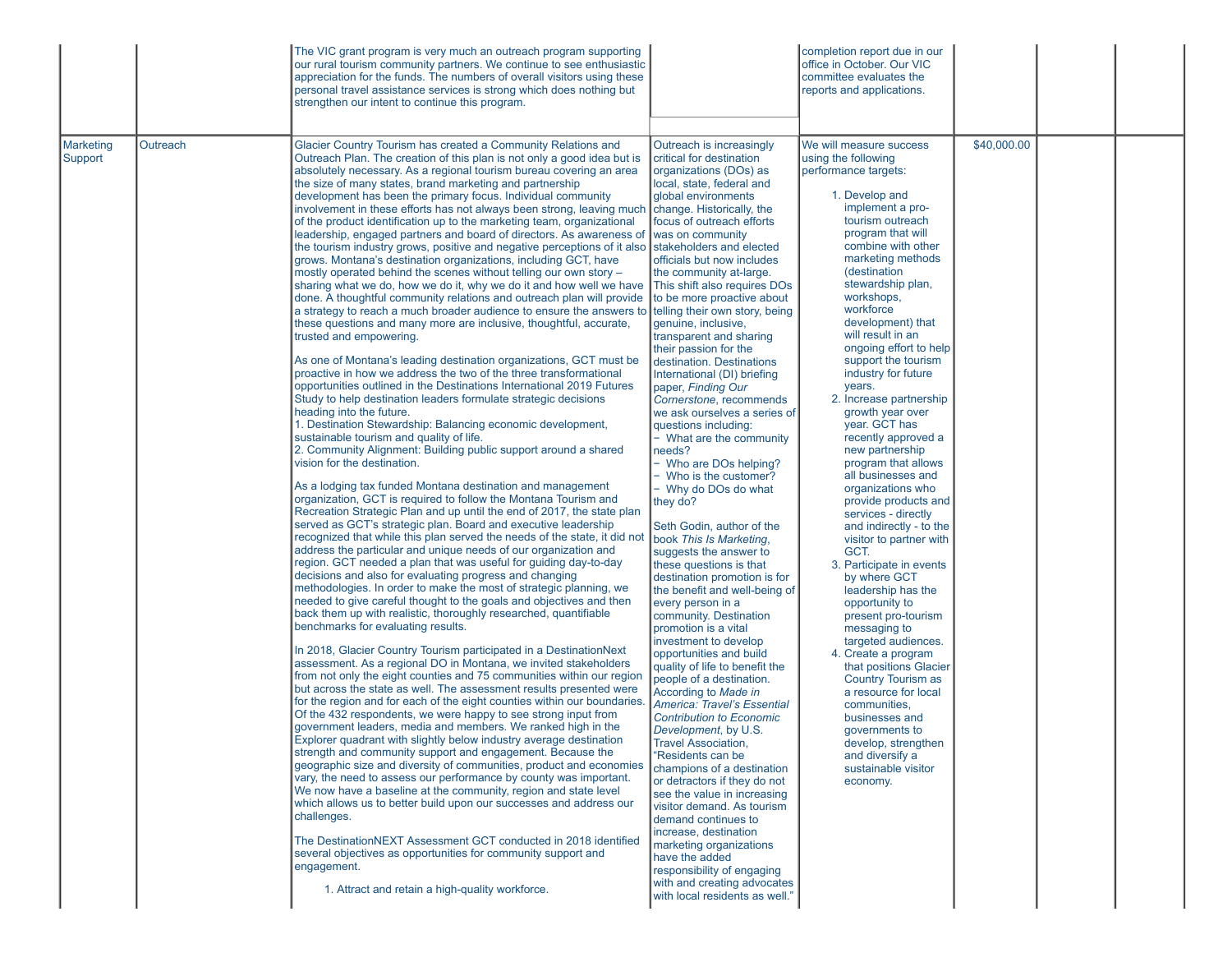|                      |                          | 2. Stabilize and promote a positive labor relations environment.<br>3. Build public support for tourism and GCT.<br>4. Ensure local governments and leadership organizations rely<br>on GCT as a resource to help destinations identify<br>opportunities for development.<br>The creation of this outreach plan aligns with the strategic goals,<br>objectives and values set by the Glacier Country Tourism board of<br>directors and leadership set this last January when we reviewed and<br>updated our DestinationNext strategic plan. Four key goals were<br>identified along with numerous objectives and performance targets.<br>Specific to this marketing method, there are five objectives related to<br>community and partner engagement.<br>1. Continue to develop and implement community relations<br>plan to rural areas<br>2. Increase public support for tourism in Glacier Country.<br>3. Improve the engagement of partners across the region (i.e.<br>expand workshops, webinars, public service announcements)<br>4. Expand connections with individual communities and cultures<br>5. Engage in effort to develop an effective workforce strategy for<br>the hospitality sector and expand hospitality training program<br>6. Expand advocacy efforts at local, regional, state and national<br>levels on behalf of partners - educate and create awareness<br>of the positive impacts of tourism and Glacier Country on our<br>communities<br>7. Promote and support equity, diversity and inclusivity across<br>region<br>8. Collaborate on a more robust resident sentiment survey that<br>can be done annually<br>Most of these have ongoing programs to support and implement them.<br>This budget will help round out all of our efforts. | Synergies between<br>neolocalism and tourism<br>can contribute to a greater<br>understanding of the<br>complexities of<br>sustainability through<br>increases in community<br>involvement, which<br>enhances local pride and<br>local sourcing. The role of<br>local production,<br>distribution, and<br>consumption can link<br>people to landscapes and<br>contribute to a deeper<br>understanding of sense of<br>place, which in turns<br>garners support for local<br>enterprises and local<br>causes.<br><b>Neolocalism and</b><br>Tourism: Understanding a<br><b>Global Movement</b><br>Linda Ingram, Susan L.<br>Slocum, Christina Cavaliere |                                                                                                                                                                                                                                                                                                                                                                                                                                                                                                                                      |              |  |
|----------------------|--------------------------|------------------------------------------------------------------------------------------------------------------------------------------------------------------------------------------------------------------------------------------------------------------------------------------------------------------------------------------------------------------------------------------------------------------------------------------------------------------------------------------------------------------------------------------------------------------------------------------------------------------------------------------------------------------------------------------------------------------------------------------------------------------------------------------------------------------------------------------------------------------------------------------------------------------------------------------------------------------------------------------------------------------------------------------------------------------------------------------------------------------------------------------------------------------------------------------------------------------------------------------------------------------------------------------------------------------------------------------------------------------------------------------------------------------------------------------------------------------------------------------------------------------------------------------------------------------------------------------------------------------------------------------------------------------------------------------------------------------------------------------------------------------------|-----------------------------------------------------------------------------------------------------------------------------------------------------------------------------------------------------------------------------------------------------------------------------------------------------------------------------------------------------------------------------------------------------------------------------------------------------------------------------------------------------------------------------------------------------------------------------------------------------------------------------------------------------|--------------------------------------------------------------------------------------------------------------------------------------------------------------------------------------------------------------------------------------------------------------------------------------------------------------------------------------------------------------------------------------------------------------------------------------------------------------------------------------------------------------------------------------|--------------|--|
| Marketing<br>Support | <b>Promotional Items</b> | Glacier Country Tourism plans to purchase custom promotional items<br>we can present in our sweepstakes winner boxes and hand out to<br>travel media, trade operators and press at group and FIT shows as<br>well as some leisure shows. All items will be appropriate for the<br>audience and be something useful that will be kept and used.<br>Promotional items, if done properly, can be extremely effective in<br>building brand awareness and building relationships. Items that are<br>creative and unique can make a product, service, destination or<br>experience memorable. We put a great deal of thought into the items<br>we select. Is it useful? Is it on brand? Is it audience appropriate? Is<br>the price appropriate? Is it a quality item?                                                                                                                                                                                                                                                                                                                                                                                                                                                                                                                                                                                                                                                                                                                                                                                                                                                                                                                                                                                                       | "Consumers want products<br>that are, first and foremost,<br>useful to them, especially<br>when it comes to the more<br>practical items such as<br>writing instruments and<br>USB drives. Here,<br>usefulness<br>outweighs attractiveness by<br>at least five to one."<br><b>Global Advertising</b><br><b>Specialties Impressions</b><br>Study: A cost analysis of<br>promotional products versus<br>other advertising media,<br>2016 Edition                                                                                                                                                                                                       | We will measure success by<br>tracking how many items we<br>order and how many are<br>distributed for various<br>projects such as media<br>efforts, FAMs, etc. Items that<br>are creative and unique<br>represent Western Montana's<br>Glacier Country - authentic<br>and memorable. Outside of<br>monitoring how many items<br>we order and distribute one<br>year to another, where "true"<br>success comes into play is<br>having someone mention<br>how much they like it and<br>seeing someone still using it<br>or wearing it. | \$15,000.00  |  |
| Marketing<br>Support | Administration           | Glacier Country Tourism allocates the entire 20% allowed by statute.<br>We use this to pay all wages, benefits and taxes for three positions:<br>Executive Director, Office Manager and a temporary part-time<br>employee who assists with projects as needed. We also use this to<br>pay benefits for our three marketing positions: Public Relations and<br>Earned Media Manager, Tourism Sales Manager and Sales and<br>Marketing Assistant. See Marketing Support, Group Marketing and<br>Publicity - Marketing Personnel line items.<br>Per the TAC Rules and Regulations, we are allowed up to, but not<br>exceeding, 20% of the organization's new annual revenue to cover<br>administrative expenses, which are identified in detail in the actual                                                                                                                                                                                                                                                                                                                                                                                                                                                                                                                                                                                                                                                                                                                                                                                                                                                                                                                                                                                                             | <b>Destination marketing</b><br>organizations (DMOs) are<br>responsible for promoting<br>our communities as<br>attractive travel destinations<br>and enhancing the<br>location's public image as a<br>dynamic place to live and<br>work. DMO's primary<br>customers are not the visitor operations of the<br>but rather our community. If<br>we look at who benefits                                                                                                                                                                                                                                                                                | We measure success of our<br>administrative funds in a<br>simple way. These funds<br>cover the costs of operation<br>for our office, administrative<br>staff, board of directors and<br>Inonmarketing related<br>expenses. If we are able to<br>keep the administrative<br>organization healthy,<br>effective and efficient, we are                                                                                                                                                                                                  | \$520,000.00 |  |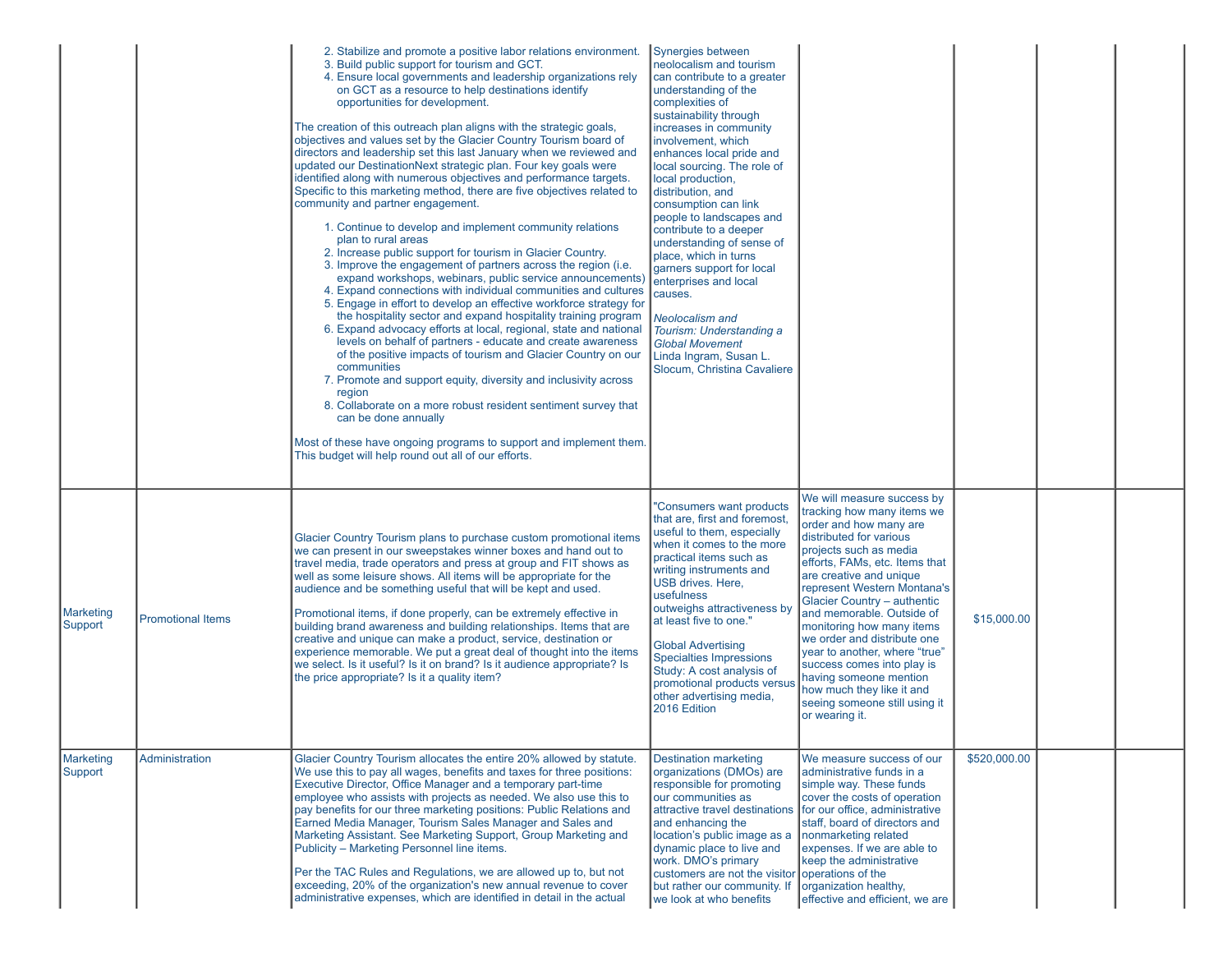|                             |        | document. The intent of the administrative budget is to cover costs<br>incurred in the implementation of approved marketing methods/funded<br>by the lodging facility use tax.<br>Administrative funds are also used to pay for all office overhead such<br>as rent, telephone, office equipment, supplies, insurance, professional<br>services like accounting, etc All travel expenses not directly related<br>to a marketing project are also paid for from this budget.                                                                                                                                                                                                                                                                                                                                                                                                                                                                                                                                                                                                                                                                                                                                                                                                                                                                                                                                                                                                                                                                                                                                                                                                                                                                                                                                    | from our efforts, it is the<br>residents of our destination.<br>They are who we are<br>helping. Through the impact linsurance, oversight and<br>of travel, we strengthen the<br>economic position and<br>provide opportunity for<br>people in our communities.<br><b>Jack Johnson, Destinations</b><br><b>International Chief</b><br><b>Advocacy Officer &amp;</b><br><b>Foundation Executive</b><br><b>Director</b>                                                                                                                                                                                                                                                                                                                                                                                                                                                                                                                                                                                                                                                                                                                            | successful. All of the office<br>overhead, reporting,<br>accounting, financials,<br>management of all programs<br>are paid out of this line item.<br>We will measure success by<br>tracking our consumer<br>response, electronic<br>response, social media<br>response, website stats,<br>consumer/B2B database<br>leads, media stories and<br>consumer/B2B itineraries.<br>Not to exceed 20% of our<br>new annual revenue per<br>Rules & Procedures.                                                                                                                                                                                                                                        |              |  |
|-----------------------------|--------|----------------------------------------------------------------------------------------------------------------------------------------------------------------------------------------------------------------------------------------------------------------------------------------------------------------------------------------------------------------------------------------------------------------------------------------------------------------------------------------------------------------------------------------------------------------------------------------------------------------------------------------------------------------------------------------------------------------------------------------------------------------------------------------------------------------------------------------------------------------------------------------------------------------------------------------------------------------------------------------------------------------------------------------------------------------------------------------------------------------------------------------------------------------------------------------------------------------------------------------------------------------------------------------------------------------------------------------------------------------------------------------------------------------------------------------------------------------------------------------------------------------------------------------------------------------------------------------------------------------------------------------------------------------------------------------------------------------------------------------------------------------------------------------------------------------|-------------------------------------------------------------------------------------------------------------------------------------------------------------------------------------------------------------------------------------------------------------------------------------------------------------------------------------------------------------------------------------------------------------------------------------------------------------------------------------------------------------------------------------------------------------------------------------------------------------------------------------------------------------------------------------------------------------------------------------------------------------------------------------------------------------------------------------------------------------------------------------------------------------------------------------------------------------------------------------------------------------------------------------------------------------------------------------------------------------------------------------------------|----------------------------------------------------------------------------------------------------------------------------------------------------------------------------------------------------------------------------------------------------------------------------------------------------------------------------------------------------------------------------------------------------------------------------------------------------------------------------------------------------------------------------------------------------------------------------------------------------------------------------------------------------------------------------------------------|--------------|--|
| <b>Marketing</b><br>Support | Center | Fulfillment/Telemarketing/Call A strong promotion plan must be supported by a well-rounded and<br>professional telemarketing and fulfillment strategy. Our advertising<br>and promotion efforts are meant to inspire/orient and our<br>telemarketing fulfillment strategy is meant to orient and facilitate a<br>visitor's vacation. It must be readily available, accurate, friendly,<br>timely, authentic, visually appealing and valuable to those we assist.<br>Our strategy consists of a web-enabled call center manned by travel<br>counsel experts who live in Western Montana, an easy to find and<br>navigation friendly website and a print travel guide with an online<br>tablet friendly version as well. The print guide is used to fulfill inquiries of a long-term decline in<br>and is distributed across Montana and Alberta via a contract service.<br>We work very hard to tie all our efforts together in a cohesive manner.<br>Our travel guide and webpage are not produced with lodging tax<br>dollars.<br>The call center handles all inquiries including trade show leads,<br>electronic inquiries, print reader service (yes, this still exists), regular<br>mail, email and instant messaging. The web-enabled call center also<br>provides various electronic fulfillment pieces to supplement the travel<br>guide for our internet-based customers. The database is used to<br>eliminate duplicate orders and provide a comprehensive, targeted<br>database to power direct mail, email and relationship marketing. The<br>call center and our contract guide distribution service work together to<br>ensure maximum efficiency and effectiveness of distribution. They<br>dispense consumer travel guides in a timely manner and maintains<br>inventory control of the quides. | Print usage in travel<br>planning has risen close to<br>50% of American leisure<br>travelers and the use of<br>risen to just over 20%.<br>While this rise may not<br>signal any longer-term trend provide are utilized and the<br>there is clearly no evidence<br>print or DMO guide usage.<br>According to the State of<br>the American Traveler, an<br>independent research report<br>by Miles Partnership, print<br>has consistently shown<br>strength and even slow<br>growth in print usage over<br>the last five years.<br>24.4% of travelers rely on<br>offline media including TV,<br>printed newspapers,<br>magazines, etc. for travel<br>inspiration.<br>The State of the American<br><b>Traveler, Destination</b><br>Analysts<br>Despite 72%+ of Millennials<br>using smartphones in trip<br>planning (vs. only 26% of<br>Baby Boomers) they are<br>just as likely to use print<br>overall, almost as likely as<br>Baby Boomers to order an<br>official print guide and more<br>likely to visit a DMO<br>website. Multimedia-<br>Indeed, "Masses of<br>Media"-is critical for<br>reaching and engaging with<br>younger US travelers. | We will measure success by<br>tracking the total number of<br>calls and inquiries we receive<br>and from what source.<br>DMO print visitor quides has Success of this phase of our<br>overall plan is ultimately<br>measured when the tools we<br>visitor begins to make<br>reservations for their Western<br>Montana vacation.<br>In FY 2020, our call center<br>managed over of 182,000<br>telephone, mail, reader<br>service, email, instant<br>message chat and digital<br>inquiries. Our webpages had<br>over 1,595,000 unique<br>visitors (up 4% over the<br>previous year). We also<br>distributed 150,000 print<br>travel guides and had over<br>74,000 interactive guide<br>visits. | \$145,000.00 |  |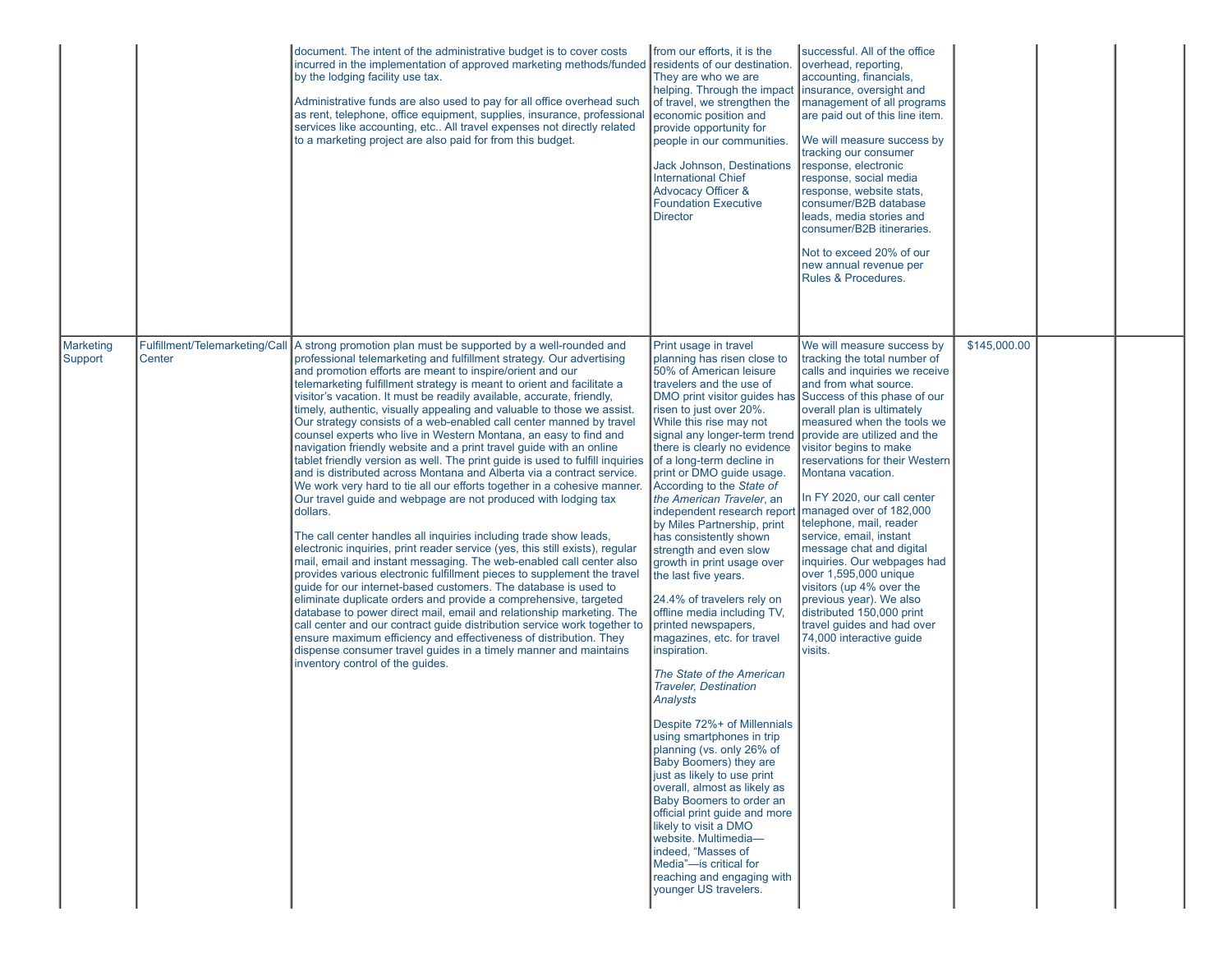|                             |                         |                                                                                                                                                                                                                                                                                                                                                                                                                                                                                                                                                                                                                                                                                                                                                                                                                                                                                                                                                                                                                                                                                                                                                                                                                                                                                                                                                                                                                                                                                                                                                                                                                                                                                                                                                                                                                                                                                                                                                                                                                                                     | <b>State of the American</b><br><b>Traveler, Miles Partnership</b>                                                                                                                                                                                                                                                                                                                                                                                                                                                                                                                                |                                                                                                                                                                                                                                                                                                                                                                                                                                                                     |             |  |
|-----------------------------|-------------------------|-----------------------------------------------------------------------------------------------------------------------------------------------------------------------------------------------------------------------------------------------------------------------------------------------------------------------------------------------------------------------------------------------------------------------------------------------------------------------------------------------------------------------------------------------------------------------------------------------------------------------------------------------------------------------------------------------------------------------------------------------------------------------------------------------------------------------------------------------------------------------------------------------------------------------------------------------------------------------------------------------------------------------------------------------------------------------------------------------------------------------------------------------------------------------------------------------------------------------------------------------------------------------------------------------------------------------------------------------------------------------------------------------------------------------------------------------------------------------------------------------------------------------------------------------------------------------------------------------------------------------------------------------------------------------------------------------------------------------------------------------------------------------------------------------------------------------------------------------------------------------------------------------------------------------------------------------------------------------------------------------------------------------------------------------------|---------------------------------------------------------------------------------------------------------------------------------------------------------------------------------------------------------------------------------------------------------------------------------------------------------------------------------------------------------------------------------------------------------------------------------------------------------------------------------------------------------------------------------------------------------------------------------------------------|---------------------------------------------------------------------------------------------------------------------------------------------------------------------------------------------------------------------------------------------------------------------------------------------------------------------------------------------------------------------------------------------------------------------------------------------------------------------|-------------|--|
| <b>Marketing</b><br>Support | Research                | We plan to use several sources of research to aid us to plan and<br>strategize our promotion efforts. We measure and analyze data from<br>our past and current efforts (internal analytics and SurveyMonkey) as<br>well as look to professional individuals and organizations such as<br>Montana Institute for Tourism and Recreation Research, Destination<br>Marketing Association International, American Marketing Association,<br>Skift, DestinationThink!, AirDNA, Smith Travel Reports, Bureau of<br>Labor Statistics, VisaVue, operations reports from MSO and GPI<br>airports, Google and others.<br>To support the often-tenuous task of researching and qualifying our<br>travel media and digital influencers, we use Meltwater and Klear.<br>Meltwater and other similar services such as Cision are media<br>databases that helps us find the right journalist or outlet and their<br>preferred contact method all in one search thus providing us<br>information to target travel and tourism influencers. This valuable<br>service is a "who's who" of today's top influencers and allows enables<br>us to align our pitch with a media outlet's editorial calendar.<br>New to our research toolbox is Zartico which is an intelligence<br>dashboard that combines all our data into one easy to view platform,<br>while providing collective overall insights into the combined data, with<br>individual community and county reporting. Zartico will make a<br>significant difference in the way we and our communities look at data.<br>It will be a game changer for how we use data and how we can be a<br>data resource for entire region to help partner use data to inform their<br>business decisions.<br>Research always plays a major role in what we do whether it assures<br>our planning efforts are on target or if it is in analyzing how our efforts<br>are performing. Making sure we have the right data, statistics,<br>personnel/consultants and tools is key to Glacier Country Tourism's<br>overall success. | "Conduct research to<br>understand the market<br>around you and how it is<br>affected by tourism.<br>Whether you operate<br>directly in the tourism<br>sector, such as by running a<br>bed and breakfast, or<br>indirectly by offering goods<br>and services in which<br>tourists may be interested,<br>it's beneficial to understand<br>how your business is<br>affected by tourism. By<br>conducting tourism<br>research, you may be able<br>to identify a new segment of<br>vour audience."<br><b>Importance of Tourism</b><br>Research, Anam Ahmed<br>Reviewed by Jayne<br>Thompson, LLB, LLM | We will measure success<br>based on our year end<br>accomplishments including<br>tracking our consumer<br>response, electronic<br>response, social media<br>response, website stats,<br>consumer/B2B database<br>leads, media stories and<br>consumer/B2B itineraries.                                                                                                                                                                                              | \$70,000.00 |  |
| <b>Marketing</b><br>Support | <b>Printed Material</b> | Glacier Country Tourism produces various print collateral materials to<br>support our projects and programs. These pieces are produced as<br>necessary. Print material is useful in many ways; it is physical, it<br>hangs around, it adds legitimacy, it is a great conversation starter, it<br>reaches those who aren't internet savvy (or even connected in any<br>meaningful way) and it drives business.<br>As part of our inspiration and orientation to increase consumer, group,<br>international FIT and meetings and conventions, we produce print<br>collateral to support these efforts. Producing a low cost yet effective<br>piece that compliments other efforts is extremely effective.                                                                                                                                                                                                                                                                                                                                                                                                                                                                                                                                                                                                                                                                                                                                                                                                                                                                                                                                                                                                                                                                                                                                                                                                                                                                                                                                             | Print is still very important<br>for a host of reasons. The<br>difference today is simply<br>that it should now act in<br>concert with digital<br>marketing: as a driver,<br>complement, reminder,<br>and/or conversation starter.<br><b>Integrating Print Collateral</b><br><b>Monitor</b>                                                                                                                                                                                                                                                                                                       | We will measure success by<br>monitoring how many print<br>pieces we produce and for<br>what purpose. If possible, we<br>will record how many were<br>distributed - as an example,<br>we will state the number of<br>one-sheets we print for our<br>travel trade events for FIT,<br>group and meetings and<br>conventions. Print projects<br>with Online Marketing, ICEF are collateral support which<br>result being shown in overall<br>end of year goal results. | \$1,000.00  |  |
| <b>Marketing</b><br>Support | Partner Support         | As a continuation of cooperation and collaboration with our industry<br>partners, we plan to participate and offer assistance via partner<br>programs - specifically Voices of Montana Tourism. Continuing to<br>foster strong partnerships and find new ways to collaborate on efforts<br>is not only outlined in the Montana Strategic Plan for Tourism and<br>Recreation but is part of Glacier Country Tourism's vision and mission<br>statement.<br>Lodging tax dollars allow Montana to have a presence amongst<br>travelers who have many options when it comes to selecting a<br>vacation destination. Despite its proven return, tourism promotion                                                                                                                                                                                                                                                                                                                                                                                                                                                                                                                                                                                                                                                                                                                                                                                                                                                                                                                                                                                                                                                                                                                                                                                                                                                                                                                                                                                         | "Destination organizations<br>are too often finding their<br>weak or non-existent.<br>There seems to be a<br>disconnect between the<br>destination organization and<br>the community it claims to<br>serve. Members of the<br>industry often have joked<br>that "not even their families                                                                                                                                                                                                                                                                                                          | Success will be measured by<br>the audience reached by<br>relevance in a community is Voices of Montana Tourism.                                                                                                                                                                                                                                                                                                                                                    | \$10,000.00 |  |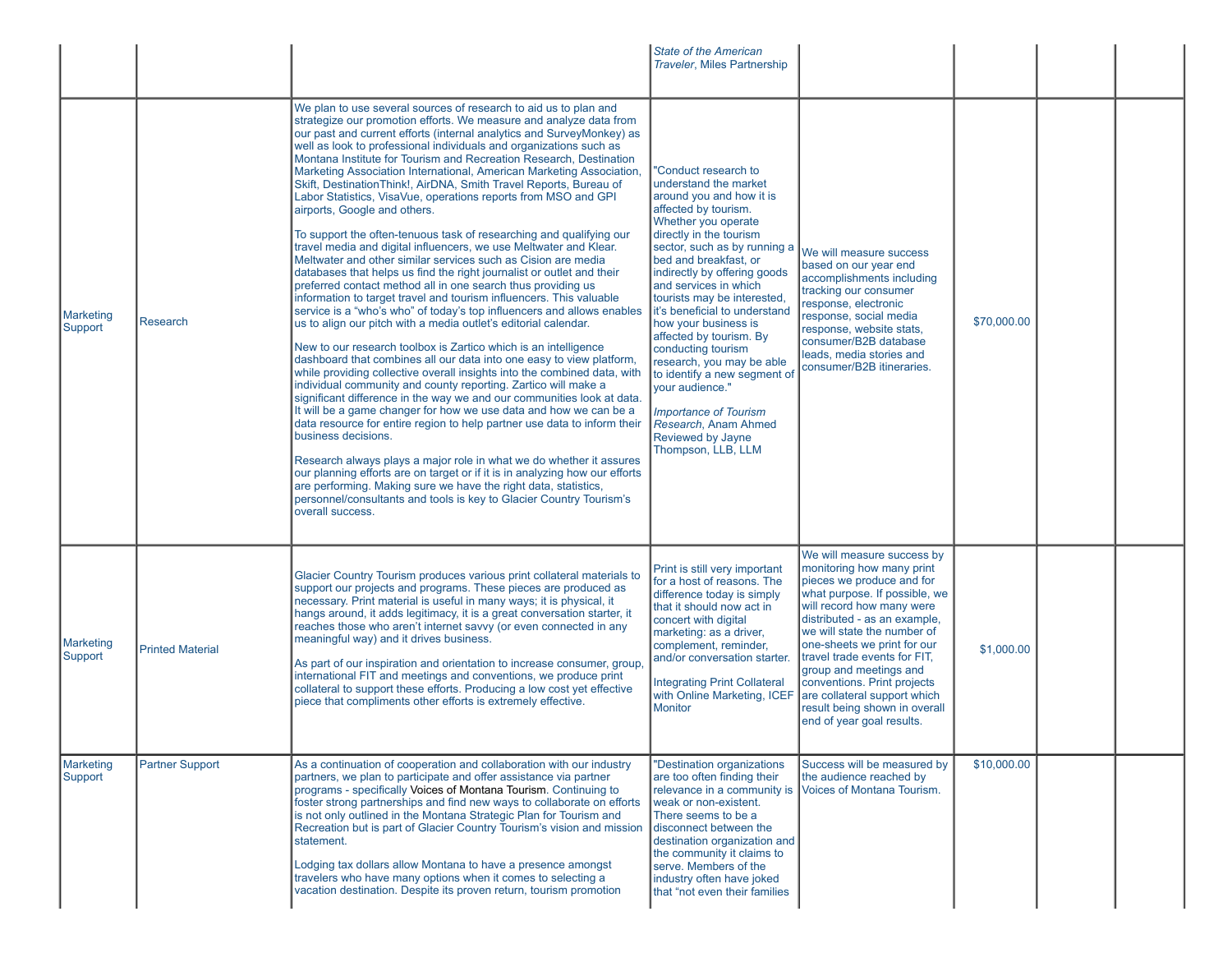|                             |                                 | continues to be underestimated and misunderstood by the general<br>public and some of our state and local leaders. That's why it's up to us $\vert$ do"—much less friends and<br>to communicate tourism's value in order to elevate its recognition,<br>respect and support in Montana. We must be champions of this<br>industry to ensure tourism continues to thrive.<br>Voices of Montana Tourism serves as a united voice for Montana's<br>tourism stakeholders. Since its creation in 2011, Voices has led the<br>effort with education and outreach to communicate the immense value   Organizations Becoming a<br>a sustainably grown tourism industry provides for all Montanans.                                                                                                                                                                                                                                                                                                                                                                                                                                                                                                                                                                                                                                                                                                                                                                                                                                                                                                                                                                                                                                                                                                                                                                                                                                                                                                                                                     | know what it is that they<br>neighbors. Unfortunately, in<br>way too many cases, that is<br>not a joke. It is the truth."<br>Finding Our Cornerstone, A<br><b>Paper on Destination</b><br>Shared Value, Destinations<br>International 2019                                                                                                                                            |                                                                                                                                                                                                                                                                                                                                                                                                                                                                                                                                                                                                                                                                                                                                                                                                                              |             |  |
|-----------------------------|---------------------------------|-----------------------------------------------------------------------------------------------------------------------------------------------------------------------------------------------------------------------------------------------------------------------------------------------------------------------------------------------------------------------------------------------------------------------------------------------------------------------------------------------------------------------------------------------------------------------------------------------------------------------------------------------------------------------------------------------------------------------------------------------------------------------------------------------------------------------------------------------------------------------------------------------------------------------------------------------------------------------------------------------------------------------------------------------------------------------------------------------------------------------------------------------------------------------------------------------------------------------------------------------------------------------------------------------------------------------------------------------------------------------------------------------------------------------------------------------------------------------------------------------------------------------------------------------------------------------------------------------------------------------------------------------------------------------------------------------------------------------------------------------------------------------------------------------------------------------------------------------------------------------------------------------------------------------------------------------------------------------------------------------------------------------------------------------|---------------------------------------------------------------------------------------------------------------------------------------------------------------------------------------------------------------------------------------------------------------------------------------------------------------------------------------------------------------------------------------|------------------------------------------------------------------------------------------------------------------------------------------------------------------------------------------------------------------------------------------------------------------------------------------------------------------------------------------------------------------------------------------------------------------------------------------------------------------------------------------------------------------------------------------------------------------------------------------------------------------------------------------------------------------------------------------------------------------------------------------------------------------------------------------------------------------------------|-------------|--|
| <b>Marketing</b><br>Support | <b>Partner Support</b>          | This budget provides for an online DMO system called Simpleview<br>and an online grant system called Submittable.<br>A constant struggle we have is keeping the information we need to<br>strategize, implement, manage and report our overall efforts current.<br>Over the past ten years, our organization has become increasingly<br>diversified and complex which has led to multiple sources of data we<br>have tried to maintain.<br>Simpleview is a customer relationship management (CRM) system<br>specifically designed for destination marketing organizations (DMO)<br>combining relationship management tracking, contact records,<br>reporting, communications, financial tracking, etc. with group tour,<br>meetings and convention and FIT sales, public relations, marketing,<br>reporting and more. This industry-specific and DMO tested CRM is<br>created for all areas of business we serve - not just external but<br>internal as well - basically all parties related to the activity.<br>Combining meeting sales, industry partner management, consumer<br>marketing, business analysis, reporting and more, Simpleview CRM is<br>the most widely used tool in destination marketing and we are excited<br>to integrate this into our overall program.<br>Submittable is a grant management software for organizations<br>like Glacier Country Tourism. It allows us to maximize the impact of<br>our grant programs with its online software.<br>Submittable manages grants applications for grant makers helping us<br>streamline and simplify our grants process. It is a cloud-based grants<br>management system allowing us to virtually accept and review any<br>digital content—all in one submission solution platform - accessible<br>from anywhere with internet access. Applicants can submit and track<br>the process of the grant as we review and track it. All communications<br>and reports are submitted online allowing our staff and board to save<br>hundreds of hours administration and travel. | <b>Built specifically for</b><br>DMOs, Simpleview has<br>been adopted as a highly<br>productive<br>tool. Submittable provides<br>user-friendly platform to<br>submit information - grant<br>requests, blog articles,<br>board member<br>applications.                                                                                                                                 | We will measure success in<br>our ability to be more<br>effective, efficient with<br>partner data and marketing<br>efforts. We will provide<br>various reports to show how<br>we continue to use the tool to<br>support our overall marketing<br>efforts.<br>Simpleview allows us to track<br>cooperative efforts that<br>include financial and in-kind<br>contributions by business<br>and/or partner, track group<br>leads, FAM trips, media<br>events, media contacts,<br>earned media, events, etc.<br>We can run these reports by<br>partner, community, pitch,<br>earned media, referral, etc.<br>Submittable has streamlines<br>our processes, reduce<br>redundancies, and increase<br>efficiencies, specifically in the<br>review process. It also allows<br>us to track communications<br>and post grantee reports. | \$30,000.00 |  |
| <b>Marketing</b><br>Support | <b>Professional Development</b> | Professional development is extremely important for several reasons.<br>First and foremost, it adds to an individual's personal fulfillment, sense<br>of value to the organization, job satisfaction and keeps employee<br>turnover to a minimum. Secondly, but certainly an equally important<br>factor, ongoing professional development keeps individuals and<br>organizations abreast of cutting-edge trends to keep us competitive<br>and to increase the effectiveness of our efforts. When we can, we try<br>to make sure all employees participate in at least one training<br>pertinent to the industry and/or position. Glacier Country Tourism<br>currently has five individuals who would utilize this budget for<br>professional development. Employees have attended U.S. Travel<br><b>Associations Educational Seminars for Tourism Organizations (ESTO)</b><br>and Simpleview Summit in past years.<br>Not for profit organizations are not where someone works for personal<br>financial reward, but it is for professionals who desire an interesting<br>industry and are keener on experience, cultural exchanges, diversity                                                                                                                                                                                                                                                                                                                                                                                                                                                                                                                                                                                                                                                                                                                                                                                                                                                                                               | "Companies that offer<br>professional development<br>opportunities have 34%<br>higher retention rates."<br>"When looking for work,<br>54% of people say<br>opportunities for career<br>advancement are more<br>important than salary."<br>"Employees with<br>professional development<br>opportunities are 15% more<br>engaged."<br>By Elizabeth Mazenko,<br>Professional Development | We will measure success in<br>the number of trainings we<br>are able to send staff to<br>along with a brief description<br>∣of the training.<br>Success on our marketing<br>efforts, positive work<br>environment, low employee<br>turn-over and sense of<br>industry pride translates to<br>successful professional<br>development.                                                                                                                                                                                                                                                                                                                                                                                                                                                                                         | \$20,000.00 |  |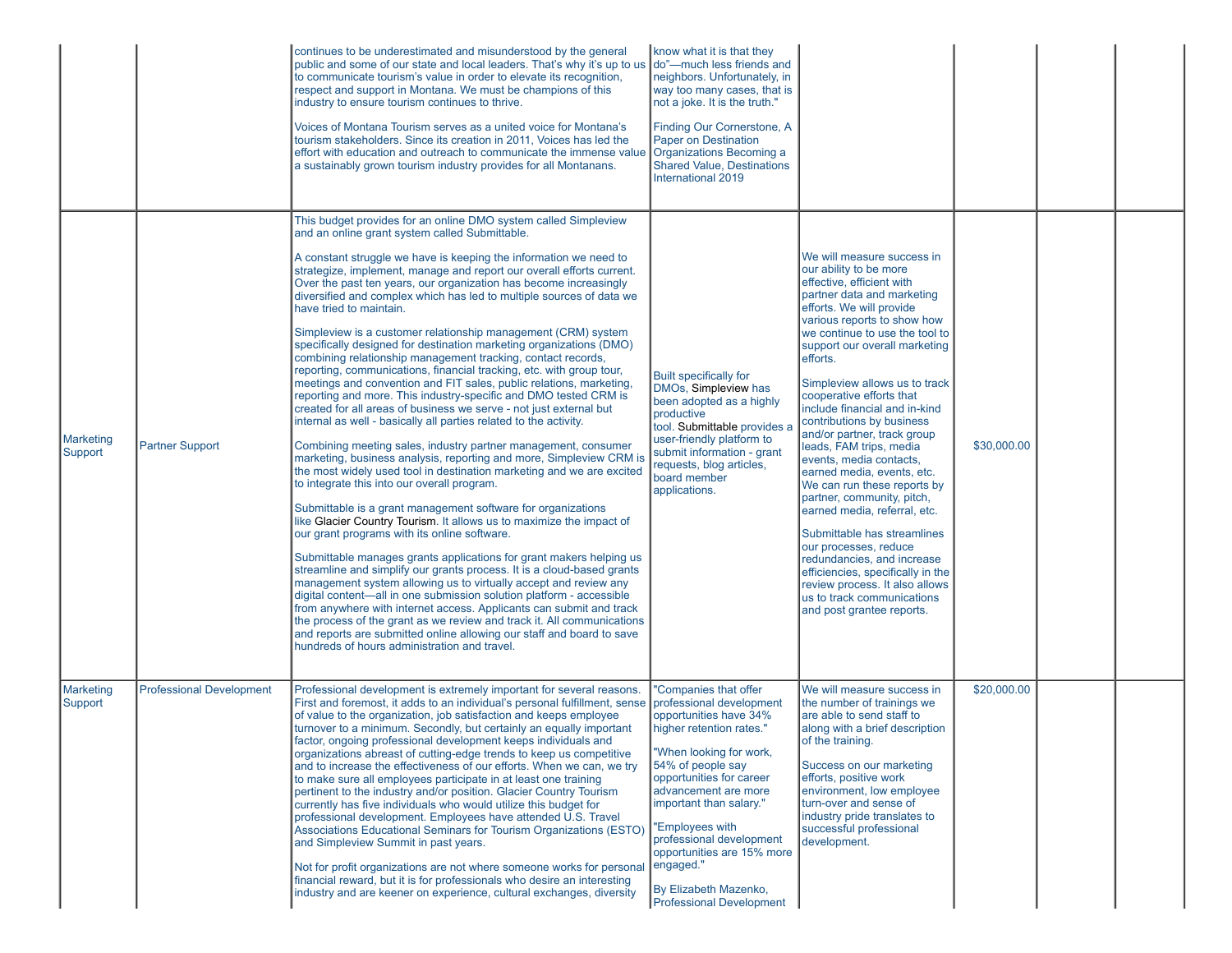|                      |                                               | and learning. If a small investment in professional training can add to<br>a person's job satisfaction, then it is well worth the cost.                                                                                                                                                                                                                                                                                                                                                                                                                                                                                                                                                                                                                                                                                                                                                                                                                                                                                                                                                                                                                                                                                                                                                                                                                                                                                                                                                                                                                                                                                                                                                                                                                                                                                      | & Your Bottom Line,<br><b>January 10, 2018</b>                                                                                                                                                                                                                                                                                                                                                                                 |                                                                                                                                                                                                                                                                                                                                                                                                     |             |                                                                                                   |
|----------------------|-----------------------------------------------|------------------------------------------------------------------------------------------------------------------------------------------------------------------------------------------------------------------------------------------------------------------------------------------------------------------------------------------------------------------------------------------------------------------------------------------------------------------------------------------------------------------------------------------------------------------------------------------------------------------------------------------------------------------------------------------------------------------------------------------------------------------------------------------------------------------------------------------------------------------------------------------------------------------------------------------------------------------------------------------------------------------------------------------------------------------------------------------------------------------------------------------------------------------------------------------------------------------------------------------------------------------------------------------------------------------------------------------------------------------------------------------------------------------------------------------------------------------------------------------------------------------------------------------------------------------------------------------------------------------------------------------------------------------------------------------------------------------------------------------------------------------------------------------------------------------------------|--------------------------------------------------------------------------------------------------------------------------------------------------------------------------------------------------------------------------------------------------------------------------------------------------------------------------------------------------------------------------------------------------------------------------------|-----------------------------------------------------------------------------------------------------------------------------------------------------------------------------------------------------------------------------------------------------------------------------------------------------------------------------------------------------------------------------------------------------|-------------|---------------------------------------------------------------------------------------------------|
| Marketing<br>Support | <b>Digital Asset</b><br>Management/Aquisition | Glacier Country Tourism uses an online digital asset management<br>system that is highly functional, caters specifically to DMOs and is<br>very affordable. This online system allows us to catalogue and search<br>with keywords and thumbnail previews. Each asset with its caption<br>information can be delivered in multiple formats ensuring the right file<br>in the right format and is instantly available for internal and external<br>use. To date, we have almost 20,000 accessible assets with several<br>hundred more to be uploaded and categorized. We use a top tier<br>service that provides us with unlimited storage/hosting and clips our<br>video assets into usable bits for sharing and production.<br>As we move forward building a robust digital asset library and<br>management system, having all our video formally and professionally<br>catalogued allows us to access our video making it easier for us to<br>create interactive media to help visitors become inspired and orient<br>themselves to Western Montana's Glacier Country. Technology and<br>marketing continue to advance and staying current with a system such<br>as Barberstock allows us to be nimble and accountable in all that we<br>do with our imagery.<br>As the number of digital assets and services we employ continue to<br>grow and diversify, our need to have a flexible and multifaceted tool to<br>store, manage photo and video rights and organize these images<br>increasingly becomes more challenging. We require a service that<br>helps our public relations and marketing efforts to organize, store and<br>deliver all our marketing collateral or media assets, such as pictures,<br>logos and videos. It needs to be easy to use, immediately accessible,<br>effective, flexible and affordable. | 97% of marketers claim that<br>videos help customers<br>understand<br>products. (Hubspot)<br>Over 80% of all traffic will<br>consist of video by<br>2021. (Cisco)<br>Live video will account for<br>13 % of traffic by<br>2021. (Cisco)<br>90% of consumers claim a<br>video will help them make a<br>purchasing decision. (Social<br>Media Today)                                                                             | We will measure the success<br>of this method by monitoring<br>the total number of images<br>(still + video) from<br>photographers/videographers<br>at the end of the year and by<br>the number of new digital<br>assets we add each year to<br>the system.                                                                                                                                         | \$15,000.00 |                                                                                                   |
| <b>Publicity</b>     | <b>Marketing/Publicity</b><br>Personnel       | Glacier Country Tourism has a PR and Earned Media Manager who<br>develops, manages and monitors our publicity projects and programs.<br>Every year, our publicity efforts result in strong performance with both<br>travel writers, travel bloggers and digital influencers. We plan to<br>continue our current efforts with a support budget for trade media<br>shows, media events, press trips and familiarization funding to be<br>flexible and responsive for those we host and those we promote. See<br>attached job description.<br>Travel content is meant to inform and inspire, providing people the<br>tools they need to finally book a trip they've been meaning to take,<br>whether it's a weekend getaway or a bucket list adventure. Problem is<br>that brochures, travel agents and websites do not appeal to all<br>consumers these days.<br>Travel media relations efforts are focused on sharing information<br>about regional stakeholders in promoting key messages and<br>experiences to the traveling public with travel writers, TV show<br>producers, documentary film crews, social media content creators and<br>others. In some cases, this is done by collaborating with partners to<br>bring these people to our region and in other cases we gather and<br>send assets like editorial, images and video content or links to various<br>travel media outlets. Earned media refers to media exposure earned<br>through these relationships with key media outlets who feature our<br>story or tourism experience as a result of hosting a media trip or<br>pitching a story.                                                                                                                                                                                                                   | A Northeastern study found<br>that on average, increasing<br>a brand's social media<br>output of owned media by<br>10 percent saw a 7 percent<br>increase in brand<br>awareness, a 4 percent<br>increase in customer<br>satisfaction, but only a 3<br>percent decrease in<br>purchase intent. The same<br>percentage increase in<br>earned social media output<br>led to significant increases<br>across all three categories. | We measure success in this<br>area by monitoring the work<br>being done by the employee<br>and ensuring she is<br>completing the work as<br>outlined in the job<br>description. There are<br>several marketing methods<br>that fall under this person's<br>PR and earned media<br>program. The successful<br>completion of those methods<br>and reporting will be outlined<br>in those evaluations. | \$80,000.00 | Public<br>Relations<br>and Earned<br>Media<br>Manager<br><b>Description</b><br>- June<br>2019.pdf |
| <b>Publicity</b>     | <b>Fam Trips</b>                              | Glacier Country Tourism plans to use familiarization tours as one of<br>our overall efforts to support our identified consumer markets, B2B<br>programs and social media. For many years, this has allowed us to                                                                                                                                                                                                                                                                                                                                                                                                                                                                                                                                                                                                                                                                                                                                                                                                                                                                                                                                                                                                                                                                                                                                                                                                                                                                                                                                                                                                                                                                                                                                                                                                             | While it can be tough for<br>travel brands to gain ground by tracking our overall our<br>within their own category,                                                                                                                                                                                                                                                                                                            | We will measure our success<br>efforts via our end of year                                                                                                                                                                                                                                                                                                                                          | \$20,000.00 |                                                                                                   |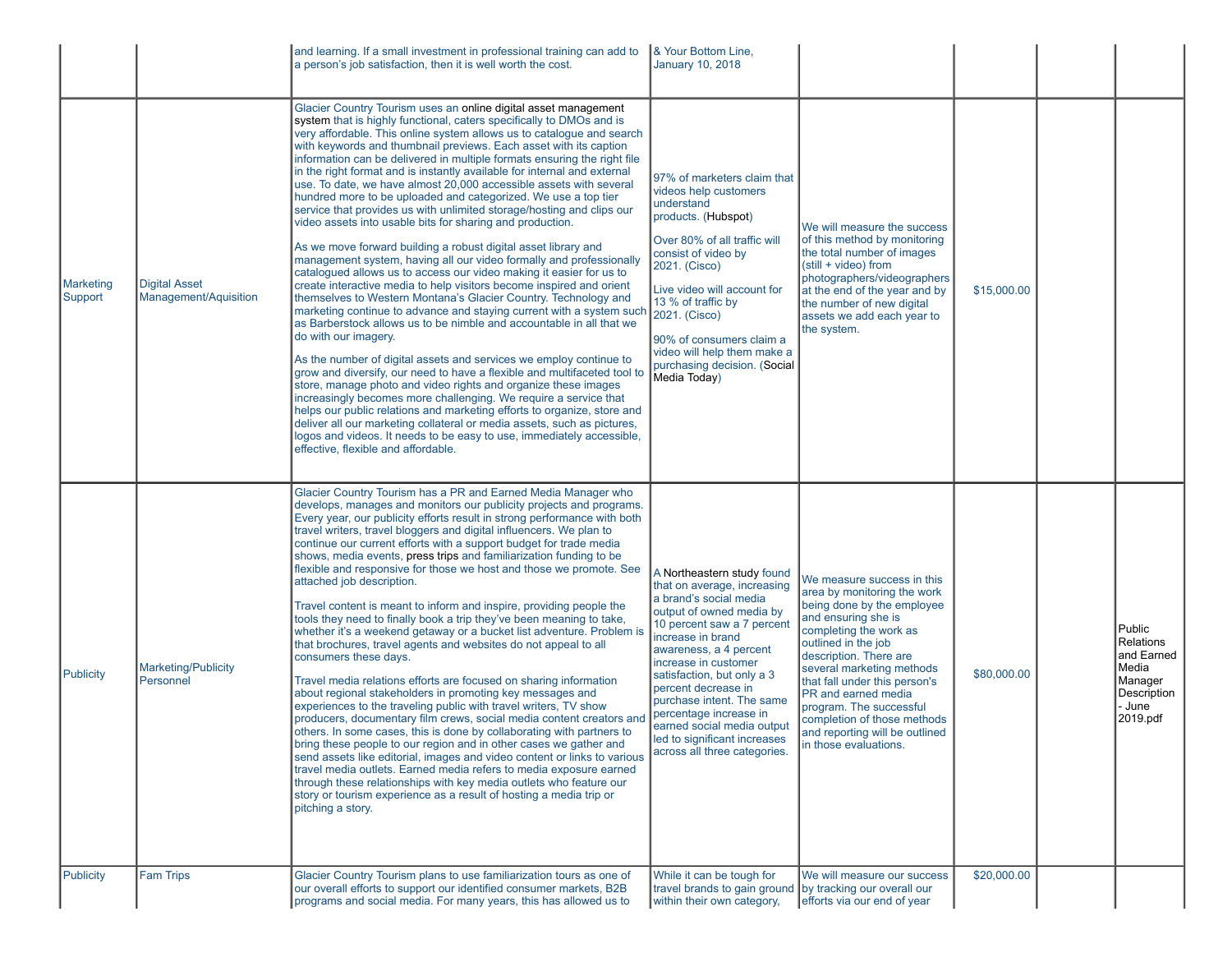|           |                                           | develop a collaborative and broad-based approach to discovering and content can open doors to<br>developing content, experiences and itineraries for consumer and<br>group travel. We will continue this effort by using a portion of our<br>budget to identify product so we can better capture, pitch/refer and<br>host travel and trade professional(s).<br>Familiarization tours are an effective way to identify and share tourism<br>product throughout the region. Armed with this information and<br>firsthand knowledge of the experiences, we are able to strategize how<br>that product can be promoted through various programs and plan<br>logistics for itineraries and host on-the-ground consumer and B2B<br>press trips and tours throughout all nine corridors of our eight-county<br>region.                                                                                                                                                                                                                                                            | scaling across the travel<br>industry. As Deloitte's 2017<br>industry outlook report<br>points out, travel is<br>fragmented across many<br>micro experiences. The<br>secret to growth may lie in<br>conceptualizing your brand<br>as a content platform that<br>enhances the customer's<br>entire travel experience -<br>particularly in areas that go<br>beyond the services your<br>own business provides.                                                                                                                                                                                                                                                               | goal results, earned media<br>report that tracks social and<br>editorial exposure by month,<br>event/activity it was attributed<br>to, the earned ad value and<br>circulation. Ultimately a<br>successful publicity program<br>comes down to earned<br>media, consistency and<br>quality of voice and tone,<br>strong messaging and strong<br>relationships with media.                                                                                  |              |  |
|-----------|-------------------------------------------|----------------------------------------------------------------------------------------------------------------------------------------------------------------------------------------------------------------------------------------------------------------------------------------------------------------------------------------------------------------------------------------------------------------------------------------------------------------------------------------------------------------------------------------------------------------------------------------------------------------------------------------------------------------------------------------------------------------------------------------------------------------------------------------------------------------------------------------------------------------------------------------------------------------------------------------------------------------------------------------------------------------------------------------------------------------------------|----------------------------------------------------------------------------------------------------------------------------------------------------------------------------------------------------------------------------------------------------------------------------------------------------------------------------------------------------------------------------------------------------------------------------------------------------------------------------------------------------------------------------------------------------------------------------------------------------------------------------------------------------------------------------|----------------------------------------------------------------------------------------------------------------------------------------------------------------------------------------------------------------------------------------------------------------------------------------------------------------------------------------------------------------------------------------------------------------------------------------------------------|--------------|--|
| Publicity | <b>Press Trips</b>                        | Glacier Country will continue to work with travel media and digital<br>influencers to tell the many stories of Western Montana. This will be<br>done through proactive and reactive press visits to our region to<br>provide these storytellers with a first-hand experience of what<br>Montana has to offer. We will host group visits, as well as individual<br>media visits. In addition to consumer-focused media outlets, we also<br>work with book authors and trade publications. We find having a<br>strong publicity program strengthens our marketing effort and brings<br>exceptional value and return on investment for our overall promotion<br>program.<br>A strong earned media program is supported with a budget covers<br>costs associated with travel expenses when media comes to Glacier<br>Country to write about the destination. Depending on the nature of the<br>assignment of the person on assignment, we can assist with<br>accommodations, suggested itineraries, passes to attractions and<br>more.                                         | Earned media placement or<br>trusted outlets can validate<br>your owned content and<br>give your brand third-party<br>credibility. With each<br>additional mention in the<br>press, your credibility<br>increases. For instance,<br>a past study by Ogilvy foun<br>that journalists agree (65<br>percent) that the more the<br>media covers a brand, the<br>more credible the brand<br>appears.                                                                                                                                                                                                                                                                            | We will measure success of<br>this method through our<br>show reports and earned<br>media report which provides<br>detailed results we were able<br>to track during this budget<br>year.<br>As an example, the earned<br>media for FY 2020 was 150%<br>what our total bed tax budget<br>was. We spent \$113,000 total<br>in our PR and earned media<br>program and earned<br>\$3,612,000 in earned ad<br>value. We received \$31 for<br>every \$1 spent. | \$100,000.00 |  |
| Publicity | <b>Press Promotions/Media</b><br>Outreach | We will host media outreach trips that will allow us to bring Montana to Earned media is the most<br>various target markets and ensure members of the media in those<br>markets are armed with accurate information on Western Montana.<br>Media relationships are an important part of telling our Montana story.<br>Through media events and press outreach, we are able to have face-<br>to-face meetings with many members of the media in specific<br>markets. This allows us to have an enjoyable way to meet and talk<br>about Glacier Country Montana. We have found this method is highly<br>effective and efficient.<br>In FY 2020, Glacier Country partnered with Destination Missoula,<br>Discover Kalispell and Explore Whitefish to help promote new direct<br>access from Los Angeles from both MSO and GPI. Instead of holding<br>a media event, all representatives jointly made in-person<br>appointments with identified travel media. The earned media from that<br>event was \$83,742. Total Glacier Country expenses for that event<br>were \$2,200. | trusted and credible form of<br>content for a brand.<br>The most trusted source of<br>information about your<br>company comes not from<br>you, but from your highly<br>satisfied customers --<br>otherwise known as your<br>brand's advocates -- in the<br>form of the content they<br>create such as reviews,<br>recommendations, ratings<br>and stories about their<br>experiences.<br>$\bullet$ Up to 92% of<br>consumers trust<br>word-of-mouth<br>recommendations,<br>but only 24% trust<br>online ads.<br>• A recommendation<br>from a trusted<br>friend conveying a<br>relevant message<br>is up to 50 times<br>more likely to<br>trigger a purchase<br>compared to | We will measure our success<br>by tracking our overall our<br>efforts via our earned media<br>report that tracks all editorial<br>exposure by month,<br>event/activity it was attributed<br>to, the earned ad value and<br>circulation. Ultimately a<br>successful publicity program<br>comes down to earned<br>media, consistency and<br>quality of voice and tone,<br>strong messaging and strong<br>relationships with media.                         | \$15,000.00  |  |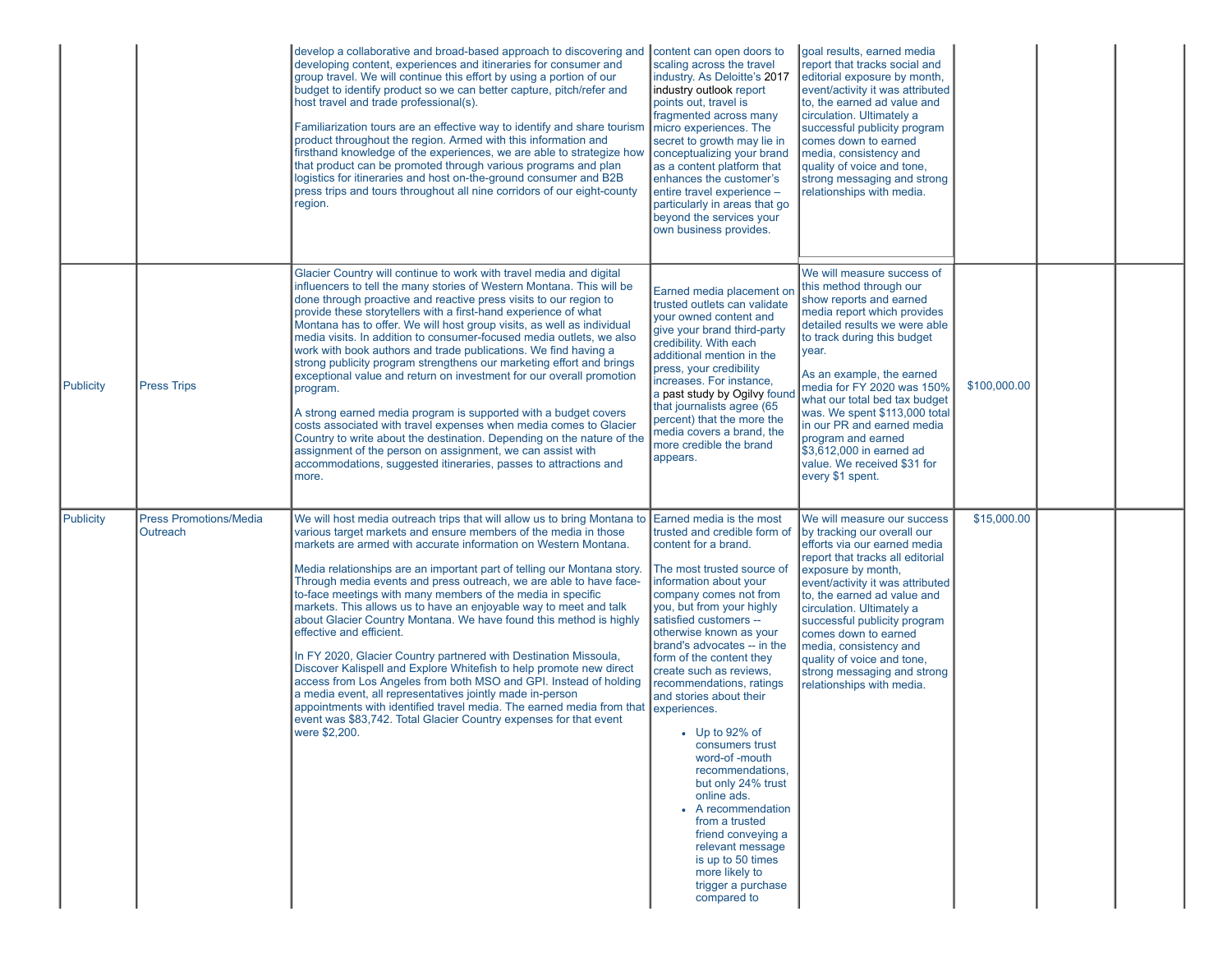|           |                           |                                                                                                                                                                                                                                                                                                                                                                                                                                                                                                                                                                                                                                                                                                                                                                                                                                                                                                                                                                                                                                                                                                                                                                                                                                                                                                                                                                                                                                                                                                                                                                                                                                                                   | another<br>recommendation.<br>• 25% to 40% of all<br>traffic and lead<br>generation comes<br>from earned media.<br>• Shoppers prefer<br>retail web sites that<br>feature online<br>ratings and reviews<br>over ones that<br>don't.<br>By Rob Fuggetta. AdAge                                                                                                                                                                                                                                                                                                                                                                                                                                                                                                      |                                                                                                                                                                                                                                                                                                                                                                                                                                             |              |  |
|-----------|---------------------------|-------------------------------------------------------------------------------------------------------------------------------------------------------------------------------------------------------------------------------------------------------------------------------------------------------------------------------------------------------------------------------------------------------------------------------------------------------------------------------------------------------------------------------------------------------------------------------------------------------------------------------------------------------------------------------------------------------------------------------------------------------------------------------------------------------------------------------------------------------------------------------------------------------------------------------------------------------------------------------------------------------------------------------------------------------------------------------------------------------------------------------------------------------------------------------------------------------------------------------------------------------------------------------------------------------------------------------------------------------------------------------------------------------------------------------------------------------------------------------------------------------------------------------------------------------------------------------------------------------------------------------------------------------------------|-------------------------------------------------------------------------------------------------------------------------------------------------------------------------------------------------------------------------------------------------------------------------------------------------------------------------------------------------------------------------------------------------------------------------------------------------------------------------------------------------------------------------------------------------------------------------------------------------------------------------------------------------------------------------------------------------------------------------------------------------------------------|---------------------------------------------------------------------------------------------------------------------------------------------------------------------------------------------------------------------------------------------------------------------------------------------------------------------------------------------------------------------------------------------------------------------------------------------|--------------|--|
| Publicity | <b>Crisis Management</b>  | For the past several years, Glacier Country has had a crisis<br>management in place to ensure we are ready to share a clear, concise<br>and accurate message with our visitors. This plan includes our efforts<br>working directly with media as well as sharing a communication tips<br>sheet with our businesses so they can better understand the dos and<br>don'ts when talking with visitors. We will continue to have an updated<br>crisis plan that can be implemented if and when necessary. New this<br>year will be dos and don'ts around social media posts and messaging.<br>We plan to evaluate it by monitoring if we were able to effectively<br>implement it and minimize negative effects from the crisis that<br>triggered it.<br>Being prepared for harmful situations is imperative. It is important to<br>map out potential negative scenarios and have a PR plan for each<br>one helping to minimize the negative effects of the situation or event.                                                                                                                                                                                                                                                                                                                                                                                                                                                                                                                                                                                                                                                                                        | "Good crisis communication<br>planning may be one of the<br>best investments you ever<br>make. No other activity in<br>the initial hours, days and<br>weeks of a crisis has the<br>potential to mitigate its<br>effects so significantly. It<br>helps limit the negative<br>impact of a crisis by<br>addressing the information<br>needs of all industry<br>stakeholders in an efficient<br>timely and responsible<br>manner."<br><b>Destination Management</b><br>During a Crisis, Jim McCaul                                                                                                                                                                                                                                                                    | As the crisis team in the<br><b>Glacier Country region came</b><br>together to strategize, we<br>determined that we needed<br>to not only prepare to<br>respond reactively but we<br>needed to be proactive as<br>well. We created a digital<br>outreach plan to help prepare<br>people in advance of a crisis.<br>We will measure success of<br>the campaign by tracking<br>impressions, clicks, click thru<br>rate and cost per thousand. | \$450,000.00 |  |
| Publicity | <b>Travel/Trade Shows</b> | Glacier Country Tourism has attended and participated in a number of<br>targeted trade shows with media exchanges over the years,<br>specifically international foreign independent travel.<br>With so much competition in and out of the United States, standing<br>out from the crowd from other destinations can be a challenge<br>especially when it comes to earned media. Digital influencers have<br>added to that: is that person paid or not, are they on brand, do they<br>produce and do they have a strong audience? Using resources such<br>as Meltwater, Klear and Cision help but nothing beats one on one<br>meetings. Just as travel trade has been doing for many years, earned<br>media is increasingly using speed networking as a method to create<br>opportunities to develop new media relationships and strengthen<br>existing ones. Timed one on one appointments are a great way to<br>pitch stories and destinations.<br>Our earned media manager has attended the IPW (formerly<br>International Pow Wow) media exchange for many years and found<br>this to be a highly effective marketing method.<br>Three years ago, we started attending International Media<br>Marketplace (IMM). IMM is now established as the industry's leading<br>event for the media to meet travel and tourism brands. Exhibitors<br>enjoy a dedicated branded table where they can meet top travel<br>journalists, editors and broadcasters to discuss their news, events and and barrier toward<br>developments. As a single-day networking and relationship-building<br>opportunity for journalists and travel & tourism brands, IMM is<br>unrivalled. | Marketers rate owned<br>media as the most effective<br>of the three types. But<br>earned media is widely<br>rated as more effective or<br>equally effective as paid<br>media.<br>Up to 81% Rate Earned<br>Media as More Effective or<br>Ias Effective as Paid Media.<br>Outsell analyzed marketers'<br>rating of the problems and<br>gaps that plaque them and<br>has found that two items<br>specifically measure the<br>problems that earned media<br>is especially suited to solve.<br>These key results show that<br>72% rate "Difficulty<br>identifying and engaging<br>with the right prospects at<br>the right time" as a problem<br>achieving their marketing<br>objectives.<br>The No. 1 ranked factor for<br>allocating spending is<br>"Maximizing pre- | We measure success in this<br>area by producing a show<br>report, tracking the contacts<br>made and summarizing key<br>takeaway information. Any<br>earned media will be tracked<br>via Meltwater, Klear +<br>Simpleview - tracking earned<br>media reports for each article<br>and post.                                                                                                                                                   | \$15,000.00  |  |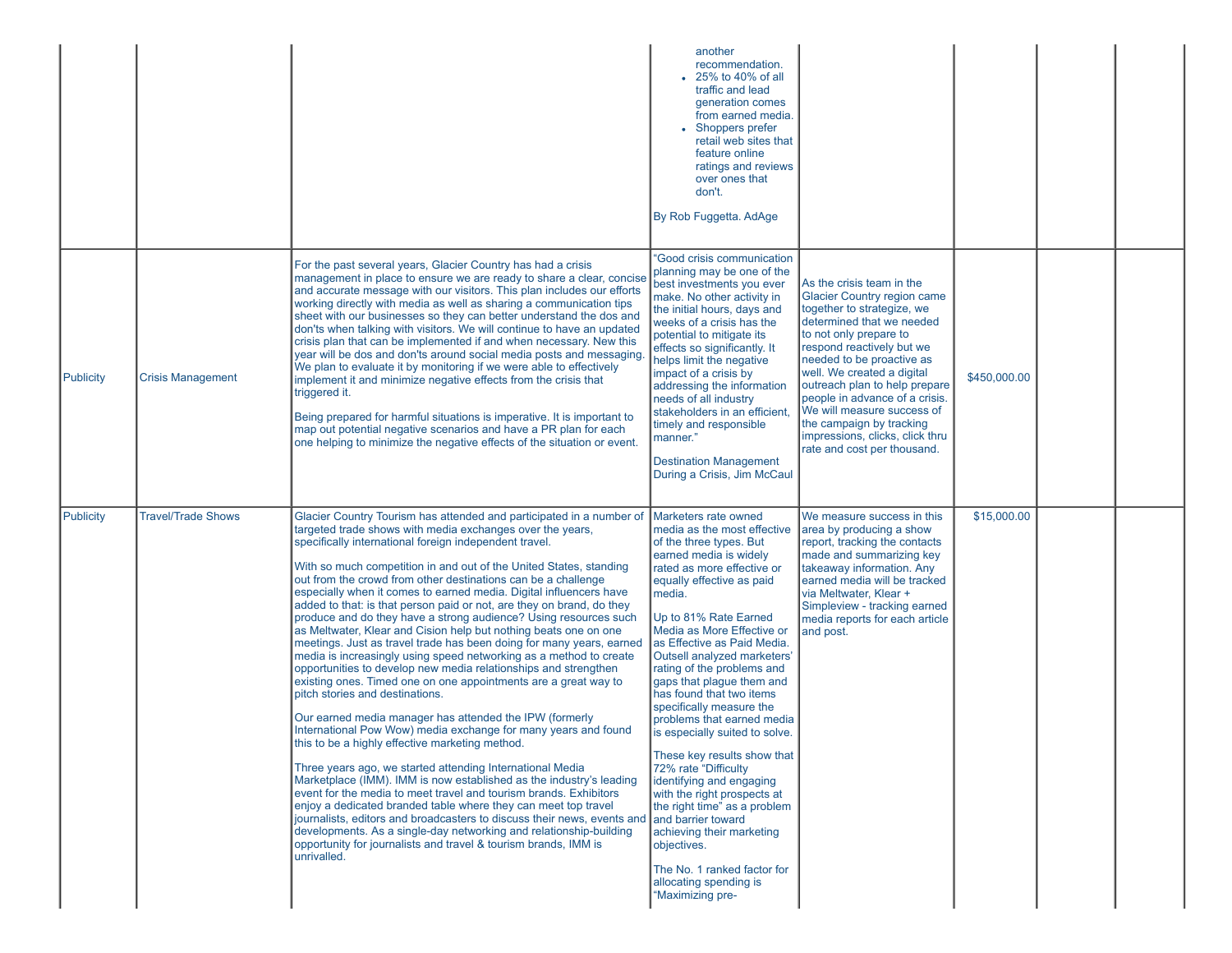|  | qualification of our<br>prospects" (2013 through<br>$[2016]$ .<br>In earned media,<br>influencers self-select and<br>have a multiplier effect<br>influencing many others to<br>convert at higher rates than<br>paid media. This makes<br>earned media especially<br>effective in increasing<br>prequalification of prospects<br>and increasing engagement<br>with the right prospects.<br>Outsell, Inc. |                |  |
|--|---------------------------------------------------------------------------------------------------------------------------------------------------------------------------------------------------------------------------------------------------------------------------------------------------------------------------------------------------------------------------------------------------------|----------------|--|
|  |                                                                                                                                                                                                                                                                                                                                                                                                         | \$3,770,000.00 |  |

# *Marketing Method Budget*

| <b>Marketing Segment</b>      | <b>Marketing Method</b>                    | Bed tax funded budget |
|-------------------------------|--------------------------------------------|-----------------------|
| Consumer                      | <b>Ad Agency Services</b>                  | \$475,000.00          |
| Consumer                      | <b>Travel/Trade Shows</b>                  | \$1,000.00            |
| Consumer                      | Electronic Adv - Newsletter, E-blast       | \$50,000.00           |
| Consumer                      | Multi-Media Marketing                      | \$450,000.00          |
| Consumer                      | <b>Social Media</b>                        | \$50,000.00           |
| Consumer                      | <b>Digital Asset Management/Aquisition</b> | \$80,000.00           |
| Consumer                      | <b>Opportunity Marketing</b>               | \$60,000.00           |
| Consumer                      | <b>Joint Ventures</b>                      | \$70,000.00           |
| Consumer                      | <b>Cooperative Marketing</b>               | \$40,000.00           |
| Consumer                      | <b>Sweepstakes</b>                         | \$10,000.00           |
| Consumer                      | Webpage Marketing/SEO/SEM                  | \$150,000.00          |
|                               |                                            | \$1,436,000.00        |
| <b>Destination Management</b> | <b>Strategic Planning</b>                  | \$150,000.00          |
| <b>Destination Management</b> | <b>Opportunity Marketing</b>               | \$45,000.00           |
|                               |                                            | \$195,000.00          |
| Film                          | <b>Opportunity Marketing</b>               | \$25,000.00           |
|                               |                                            | \$25,000.00           |
| <b>Group Marketing</b>        | <b>Group Marketing Personnel</b>           | \$84,000.00           |
| <b>Group Marketing</b>        | <b>Travel/Trade Shows</b>                  | \$70,000.00           |
| <b>Group Marketing</b>        | <b>Fam Trips</b>                           | \$20,000.00           |
| <b>Group Marketing</b>        | <b>Partner Support</b>                     | \$15,000.00           |
| <b>Group Marketing</b>        | <b>Multi-Media Marketing</b>               | \$150,000.00          |
|                               |                                            | \$339,000.00          |
| Marketing Support             | <b>TAC/Governor's Conference meetings</b>  | \$1,000.00            |
|                               |                                            |                       |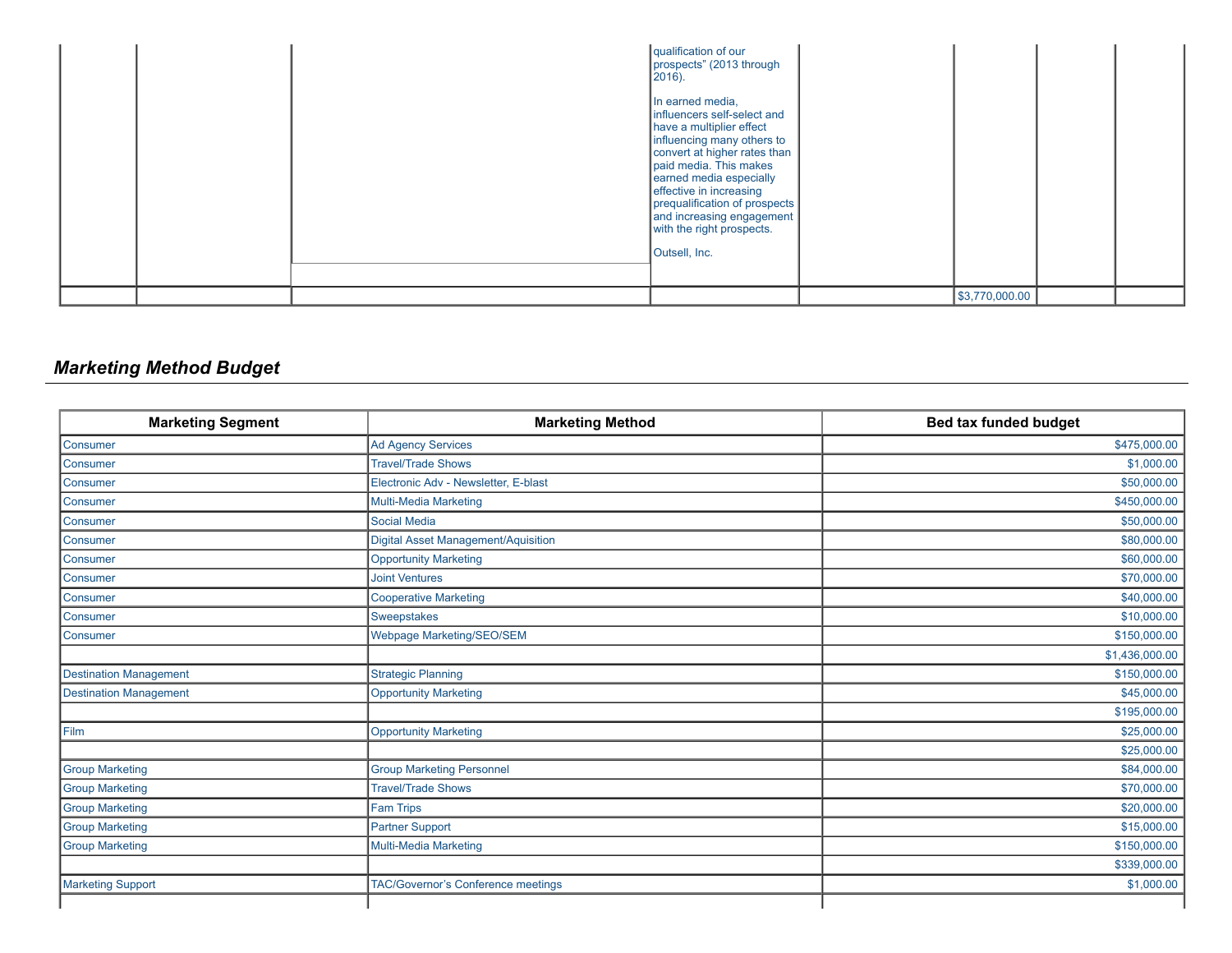| Marketing Support        | <b>Professional Development</b>            | \$20,000.00    |
|--------------------------|--------------------------------------------|----------------|
| Marketing Support        | <b>Marketing/Publicity Personnel</b>       | \$60,000.00    |
| Marketing Support        | Outreach                                   | \$40,000.00    |
| Marketing Support        | Digital Asset Management/Aquisition        | \$15,000.00    |
| Marketing Support        | <b>Promotional Items</b>                   | \$15,000.00    |
| Marketing Support        | <b>Partner Support</b>                     | \$30,000.00    |
| Marketing Support        | <b>Partner Support</b>                     | \$10,000.00    |
| Marketing Support        | <b>Printed Material</b>                    | \$1,000.00     |
| Marketing Support        | Research                                   | \$100,000.00   |
| Marketing Support        | Fulfillment/Telemarketing/Call Center      | \$145,000.00   |
| Marketing Support        | Administration                             | \$520,000.00   |
| <b>Marketing Support</b> | <b>VIC Staff/Customer Service Training</b> | \$20,000.00    |
| <b>Marketing Support</b> | VIC Funding/Staffing/Signage               | \$90,000.00    |
| Marketing Support        | Outreach                                   | \$50,000.00    |
| <b>Marketing Support</b> | <b>DMO Program Participation</b>           | \$8,000.00     |
|                          |                                            | \$1,125,000.00 |
| Publicity                | Marketing/Publicity Personnel              | \$80,000.00    |
| Publicity                | <b>Fam Trips</b>                           | \$20,000.00    |
| Publicity                | <b>Press Trips</b>                         | \$100,000.00   |
| Publicity                | Press Promotions/Media Outreach            | \$15,000.00    |
| Publicity                | <b>Crisis Management</b>                   | \$450,000.00   |
| Publicity                | <b>Travel/Trade Shows</b>                  | \$15,000.00    |
|                          |                                            | \$680,000.00   |
|                          |                                            | \$3,800,000.00 |

# *Miscellaneous Attachments*

**Description File Name File Size**